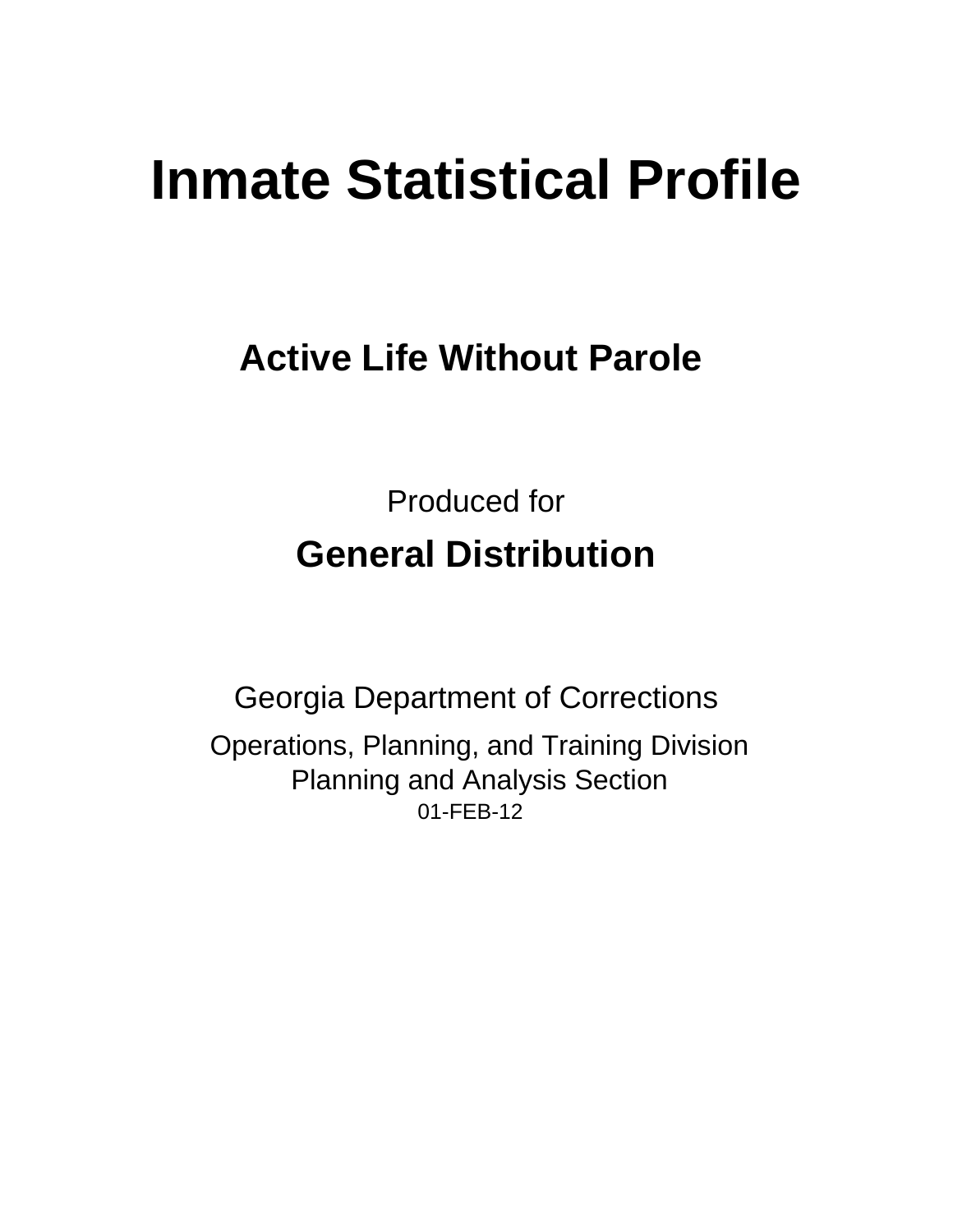# **Inmate Statistical Profile 01-FEB-12**

Contents

**Active Life Without Parole** 

Produced for General Distribution

# **Table of Contents**

| <b>Demographic information</b>                                       |
|----------------------------------------------------------------------|
| 5 Current age, broken out in ten year age groups                     |
| 6 Race group                                                         |
| 7 Marital status, self-reported at entry to prison                   |
| 8 Number of children, self-reported at entry to prison               |
| 9 Religious affiliation, self-reported at entry to prison            |
| 10 Home county - self-reported at entry to prison                    |
| 11 Socioeconomic class, self-reported at entry to prison             |
| 12 Environment to age 16, self-reported at entry to prison           |
| 13 Guardian status to age 16, self-reported at entry to prison       |
| 14 Employment status before prison, self-reported at entry to prison |
| 15 Age at admission                                                  |
| 16 Height, measured at entry to prison                               |
| 17 Weight, measured at entry to prison                               |
| 18 Military service                                                  |
| <b>Correctional information</b>                                      |
| 19 Type of admission to prison                                       |
| 20 Current / last security status                                    |
| 21 Current / last institution type                                   |
| 22 Institution type - transitional centers                           |
| 23 Institution type - county prisons                                 |
| 24 Institution type - state prisons                                  |
| 25 Institution type - private prisons                                |
| 26 Institution type - pre-release centers                            |
| 27 Institution type - inmate boot camp                               |
| 28 Number of disciplinary reports                                    |
| 29 Number of transfers                                               |
| 30 Number of escapes                                                 |
| 31 Time served in current (or last) institution                      |
| <b>Educational, psychological and physical information</b>           |
| 32 Highest grade level attained                                      |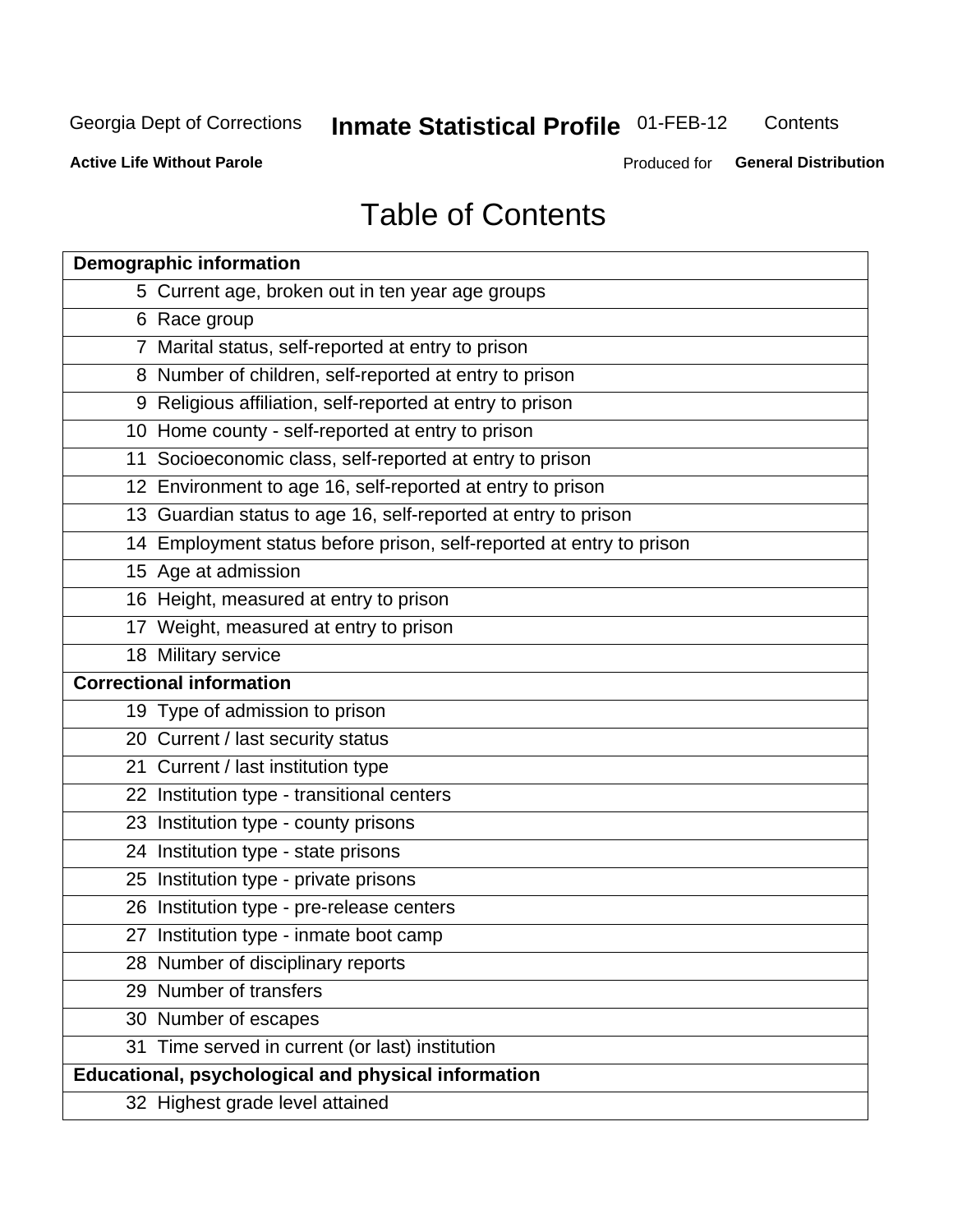# **Inmate Statistical Profile 01-FEB-12**

Contents

**Active Life Without Parole** 

Produced for General Distribution

# **Table of Contents**

| <b>Educational, psychological and physical information</b>       |
|------------------------------------------------------------------|
| 33 Culture fair IQ scores                                        |
| 34 Wide Range Achievement Test (WRAT) reading score              |
| 35 Wide Range Achievement Test (WRAT) math score                 |
| 36 Wide Range Achievement Test (WRAT) spelling score             |
| 37 Scope of substance abuse - summary                            |
| 38 Scope of substance abuse - detail                             |
| 39 Current / last mental health treatment level                  |
| 40 PULHESDWIT medical scale - 'P' overall condition ('P'hysical) |
| 41 PULHESDWIT medical scale - 'U' upper body                     |
| 42 PULHESDWIT medical scale - 'L' lower body                     |
| 43 PULHESDWIT medical scale - 'H' hearing                        |
| 44 PULHESDWIT medical scale - 'E' vision                         |
| 45 PULHESDWIT medical scale -'S' psychiatric                     |
| 46 PULHESDWIT medical scale - 'D' dental                         |
| 47 PULHESDWIT medical scale - 'W' work ability                   |
| 48 PULHESDWIT medical scale - 'I' impairment                     |
| 49 PULHESDWIT medical scale - 'T' transportability               |
| 50 Criminality in family, self-reported                          |
| 51 Alcoholism in family, self-reported                           |
| 52 Drug abuse in family, self-reported                           |
| 53 Subjected to frequent beatings, self-reported                 |
| 54 Father absent during inmate's childhood                       |
| 55 Mother absent during inmate's childhood                       |
| 56 Inmate diagnosed as manipulative                              |
| 57 Inmate diagnosed as assaultive                                |
| <b>Crimes and criminal history information</b>                   |
| 58 Number of prior Georgia incarcerations                        |
| 59 Prison sentence in years                                      |
| 60 Primary offense, broken out into felonies vs misdemeanors     |
| 61 Primary offense, broken out into six broad crime categories   |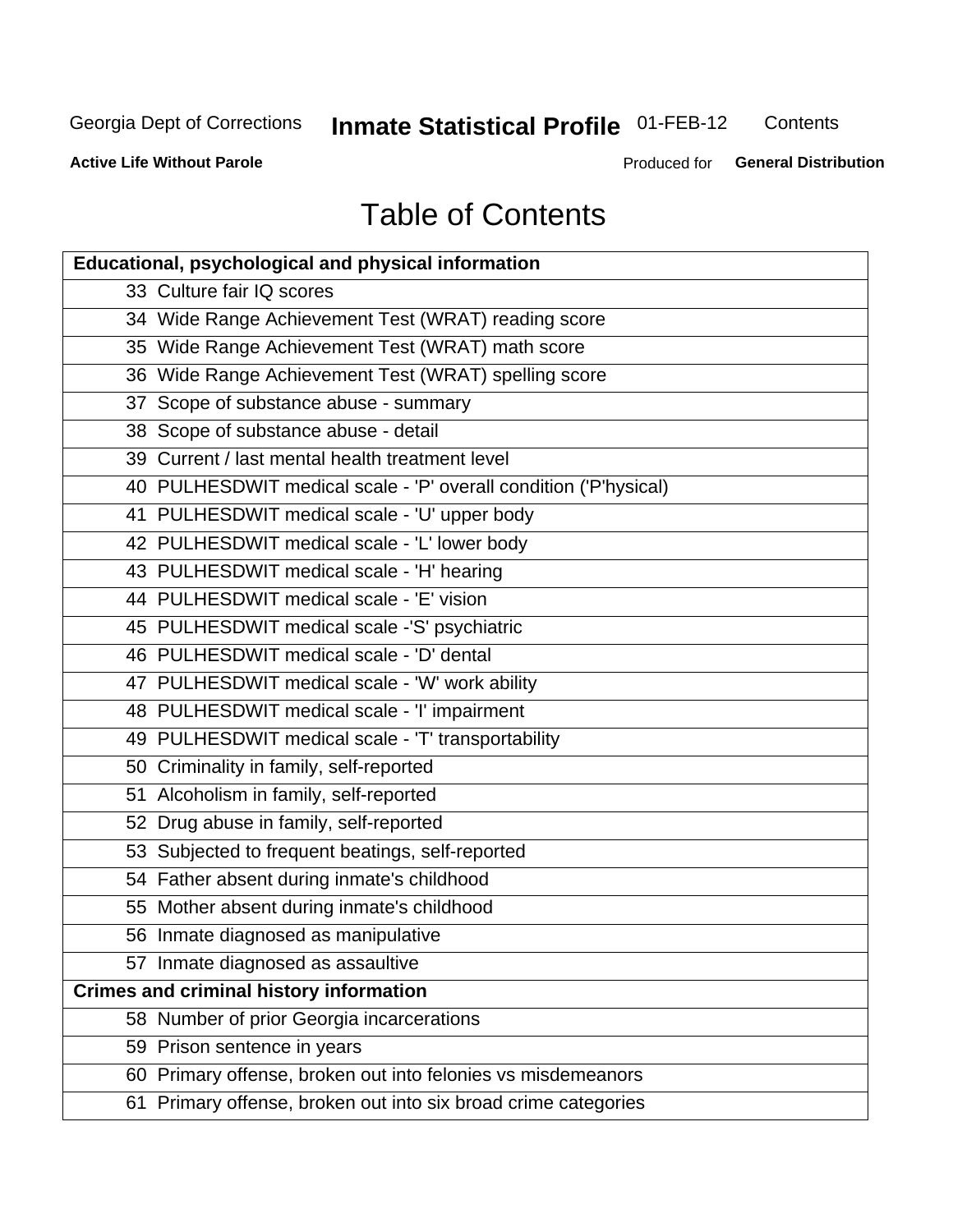#### **Inmate Statistical Profile 01-FEB-12** Contents

**Active Life Without Parole** 

Produced for General Distribution

# **Table of Contents**

| <b>Crimes and criminal history information</b>        |
|-------------------------------------------------------|
| 62 Primary offense, detailed offense code             |
| 63 County of conviction of primary offense            |
| 64 Circuit of conviction of primary offense           |
| 65 Years served (jail + prison) in this incarceration |
| <b>Medical information</b>                            |
| 66 Results of most recent HIV test                    |
| 67 Results of most recent tuberculosis test           |
| 68 Results of most recent syphilis test               |
| 69 Results of most recent Hepatitis-C test            |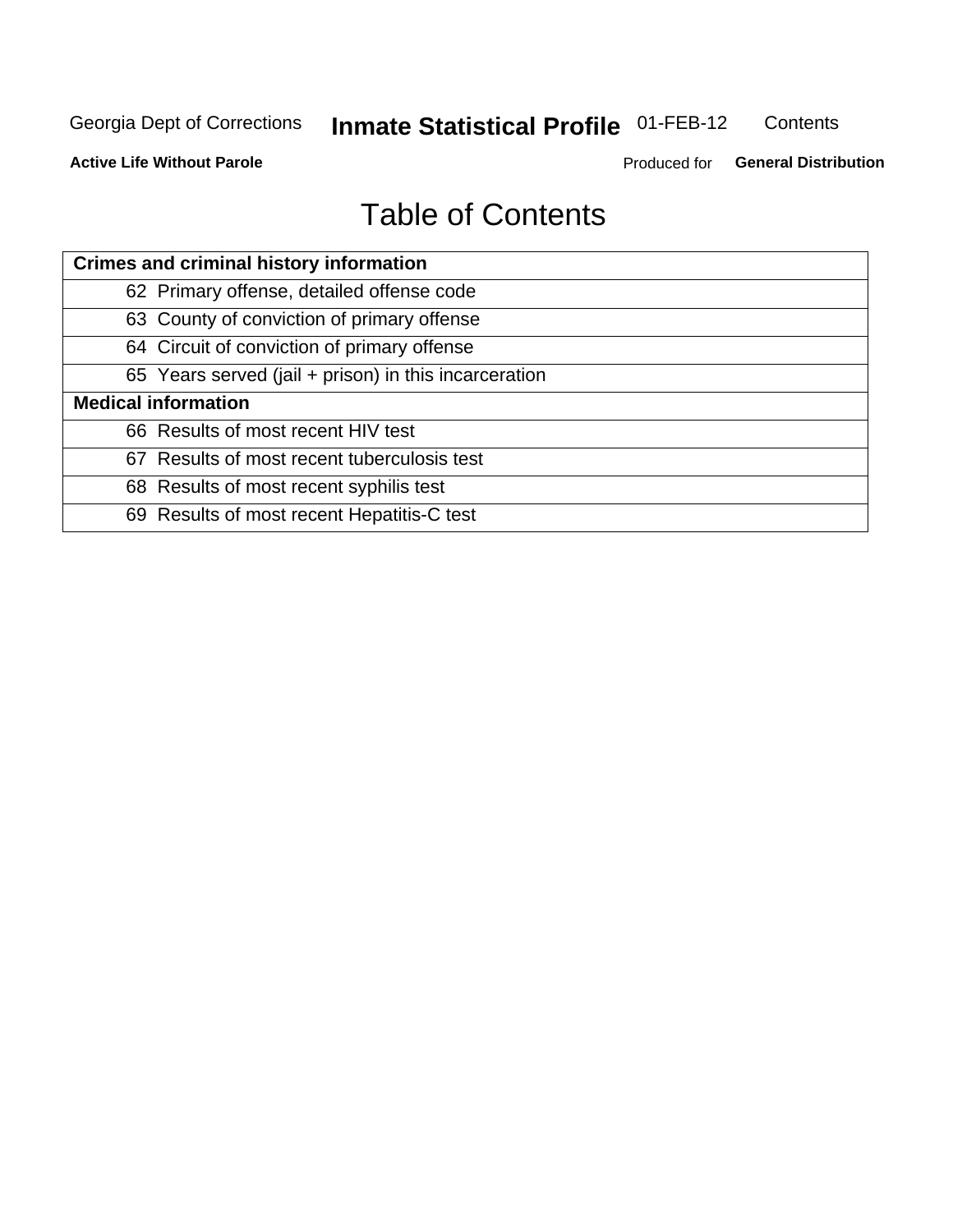#### **Active Life Without Parole**

Produced for General Distribution

### Current age, broken out in ten-year age groups

COL % - percent each COUNT is of its particular column

|                       |              | <b>Male</b> |             | <b>Female</b> |       | Total        |       |
|-----------------------|--------------|-------------|-------------|---------------|-------|--------------|-------|
| <b>Current Age</b>    | <b>Count</b> | Col %       | Row % Count | Col %         | Row % | <b>Total</b> | Col % |
| <b>Total Reported</b> |              |             |             |               |       |              |       |

| <b>Not Reported</b> |  |  |
|---------------------|--|--|
| <b>Grand Total</b>  |  |  |

| Mean (average)       |  |  |
|----------------------|--|--|
| Median (middle)      |  |  |
| Mode (most frequent) |  |  |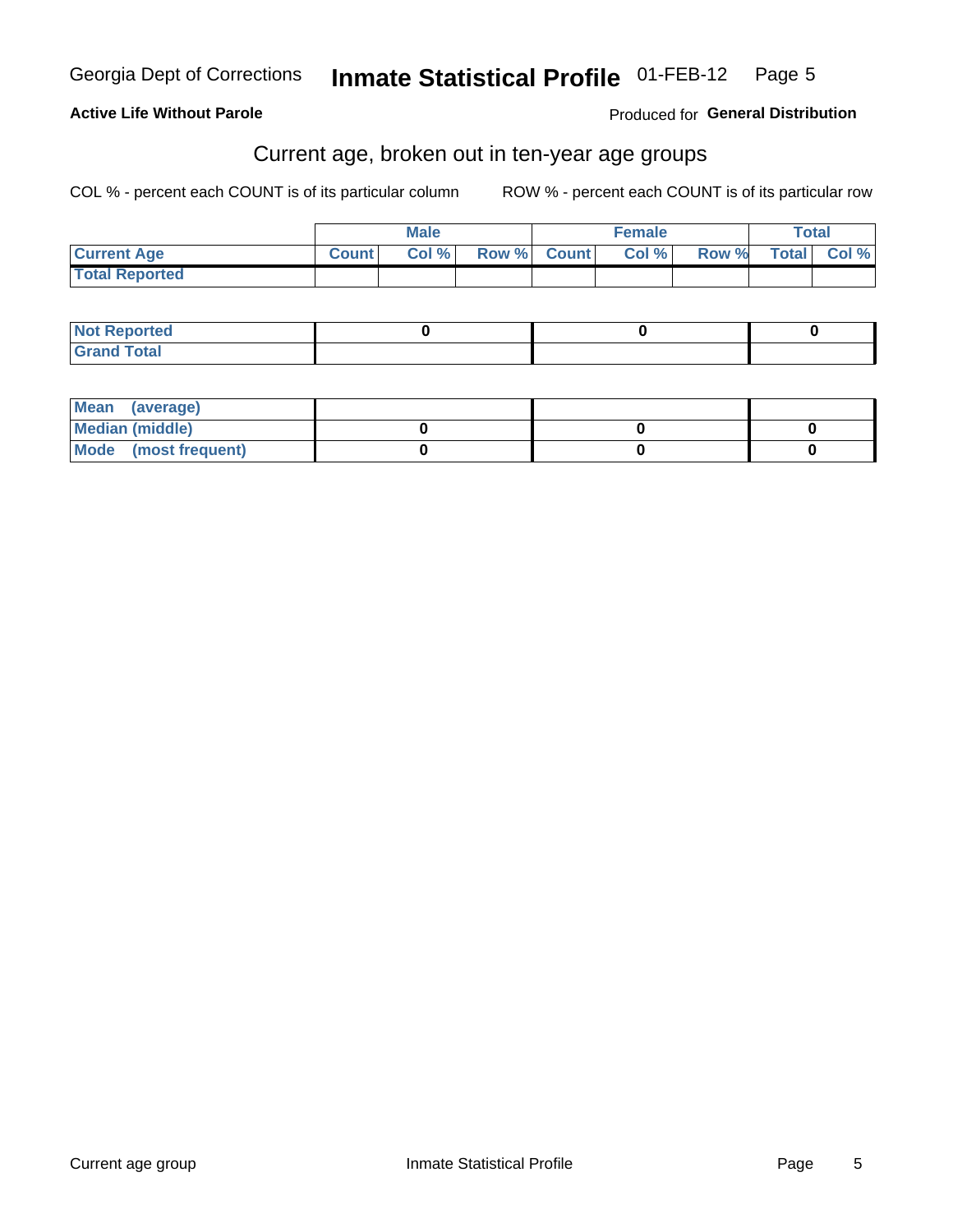#### Inmate Statistical Profile 01-FEB-12 Page 6

### **Active Life Without Parole**

Produced for General Distribution

### Race group

COL % - percent each COUNT is of its particular column

|                       |              | <b>Male</b> |                    | <b>Female</b> |       |              | <b>Total</b> |
|-----------------------|--------------|-------------|--------------------|---------------|-------|--------------|--------------|
| <b>Race Group</b>     | <b>Count</b> | Col %       | <b>Row % Count</b> | Col %         | Row % | <b>Total</b> | Col %        |
| <b>Total Reported</b> |              |             |                    |               |       |              |              |

| <b>rted</b><br>NO1          |  |  |
|-----------------------------|--|--|
| int<br>. Grar<br>-<br>----- |  |  |

| . .<br>M<br>Null<br>Nı<br>Null<br>N<br>14H |
|--------------------------------------------|
|--------------------------------------------|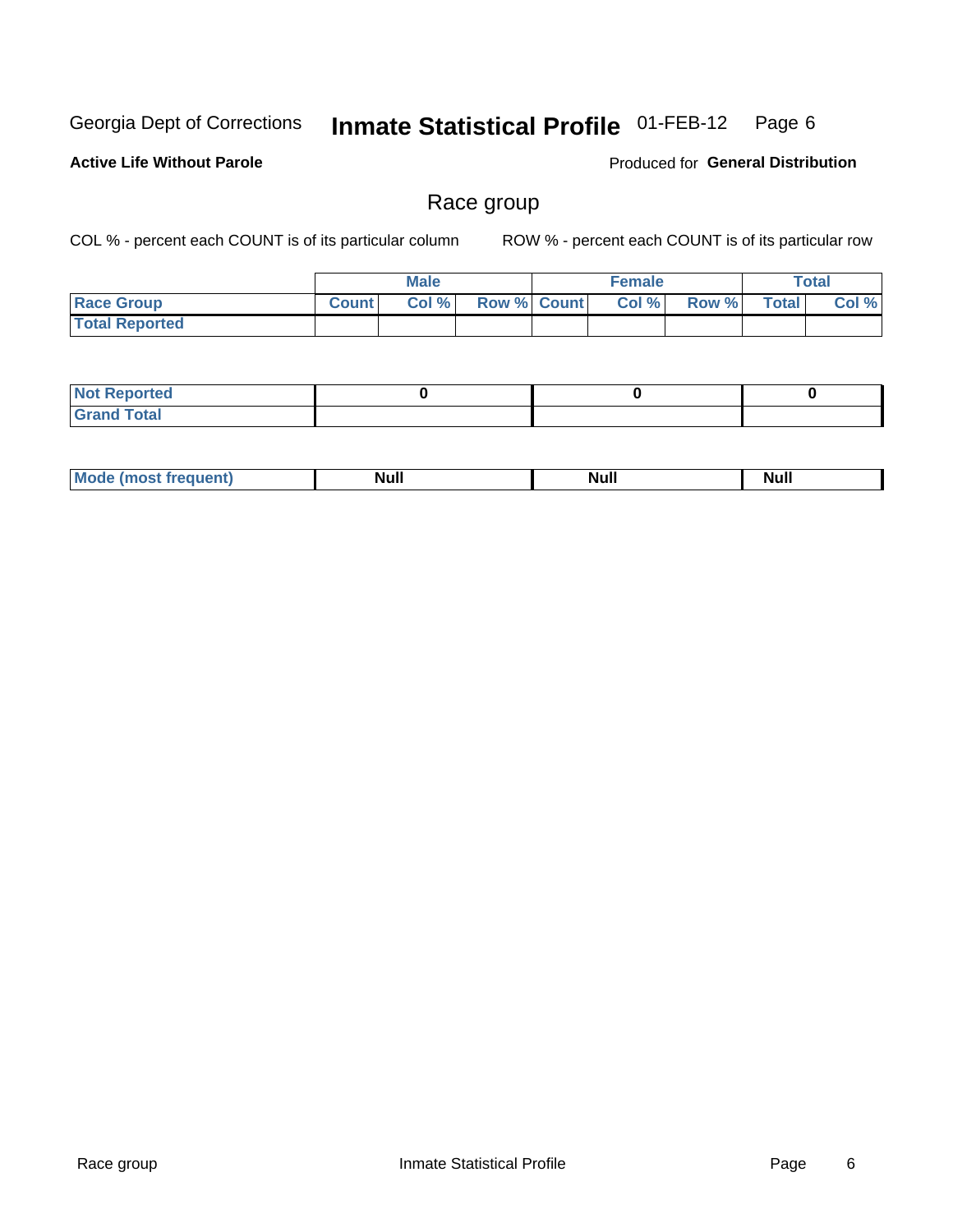# Georgia Dept of Corrections

#### **Active Life Without Parole**

#### Produced for General Distribution

## Marital status, self-reported at entry to prison

COL % - percent each COUNT is of its particular column

|                       |              | <b>Male</b> |       |              | <b>Female</b> |       |              | Total |
|-----------------------|--------------|-------------|-------|--------------|---------------|-------|--------------|-------|
| <b>Marital Status</b> | <b>Count</b> | Col %       | Row % | <b>Count</b> | Col %         | Row % | <b>Total</b> | Col % |
| <b>Total Reported</b> |              |             |       |              |               |       |              |       |

| <b>Not Reported</b>                |  |  |
|------------------------------------|--|--|
| <b>Total</b><br><sup>I</sup> Grand |  |  |

| M | ------ |  | . |
|---|--------|--|---|
|---|--------|--|---|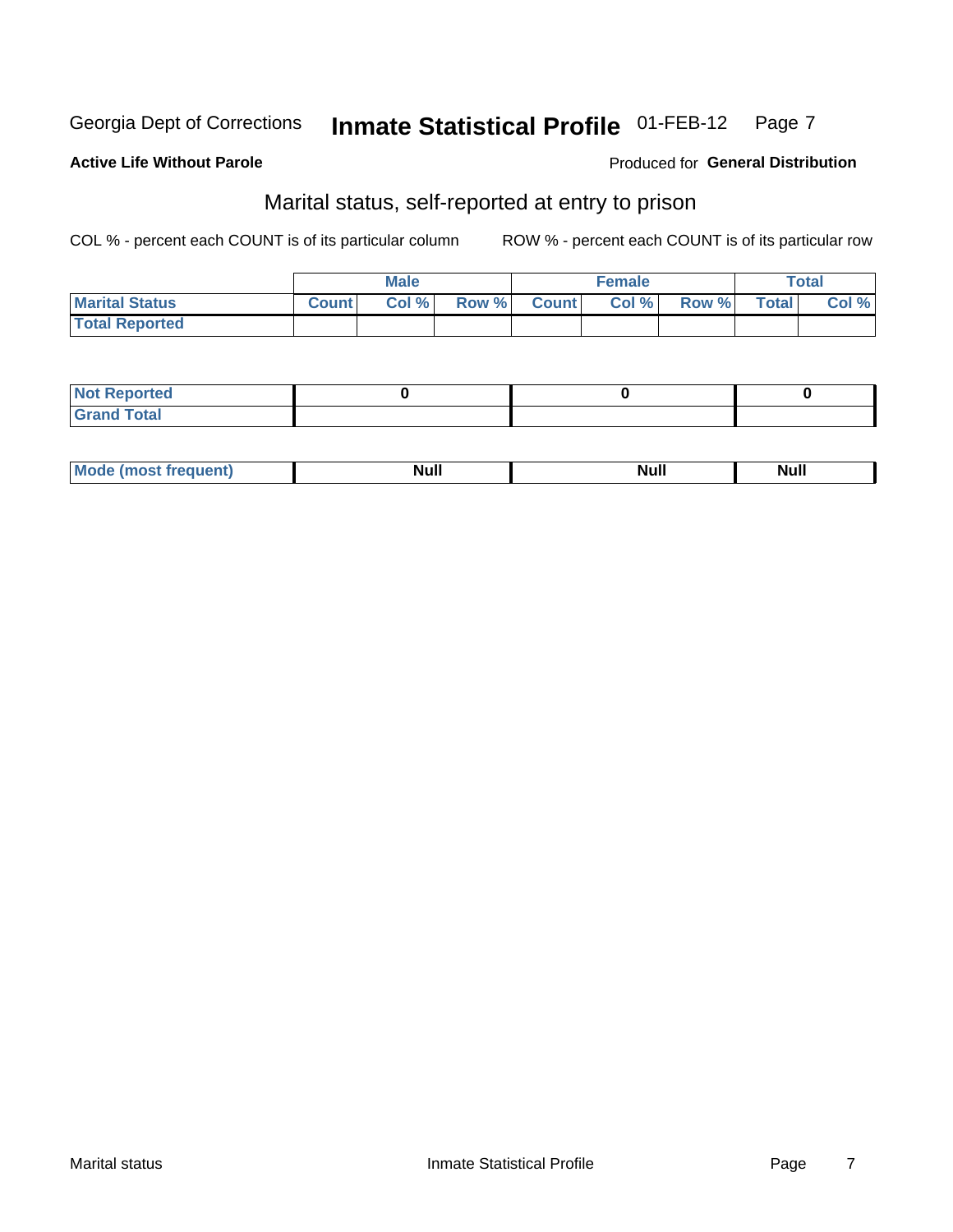Georgia Dept of Corrections

#### **Active Life Without Parole**

#### Produced for General Distribution

# Number of children, self reported at entry to prison

COL % - percent each COUNT is of its particular column

|                       |              | <b>Male</b> |       |              | <b>Female</b> |       |              | Total |
|-----------------------|--------------|-------------|-------|--------------|---------------|-------|--------------|-------|
| Number of Children    | <b>Count</b> | Col %       | Row % | <b>Count</b> | Col %         | Row % | <b>Total</b> | Col % |
| <b>Total Reported</b> |              |             |       |              |               |       |              |       |

| <b>Not Reported</b>                  |  |  |
|--------------------------------------|--|--|
| <b>Total</b><br><b>Gran</b><br>Grand |  |  |

| Mean (average)         |  |  |
|------------------------|--|--|
| <b>Median (middle)</b> |  |  |
| Mode (most frequent)   |  |  |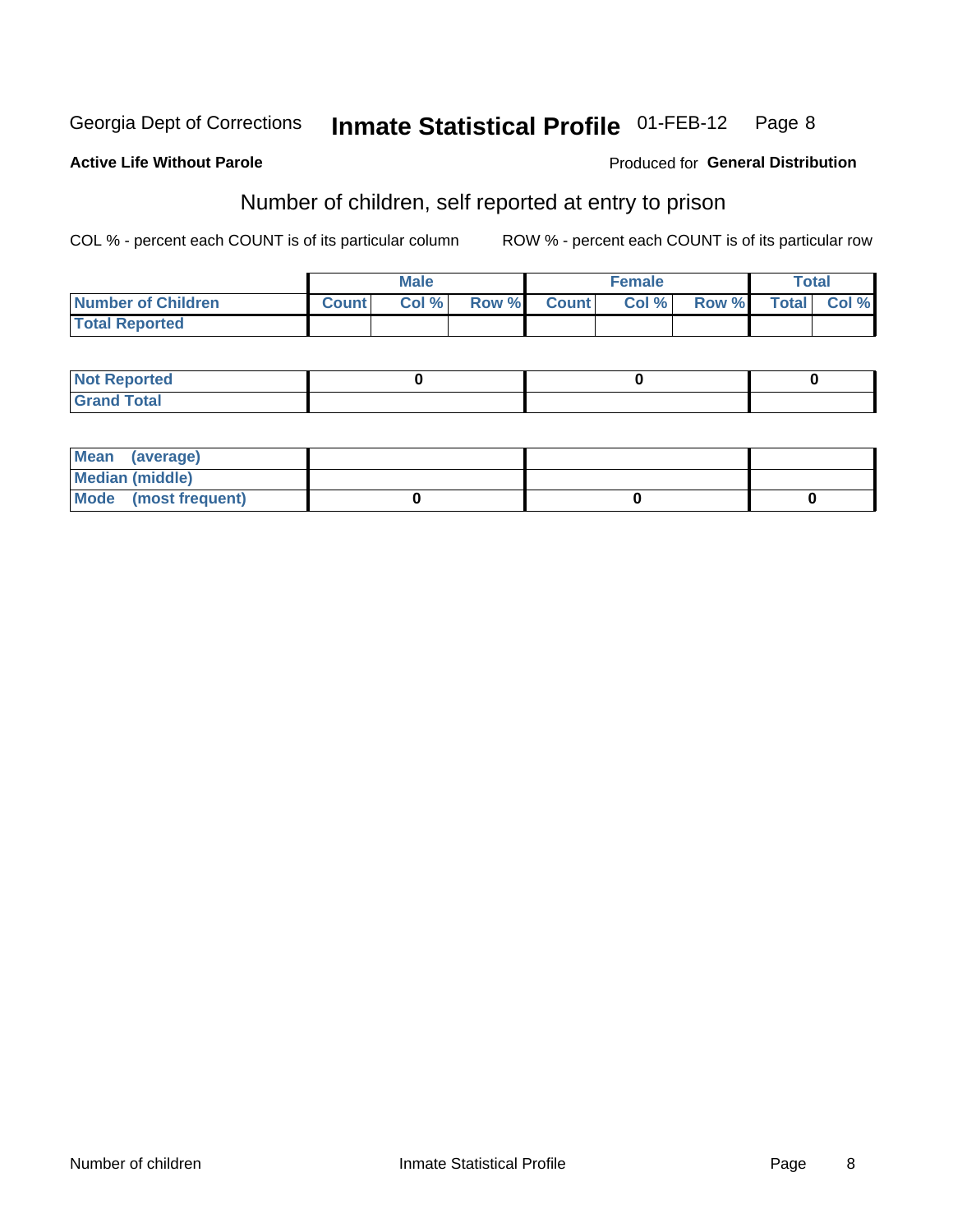# Georgia Dept of Corrections

#### **Active Life Without Parole**

#### Produced for General Distribution

# Religious affiliation, self-reported at entry to prison

COL % - percent each COUNT is of its particular column

|                              |              | <b>Male</b> |             | <b>Female</b> |       |              | Total   |
|------------------------------|--------------|-------------|-------------|---------------|-------|--------------|---------|
| <b>Religious Affiliation</b> | <b>Count</b> | Col%        | Row % Count | Col%          | Row % | <b>Total</b> | Col % I |
| <b>Total Reported</b>        |              |             |             |               |       |              |         |

| Reported<br>∣ N∩t∶           |  |  |
|------------------------------|--|--|
| <b>Total</b><br><b>Grand</b> |  |  |

| . . |   |             |      |      |
|-----|---|-------------|------|------|
|     | M | <b>Null</b> | Null | lull |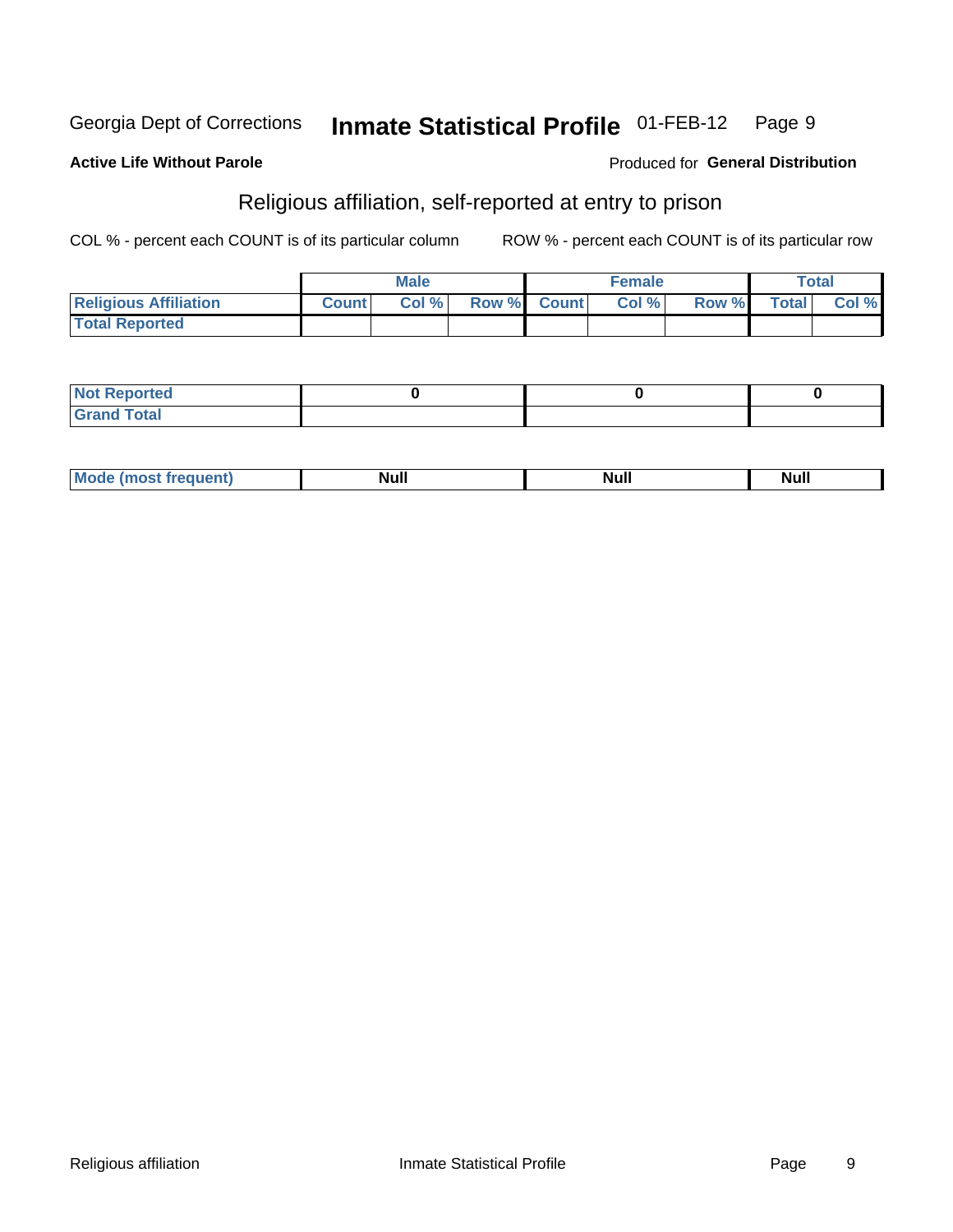#### **Inmate Statistical Profile 01-FEB-12** Page 10

#### **Active Life Without Parole**

### **Produced for General Distribution**

### Home county, self-reported at entry to prison

COL % - percent each COUNT is of its particular column

|                      |                | <b>Male</b> |             | <b>Female</b> |       |              | Total |
|----------------------|----------------|-------------|-------------|---------------|-------|--------------|-------|
| <b>Home County</b>   | <b>Count</b> I | Col %       | Row % Count | Col %         | Row % | <b>Total</b> | Col % |
| <b>Total Rported</b> |                |             |             |               |       |              |       |

| Reported<br>' NOT<br>$\sim$ |  |  |
|-----------------------------|--|--|
| <b>cotal</b><br>$-$         |  |  |

| <b>Mo</b> | <b>Null</b> | . .<br>Null | <b>Null</b> |
|-----------|-------------|-------------|-------------|
|           |             |             |             |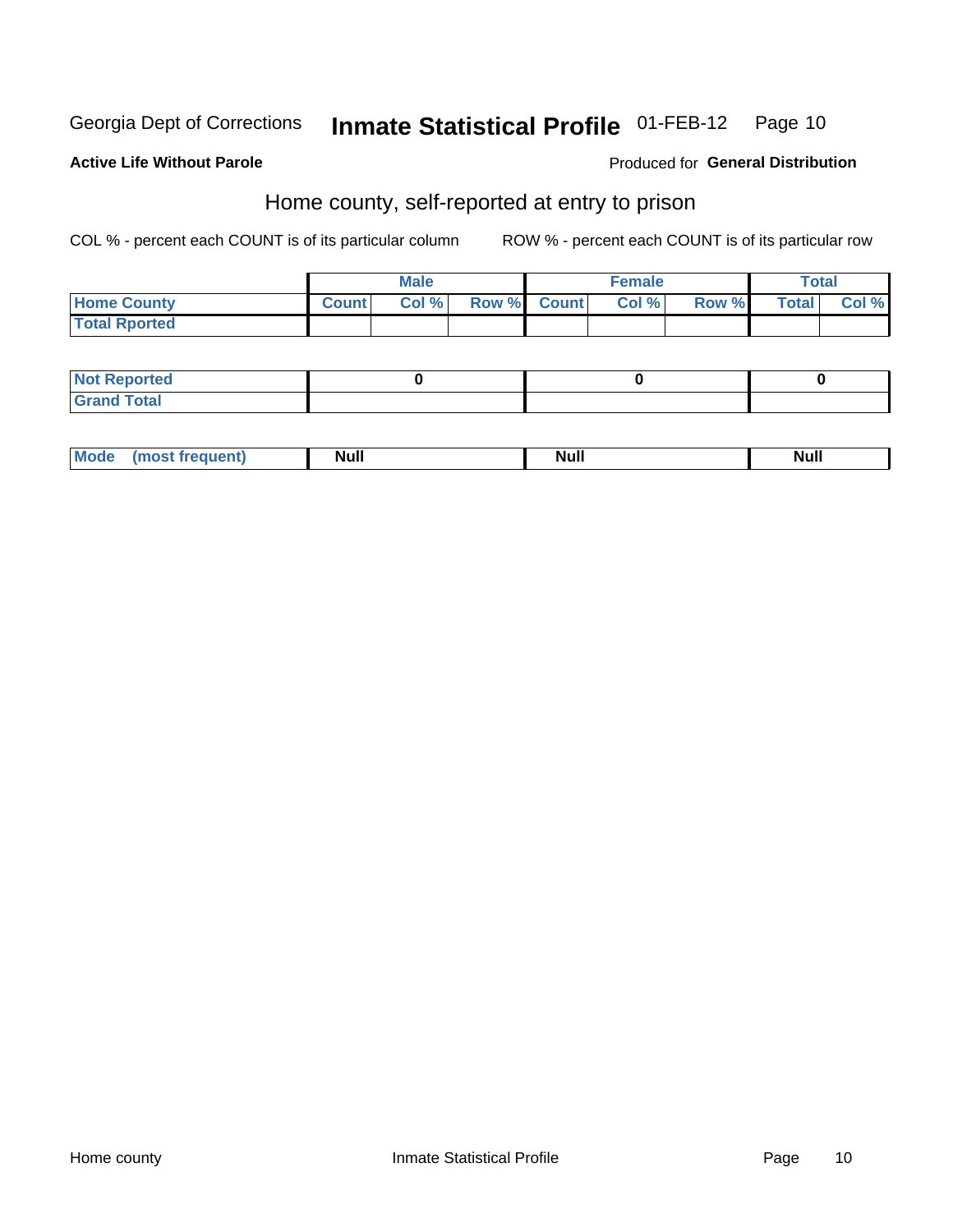#### **Inmate Statistical Profile 01-FEB-12** Georgia Dept of Corrections Page 11

### **Active Life Without Parole**

#### **Produced for General Distribution**

## Socioeconomic class, self-reported at entry to prison

COL % - percent each COUNT is of its particular column

|                       |              | <b>Male</b> |             | <b>Female</b> |              |              | Total |
|-----------------------|--------------|-------------|-------------|---------------|--------------|--------------|-------|
| Socioeconomic Class   | <b>Count</b> | Col %       | Row % Count | Col%          | <b>Row %</b> | <b>Total</b> | Col % |
| <b>Total Reported</b> |              |             |             |               |              |              |       |

| <b>Not Reported</b> |  |  |
|---------------------|--|--|
| <b>Grand Total</b>  |  |  |

| Null<br>. .<br>. .<br>M.<br>Nui.<br>______ |  |  |
|--------------------------------------------|--|--|
|                                            |  |  |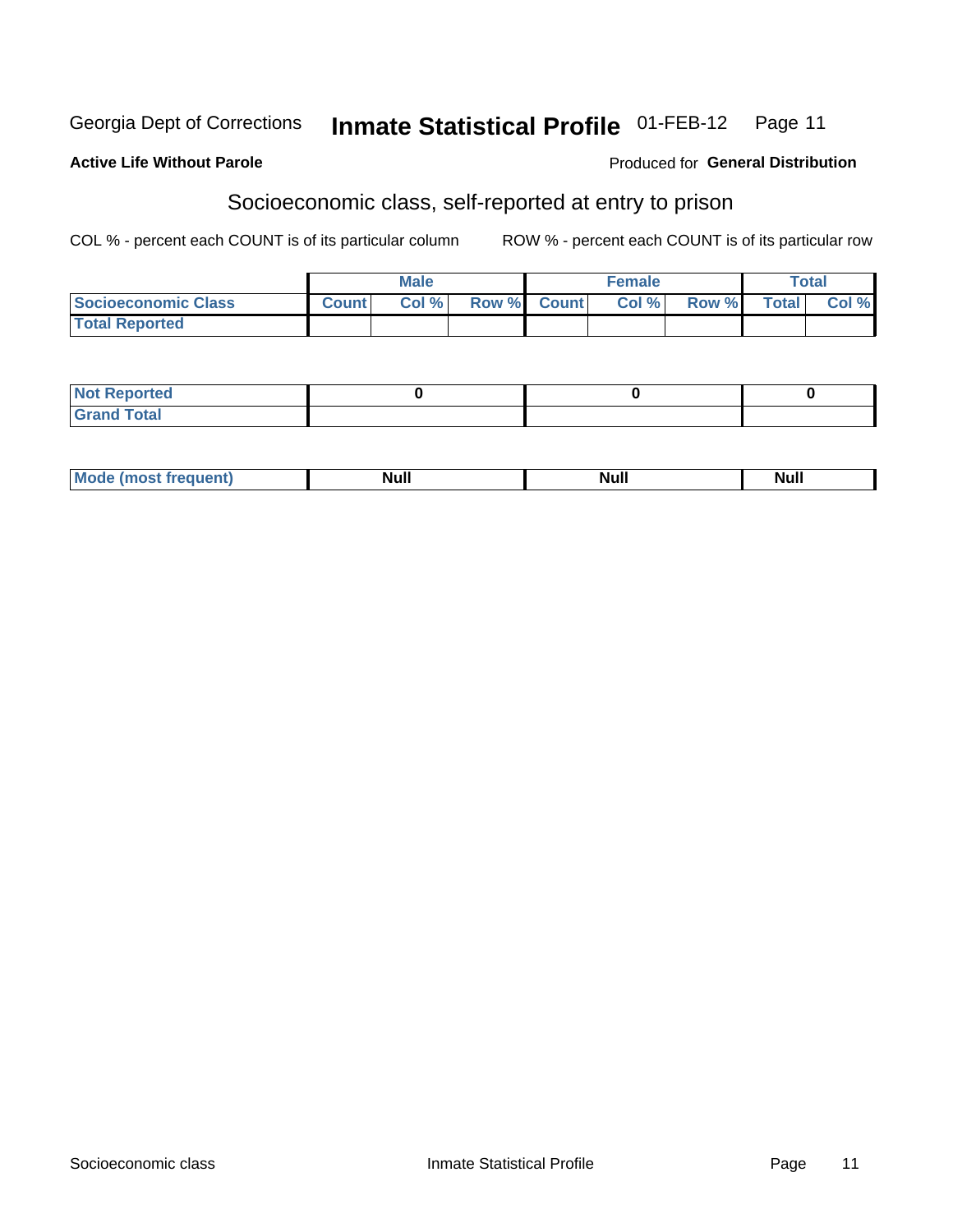#### Inmate Statistical Profile 01-FEB-12 Page 12 Georgia Dept of Corrections

### **Active Life Without Parole**

#### Produced for General Distribution

## Environment to age 16, self-reported at entry to prison

COL % - percent each COUNT is of its particular column

|                              |              | <b>Male</b> |       |              | <b>Female</b> |       |              | Total |
|------------------------------|--------------|-------------|-------|--------------|---------------|-------|--------------|-------|
| <b>Environment to age 16</b> | <b>Count</b> | Col %       | Row % | <b>Count</b> | Col %         | Row % | <b>Total</b> | Col % |
| <b>Total Reported</b>        |              |             |       |              |               |       |              |       |

| <b>Not Reported</b>     |  |  |
|-------------------------|--|--|
| d Total<br><b>Grand</b> |  |  |

| М | . .<br>N<br> | <b>Null</b> | . . |
|---|--------------|-------------|-----|
|   |              |             |     |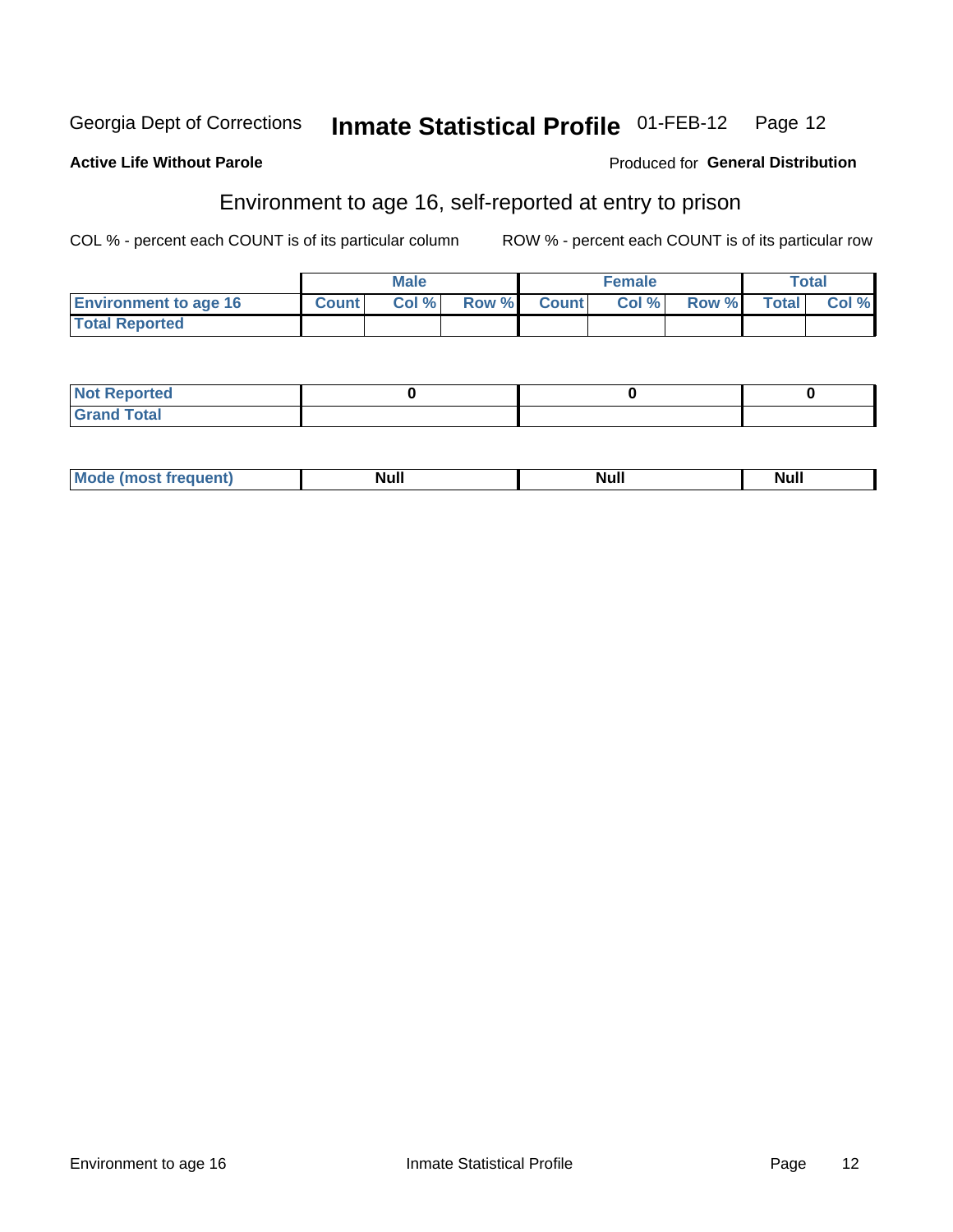#### **Inmate Statistical Profile 01-FEB-12** Georgia Dept of Corrections Page 13

#### **Active Life Without Parole**

#### Produced for General Distribution

## Guardian status to age 16, self-reported at entry to prison

COL % - percent each COUNT is of its particular column

|                                  |              | <b>Male</b> |             | <b>Female</b> |                   | <b>Total</b> |
|----------------------------------|--------------|-------------|-------------|---------------|-------------------|--------------|
| <b>Guardian Status To Age 16</b> | <b>Count</b> | Col%        | Row % Count |               | Col % Row % Total | Col %        |
| <b>Total Reported</b>            |              |             |             |               |                   |              |

| <b>Not Reported</b> |  |  |
|---------------------|--|--|
| <b>Grand Total</b>  |  |  |

| Mode (most frequent) | Null |  | <b>Null</b> |
|----------------------|------|--|-------------|
|----------------------|------|--|-------------|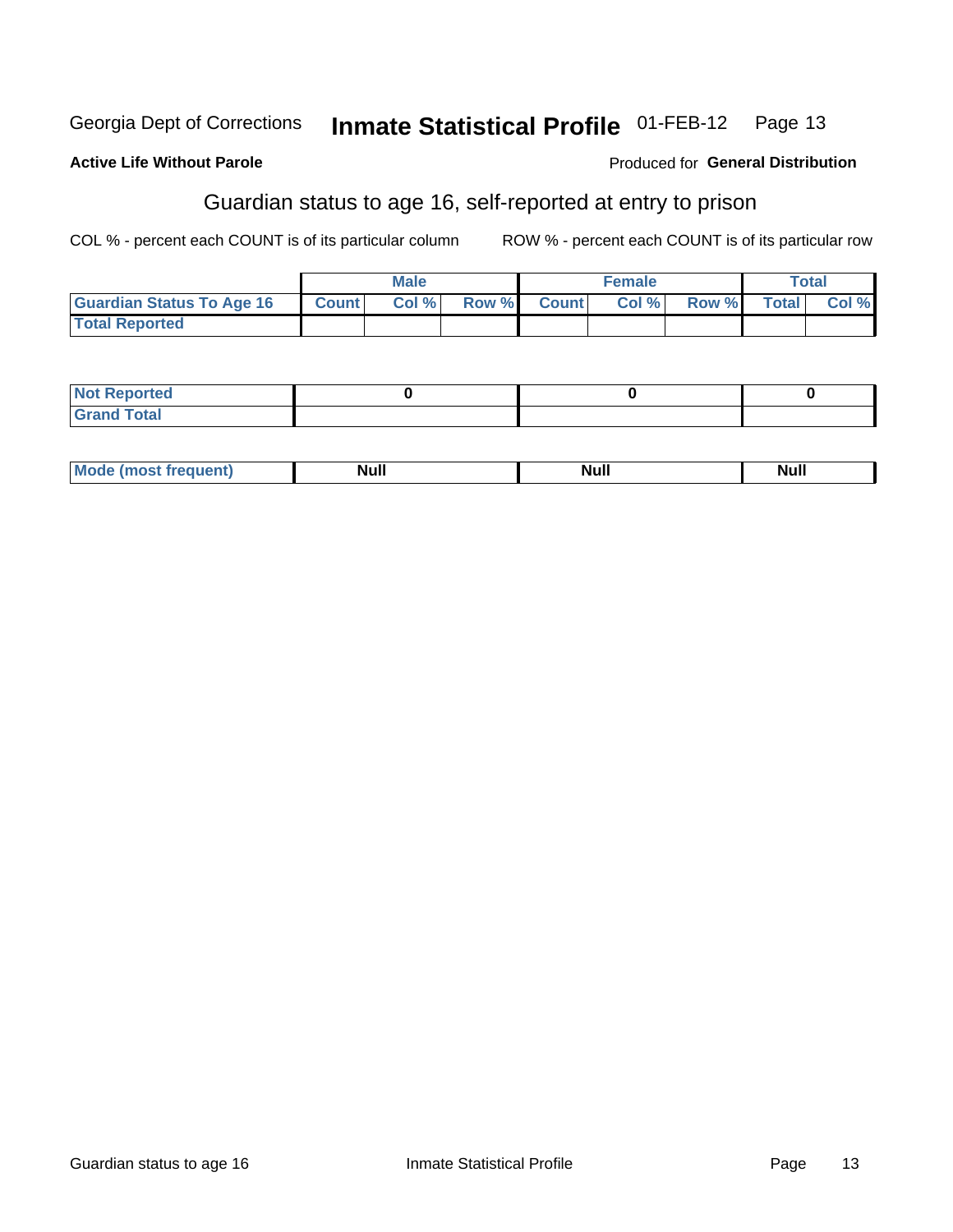#### **Inmate Statistical Profile 01-FEB-12** Georgia Dept of Corrections Page 14

#### **Active Life Without Parole**

# Employment status before prison, self-reported at entry to prison

COL % - percent each COUNT is of its particular column

ROW % - percent each COUNT is of its particular row

Produced for General Distribution

|                          |              | <b>Male</b> |             | <b>Female</b> |              |              | Total |
|--------------------------|--------------|-------------|-------------|---------------|--------------|--------------|-------|
| <b>Employment Status</b> | <b>Count</b> | Col %       | Row % Count | Col %         | <b>Row %</b> | <b>Total</b> | Col % |
| <b>Total Reported</b>    |              |             |             |               |              |              |       |

| <b>Not Reported</b> |  |  |
|---------------------|--|--|
| <b>Grand Total</b>  |  |  |

| М | <b>Null</b> | . .<br>Null<br>______ | . .<br> |
|---|-------------|-----------------------|---------|
|   |             |                       |         |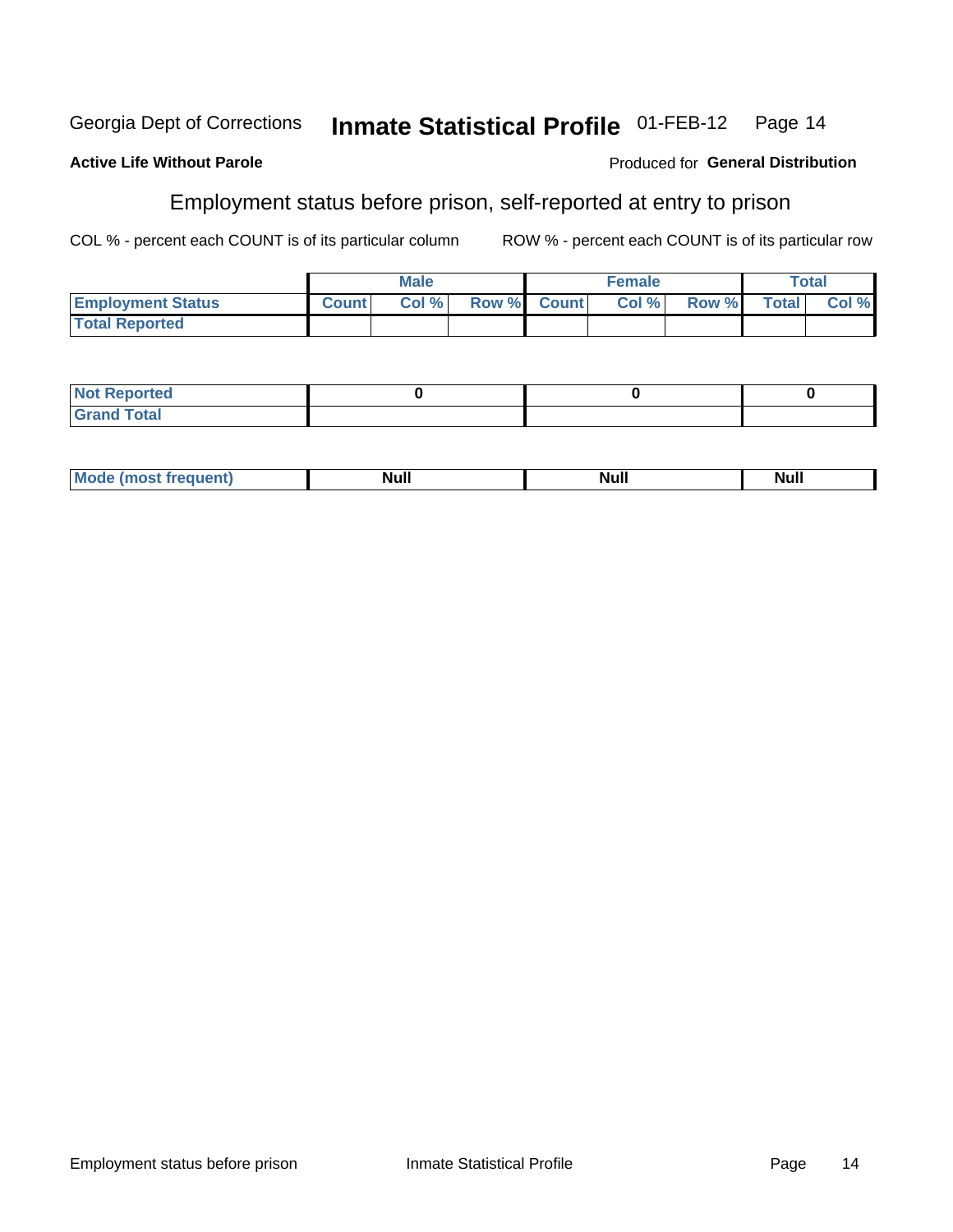### **Active Life Without Parole**

Produced for General Distribution

### Age at admission

COL % - percent each COUNT is of its particular column

|                         |              | <b>Male</b> |       |              | <b>Female</b> |       |              | Total |
|-------------------------|--------------|-------------|-------|--------------|---------------|-------|--------------|-------|
| <b>Age At Admission</b> | <b>Count</b> | Col %       | Row % | <b>Count</b> | Col %         | Row % | <b>Total</b> | Col % |
| <b>Total Reported</b>   |              |             |       |              |               |       |              |       |
|                         |              |             |       |              |               |       |              |       |

| <b>Not Reported</b> |  |  |
|---------------------|--|--|
| d Total<br>Grand    |  |  |

| Mean (average)         |  |  |
|------------------------|--|--|
| <b>Median (middle)</b> |  |  |
| Mode (most frequent)   |  |  |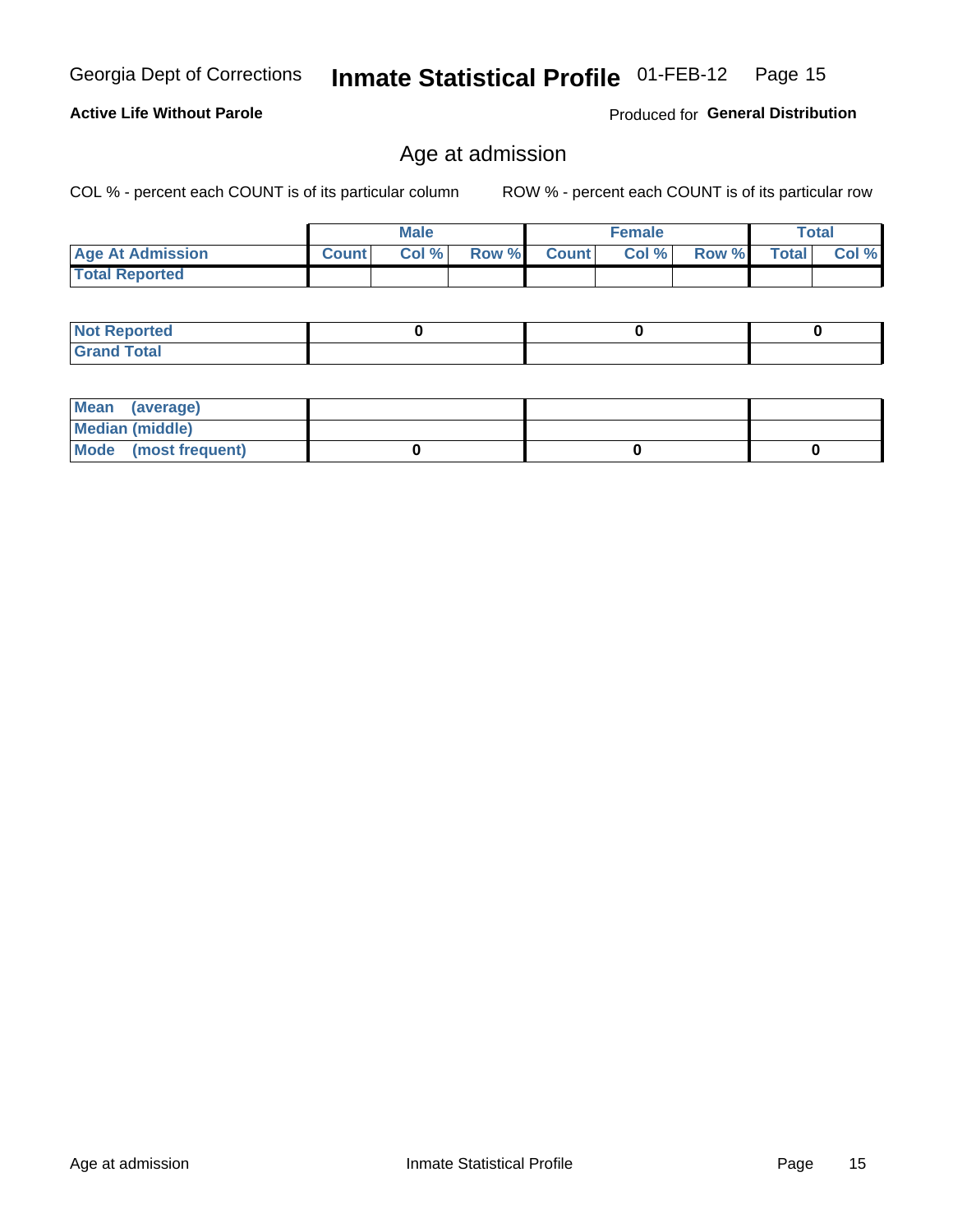### **Active Life Without Parole**

Produced for General Distribution

### Height, measured at entry to prison

COL % - percent each COUNT is of its particular column

|                       |              | <b>Male</b> |             | <b>Female</b> |              | Total       |
|-----------------------|--------------|-------------|-------------|---------------|--------------|-------------|
| <b>Height</b>         | <b>Count</b> | Col %       | Row % Count | Col %         | <b>Row %</b> | Total Col % |
| <b>Total Reported</b> |              |             |             |               |              |             |

| <b>Not Reported</b> |  |  |
|---------------------|--|--|
| <b>Grand Total</b>  |  |  |

| Mean (average)       |             | ,,,         |             |
|----------------------|-------------|-------------|-------------|
| Median (middle)      |             |             |             |
| Mode (most frequent) | <b>Null</b> | <b>Null</b> | <b>Null</b> |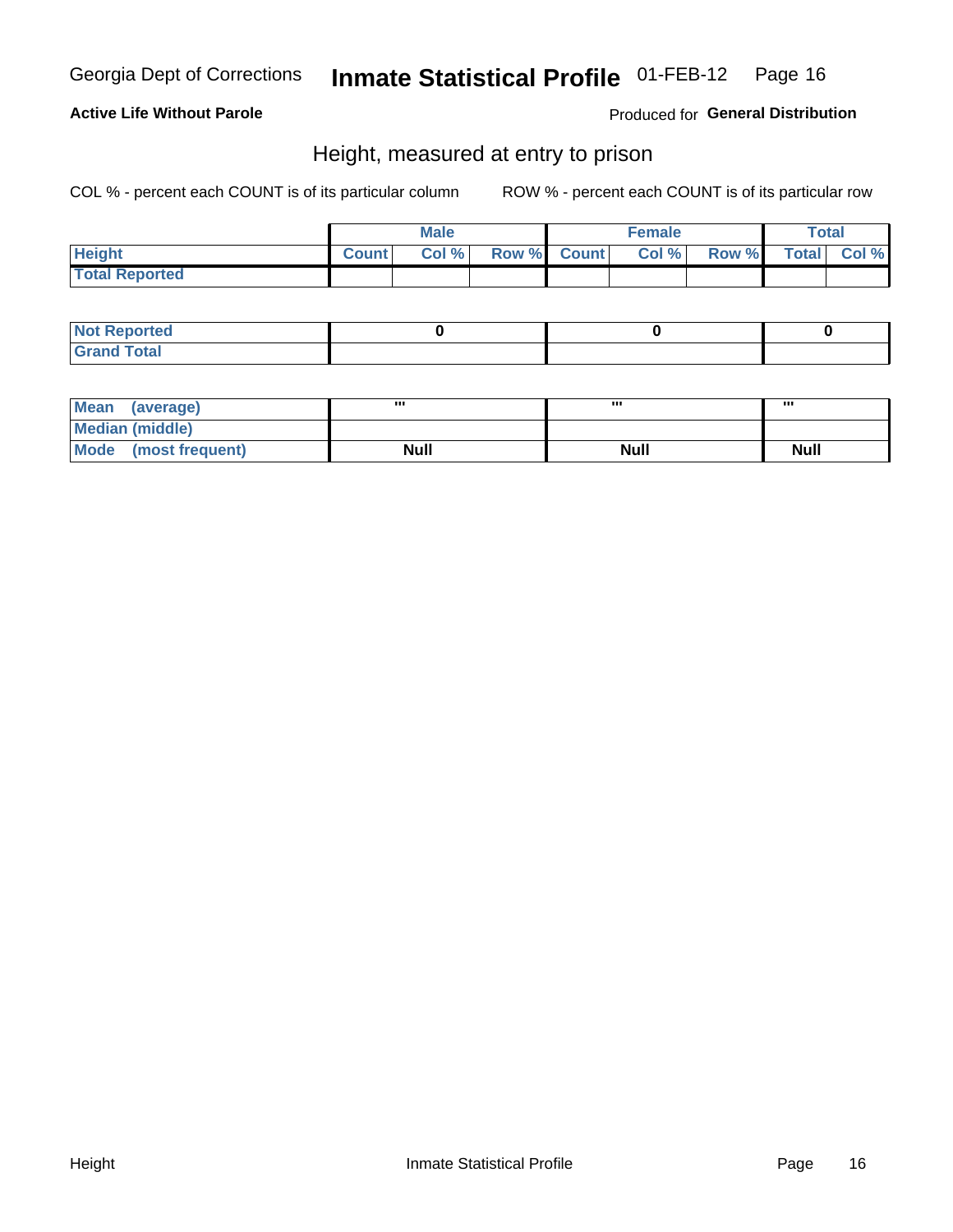### **Active Life Without Parole**

Produced for General Distribution

# Weight, measured at entry to prison

COL % - percent each COUNT is of its particular column

|                       |              | <b>Male</b> |             | <b>Female</b> |       | Total        |       |
|-----------------------|--------------|-------------|-------------|---------------|-------|--------------|-------|
| <b>Weight</b>         | <b>Count</b> | Col%        | Row % Count | Col %         | Row % | <b>Total</b> | Col % |
| <b>Total Reported</b> |              |             |             |               |       |              |       |

| <b>Not</b><br>: Reported    |  |  |
|-----------------------------|--|--|
| <b>Total</b><br><b>Grar</b> |  |  |

| Mean (average)       |  |  |
|----------------------|--|--|
| Median (middle)      |  |  |
| Mode (most frequent) |  |  |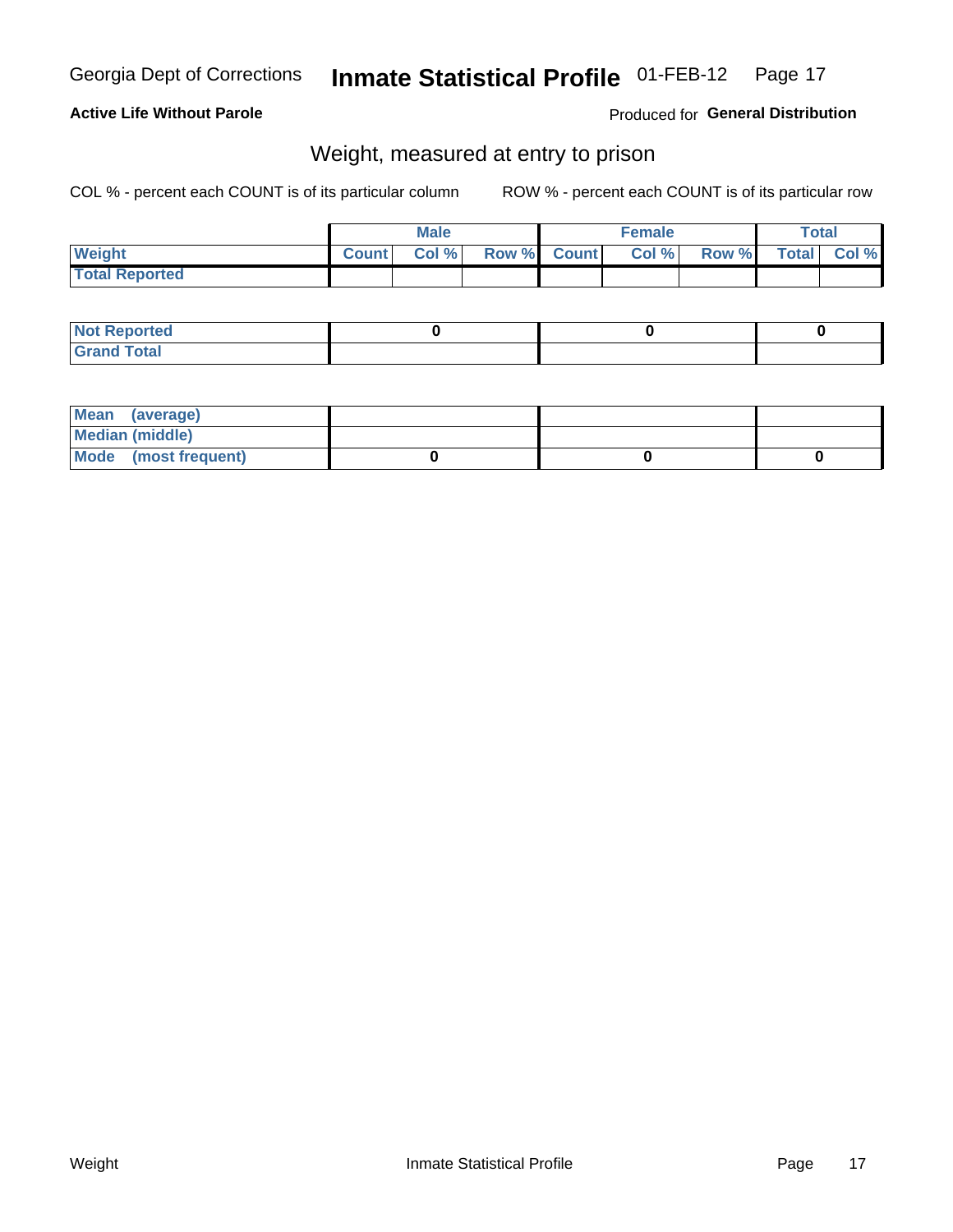#### **Inmate Statistical Profile 01-FEB-12** Page 18

**Active Life Without Parole** 

Produced for General Distribution

## Military service

COL % - percent each COUNT is of its particular column

|                         |              | <b>Male</b> |             | <b>Female</b> |       |              | Total |
|-------------------------|--------------|-------------|-------------|---------------|-------|--------------|-------|
| <b>Military service</b> | <b>Count</b> | Col %       | Row % Count | Col %         | Row % | <b>Total</b> | Col % |
| <b>Total Reported</b>   |              |             |             |               |       |              |       |

| <b>Not</b><br><b>Reported</b>                   |  |  |
|-------------------------------------------------|--|--|
| $f$ $f$ $f$ $g$ $h$<br>Gr2r<br>______<br>______ |  |  |

|  | Mc<br>$\cdots$ | . .<br>Νı<br>______ | . .<br>Null | Null<br>______ |
|--|----------------|---------------------|-------------|----------------|
|--|----------------|---------------------|-------------|----------------|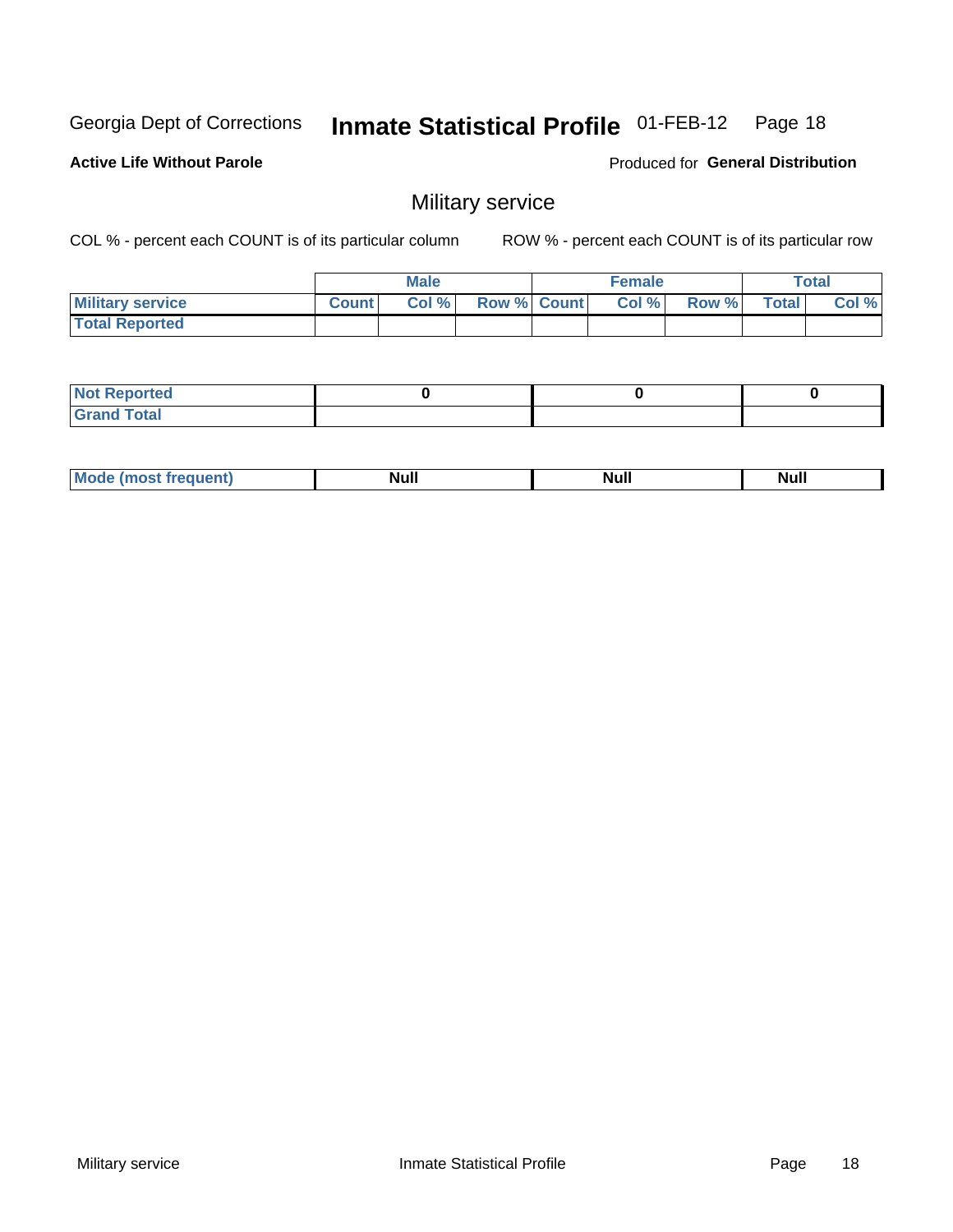#### **Inmate Statistical Profile 01-FEB-12** Page 19

**Active Life Without Parole** 

Produced for General Distribution

### Type of admission to prison

COL % - percent each COUNT is of its particular column

|                          |              | <b>Male</b> |                    | <b>Female</b> |       |              | Total |
|--------------------------|--------------|-------------|--------------------|---------------|-------|--------------|-------|
| <b>Type of Admission</b> | <b>Count</b> | Col %       | <b>Row % Count</b> | Col %         | Row % | <b>Total</b> | Col % |
| <b>Total Reported</b>    |              |             |                    |               |       |              |       |

| المنتقب المتعارف<br>N<br>Teo            |  |  |
|-----------------------------------------|--|--|
| $int^{\bullet}$<br>. C.r<br>-<br>______ |  |  |

| M | <b>Null</b> | <b>Null</b> | וושצו<br>______ |
|---|-------------|-------------|-----------------|
|---|-------------|-------------|-----------------|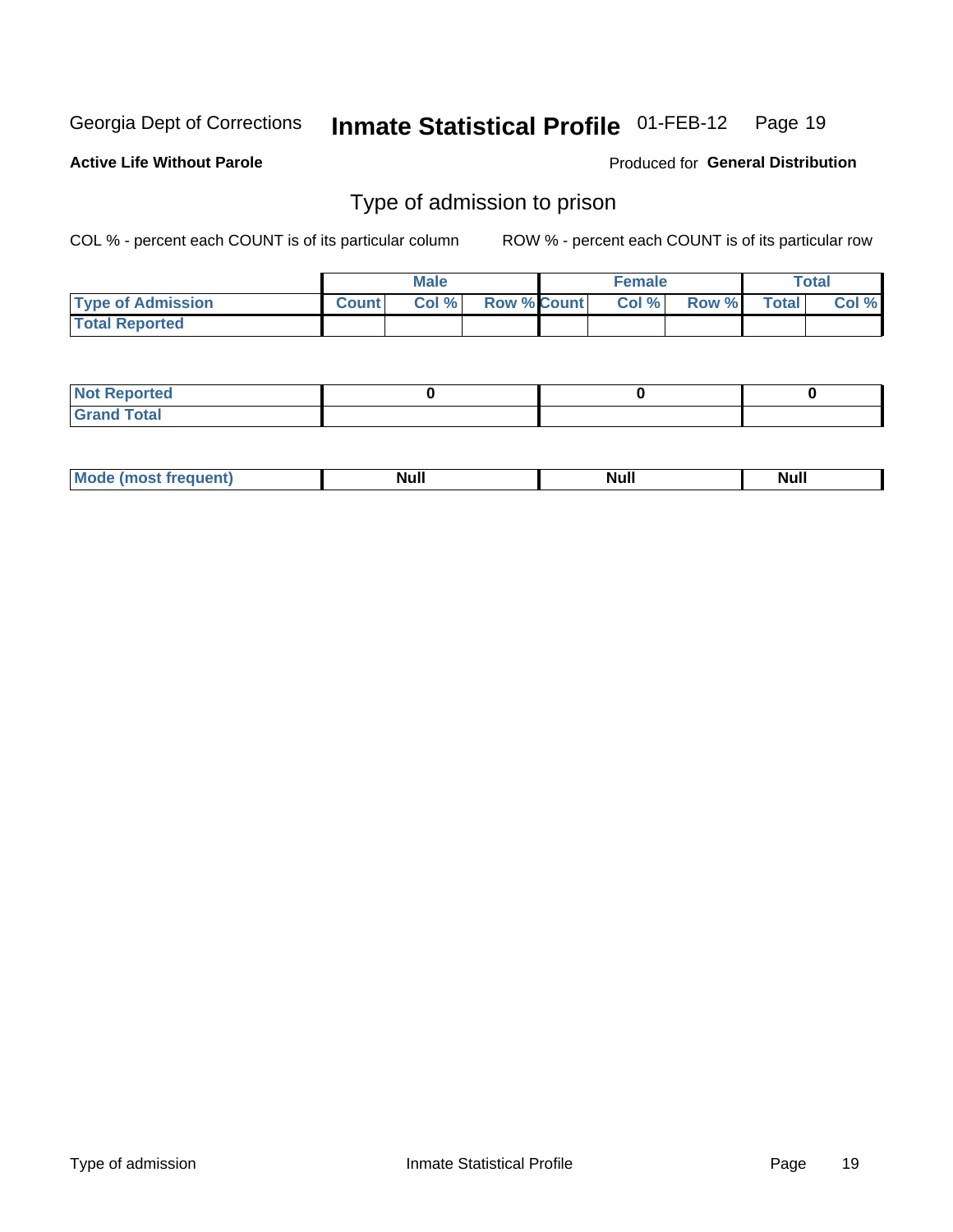# Inmate Statistical Profile 01-FEB-12 Page 20

**Active Life Without Parole** 

Produced for General Distribution

### Current / last security status

COL % - percent each COUNT is of its particular column

|                        |              | <b>Male</b> |                    | <b>Female</b> |              |              | <b>Total</b> |
|------------------------|--------------|-------------|--------------------|---------------|--------------|--------------|--------------|
| <b>Security Status</b> | <b>Count</b> | Col %       | <b>Row % Count</b> | Col %         | <b>Row %</b> | <b>Total</b> | Col %        |
| <b>Total Reported</b>  |              |             |                    |               |              |              |              |

| <b>Still being diagnosed</b> |  |  |
|------------------------------|--|--|
| <b>Not Reported</b>          |  |  |
| <b>Grand Total</b>           |  |  |

| _____ | nuu | <b>Null</b> | <u></u> |
|-------|-----|-------------|---------|
|       |     |             |         |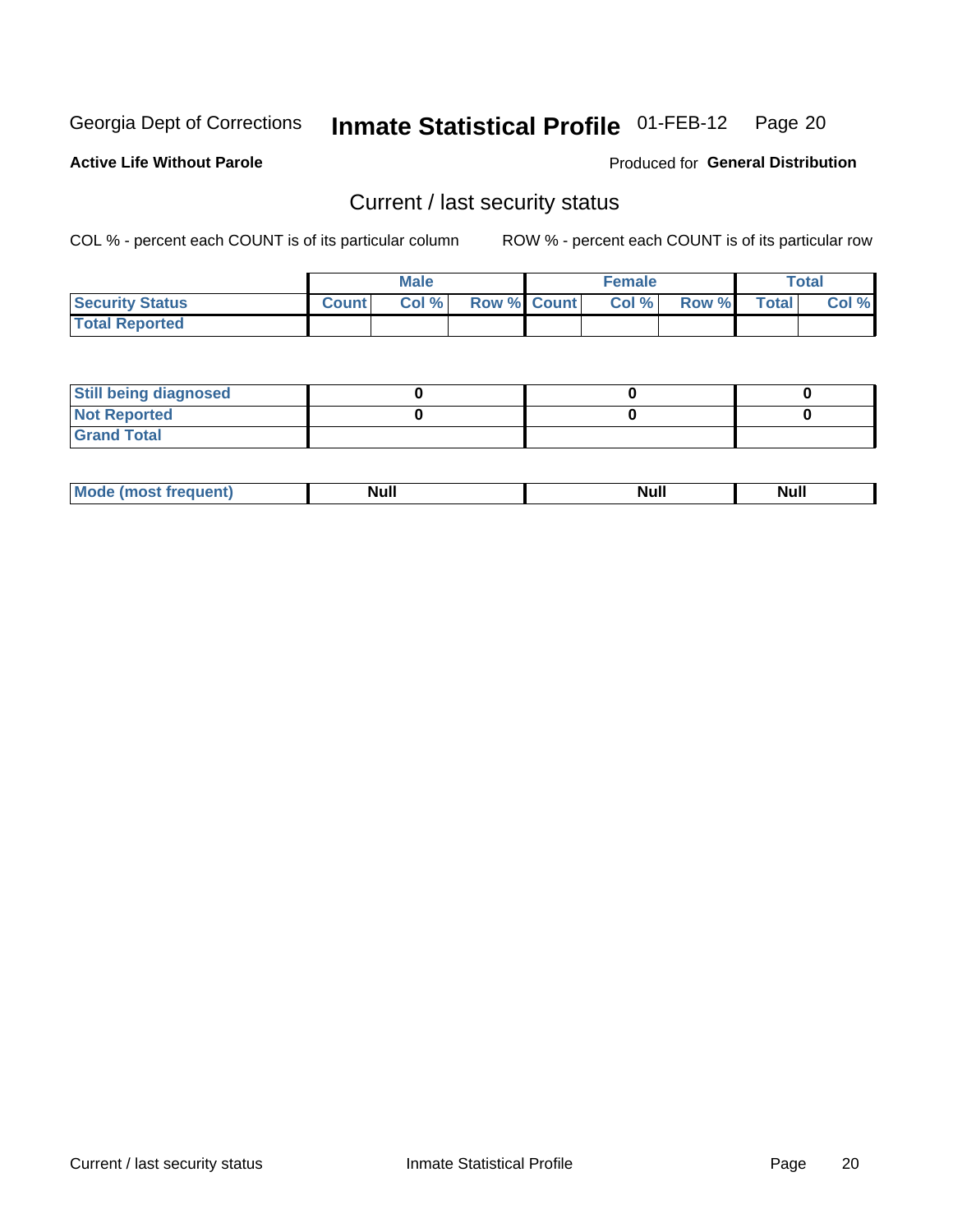#### Inmate Statistical Profile 01-FEB-12 Page 21

**Active Life Without Parole** 

Produced for General Distribution

# Current / last type of institution

COL % - percent each COUNT is of its particular column

|                            |              | Male  |             | <b>Female</b> |       |              | Total |
|----------------------------|--------------|-------|-------------|---------------|-------|--------------|-------|
| <b>Type of Institution</b> | <b>Count</b> | Col % | Row % Count | Col%          | Row % | <b>Total</b> | Col % |
| <b>Total Reported</b>      |              |       |             |               |       |              |       |

| <b>Not Reported</b>         |  |  |
|-----------------------------|--|--|
| <b>Total</b><br><b>Crar</b> |  |  |

| Mo<br>where the new day | <b>Null</b> | <b>Nul</b> |  |
|-------------------------|-------------|------------|--|
|-------------------------|-------------|------------|--|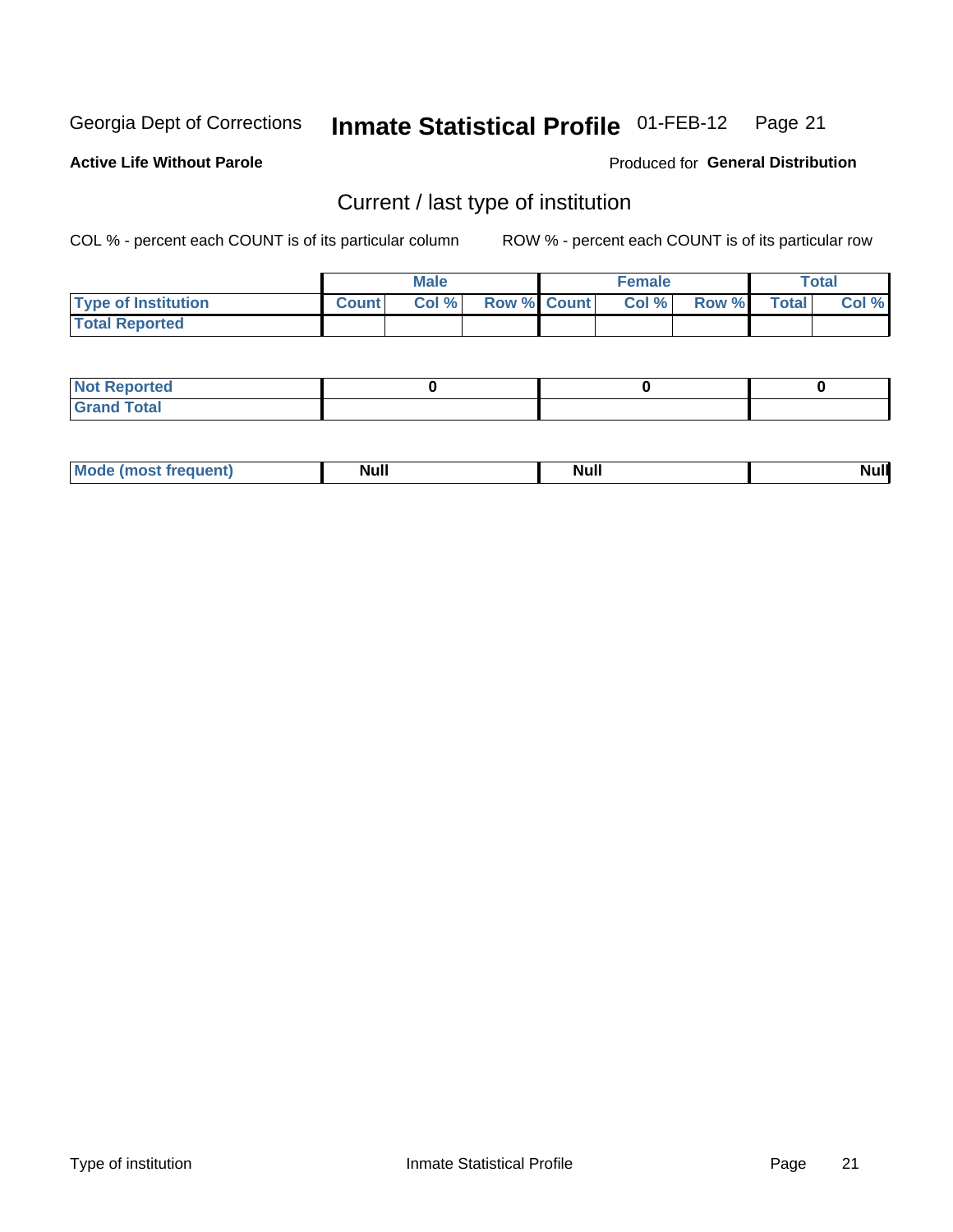#### **Inmate Statistical Profile 01-FEB-12** Page 22

#### **Active Life Without Parole**

#### Produced for General Distribution

## Institution type - transitional centers

COL % - percent each COUNT is of its particular column

|                                          |              | <b>Male</b> |                    | <b>Female</b> |             | <b>Total</b> |
|------------------------------------------|--------------|-------------|--------------------|---------------|-------------|--------------|
| <b>Institution Type - Trans. Centers</b> | <b>Count</b> | CoI%        | <b>Row % Count</b> | Col %         | Row % Total | Col %        |
| <b>Total Reported</b>                    |              |             |                    |               |             |              |

| <b>Reported</b><br><b>NOT</b>  |  |  |
|--------------------------------|--|--|
| $n+n$<br>C <sub>r</sub><br>--- |  |  |

| Mode (most frequent) | <b>Null</b> | <b>Null</b> | <b>Null</b> |
|----------------------|-------------|-------------|-------------|
|                      |             |             |             |
|                      |             |             |             |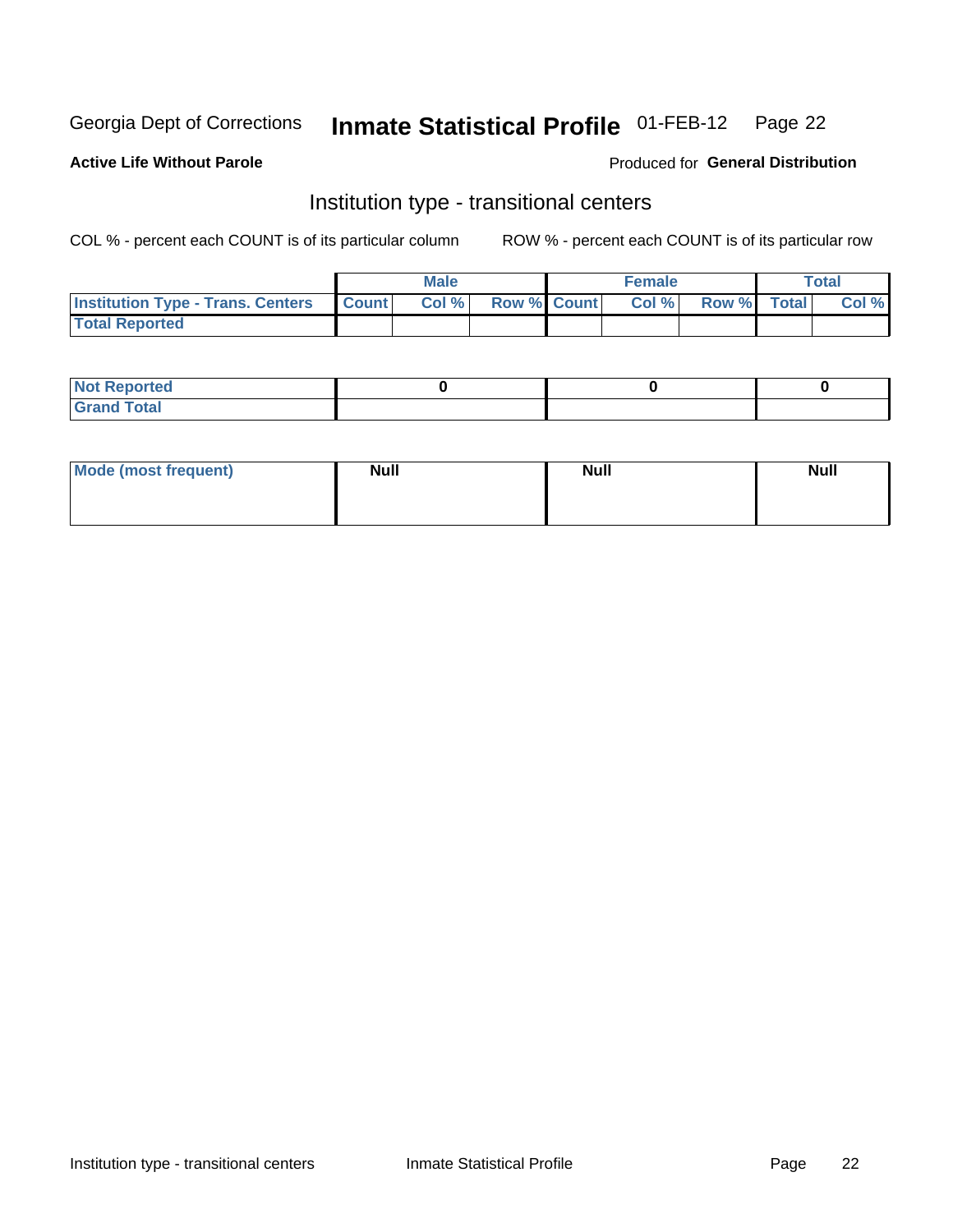#### **Inmate Statistical Profile 01-FEB-12** Page 23

**Active Life Without Parole** 

**Produced for General Distribution** 

### Institution type - county prisons

COL % - percent each COUNT is of its particular column

|                                                    | <b>Male</b> |                          | <b>Female</b> |             | <b>Total</b> |
|----------------------------------------------------|-------------|--------------------------|---------------|-------------|--------------|
| <b>Institution Type - County Prisons   Count  </b> | Col %       | <b>Row % Count Col %</b> |               | Row % Total | Col %        |
| <b>Total Reported</b>                              |             |                          |               |             |              |

| <b>Not Reported</b>   |  |  |
|-----------------------|--|--|
| <b>Total</b><br>Granc |  |  |

| <b>Mode</b>      | <b>Null</b> | <b>Null</b> | <b>Null</b> |
|------------------|-------------|-------------|-------------|
| (most freauent). |             |             |             |
|                  |             |             |             |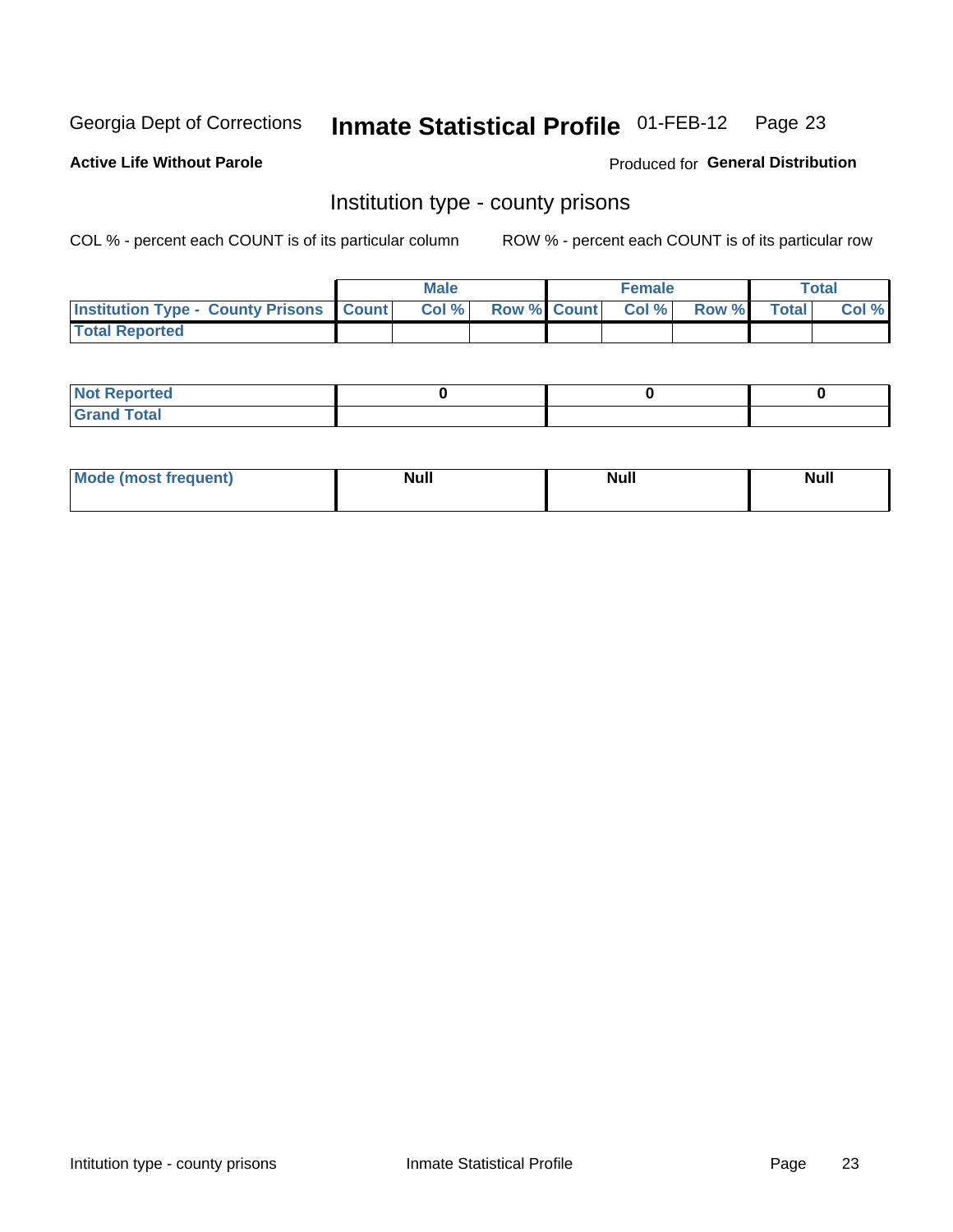#### Inmate Statistical Profile 01-FEB-12 Page 24

#### **Active Life Without Parole**

### **Produced for General Distribution**

### Institution type - state prisons

COL % - percent each COUNT is of its particular column

|                                         |              | <b>Male</b> |       |              | <b>Female</b> |       | <b>Total</b> |       |
|-----------------------------------------|--------------|-------------|-------|--------------|---------------|-------|--------------|-------|
| <b>Institution Type - State Prisons</b> | <b>Count</b> | Col %       | Row % | <b>Count</b> | Col %         | Row % | <b>Total</b> | Col % |
| <b>Total Reported</b>                   |              |             |       |              |               |       |              |       |
|                                         |              |             |       |              |               |       |              |       |
| <b>Not Reported</b>                     |              |             |       |              |               |       |              |       |
| <b>Grand Total</b>                      |              |             |       |              |               |       |              |       |
| <b>Mode (most frequent)</b>             | <b>Null</b>  |             |       | <b>Null</b>  |               |       | <b>Null</b>  |       |
|                                         |              |             |       |              |               |       |              |       |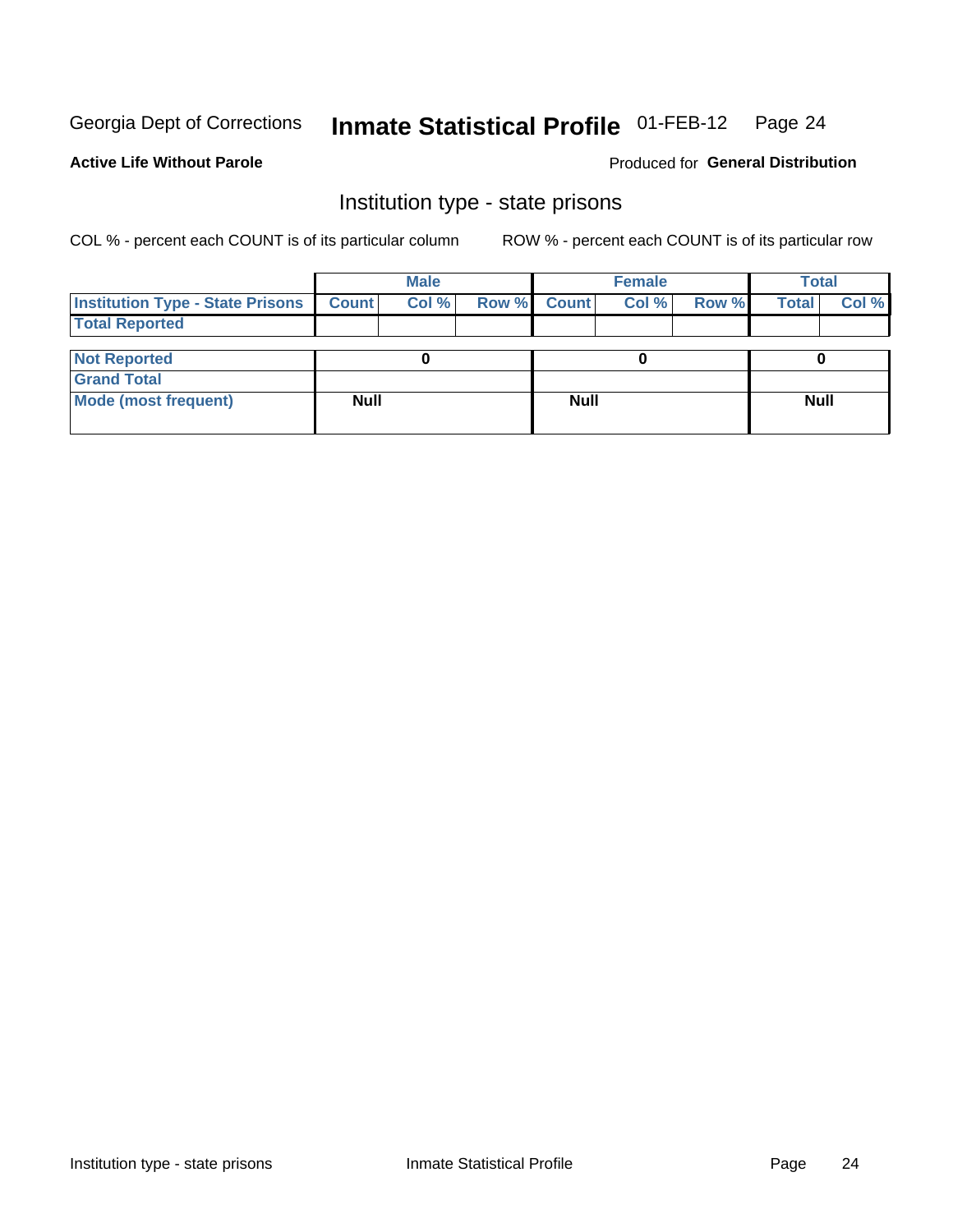# Inmate Statistical Profile 01-FEB-12 Page 25

#### **Active Life Without Parole**

#### Produced for General Distribution

### Institution type - private prisons

COL % - percent each COUNT is of its particular column

|                                                 | <b>Male</b> |                    | <b>Female</b> |             | Total |
|-------------------------------------------------|-------------|--------------------|---------------|-------------|-------|
| <b>Institution Type - Private Prisons Count</b> | Col %       | <b>Row % Count</b> | Col %         | Row % Total | Col % |
| <b>Total Reported</b>                           |             |                    |               |             |       |

| Reported<br>I NOT<br>$\sim$  |  |  |
|------------------------------|--|--|
| <b>c</b> otal<br>.<br>______ |  |  |

| <b>Mod</b> | <b>Null</b> | <b>Null</b> | . .    |
|------------|-------------|-------------|--------|
| "requent)  |             |             | ------ |
|            |             |             |        |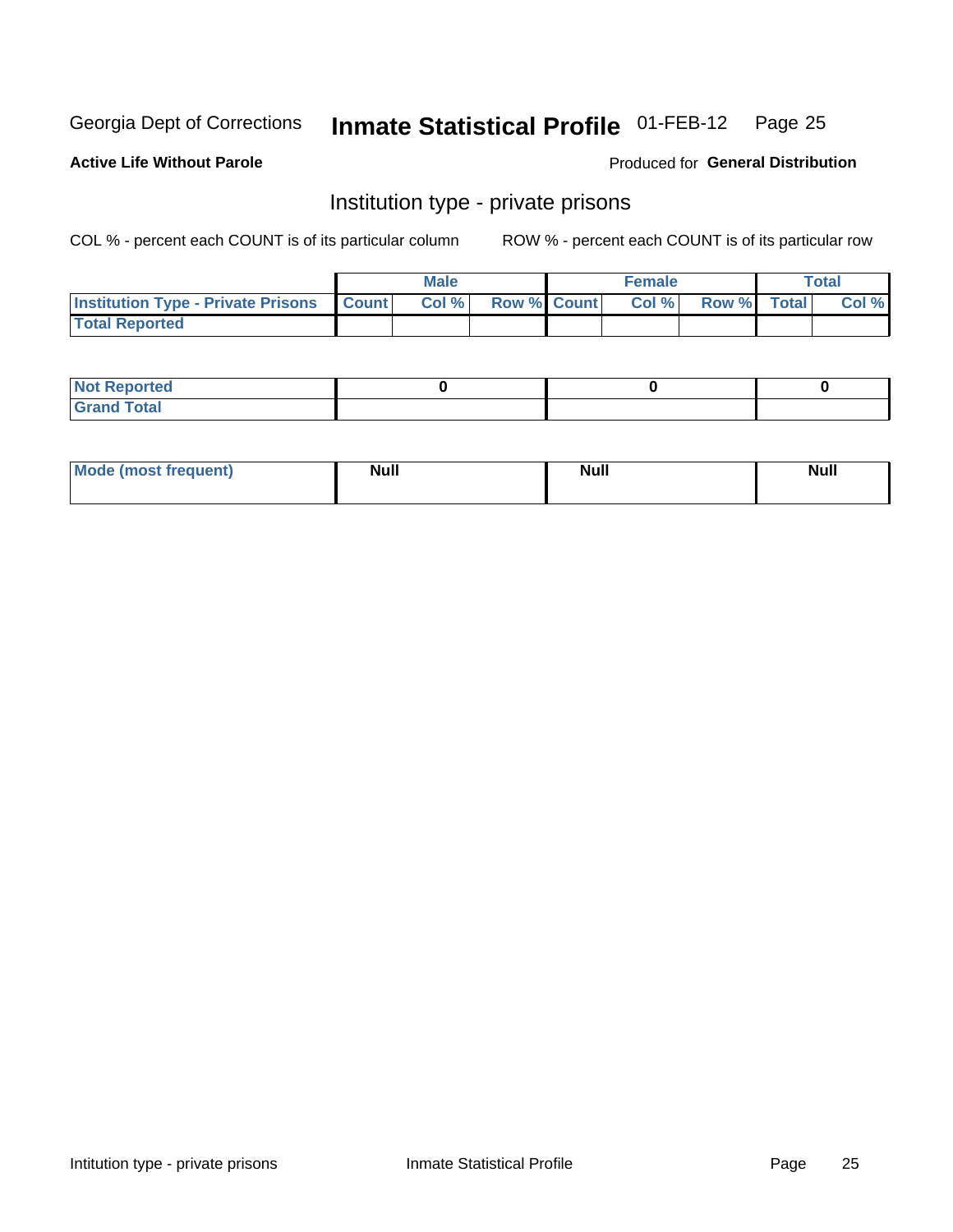# Inmate Statistical Profile 01-FEB-12 Page 26

**Active Life Without Parole** 

**Produced for General Distribution** 

# Institution type - pre-release centers

COL % - percent each COUNT is of its particular column

|                                                   | <b>Male</b> |              |       | <b>Female</b> |                    | <b>Total</b> |
|---------------------------------------------------|-------------|--------------|-------|---------------|--------------------|--------------|
| <b>Institution Type - Prison Annexe   Count  </b> | Col %       | <b>Row %</b> | Count | Col %         | <b>Row %</b> Total | Col %        |
| <b>Total Reported</b>                             |             |              |       |               |                    |              |

| <b>Reported</b><br>I NOT |  |  |
|--------------------------|--|--|
| <b>Total</b><br>$C$ ren  |  |  |

| <b>Mo</b><br>frequent)<br>(most | <b>Null</b> | <b>Null</b> | <b>Null</b> |
|---------------------------------|-------------|-------------|-------------|
|                                 |             |             |             |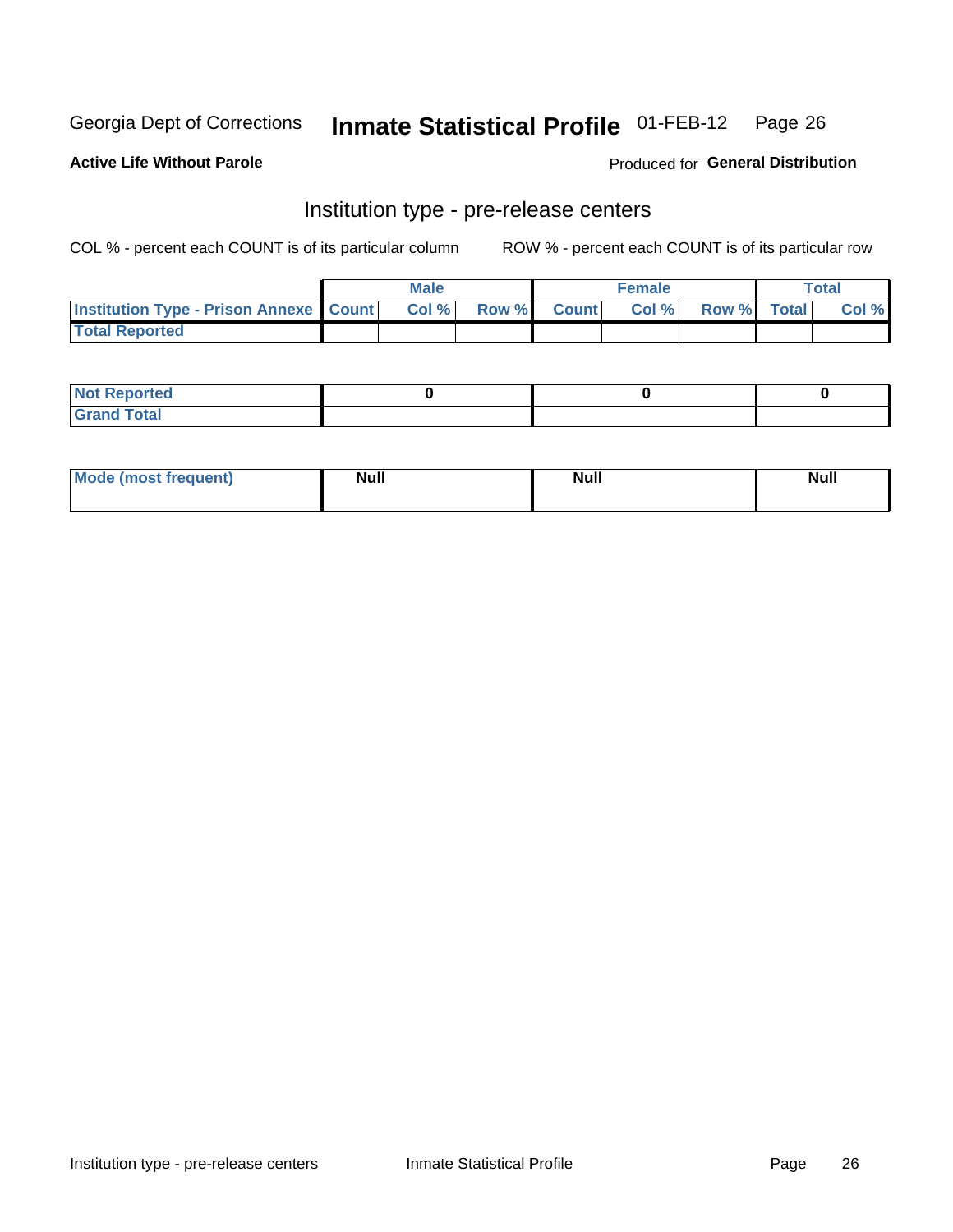#### **Inmate Statistical Profile 01-FEB-12** Page 27

#### **Active Life Without Parole**

#### Produced for General Distribution

## Institution type - inmate boot camp

COL % - percent each COUNT is of its particular column

|                                      |              | <b>Male</b> |               |              | <b>Female</b> |             | <b>Total</b> |
|--------------------------------------|--------------|-------------|---------------|--------------|---------------|-------------|--------------|
| <b>Institution Type - Boot Camps</b> | <b>Count</b> | Col %       | <b>Row %I</b> | <b>Count</b> | Col %         | Row % Total | Col %        |
| <b>Total Rported</b>                 |              |             |               |              |               |             |              |

| <b>Not Reported</b>            |  |  |
|--------------------------------|--|--|
| <b>Total</b><br>C <sub>r</sub> |  |  |

| <b>I Mode (most frequent)</b> | <b>Null</b> | <b>Null</b> | <b>Null</b> |
|-------------------------------|-------------|-------------|-------------|
|                               |             |             |             |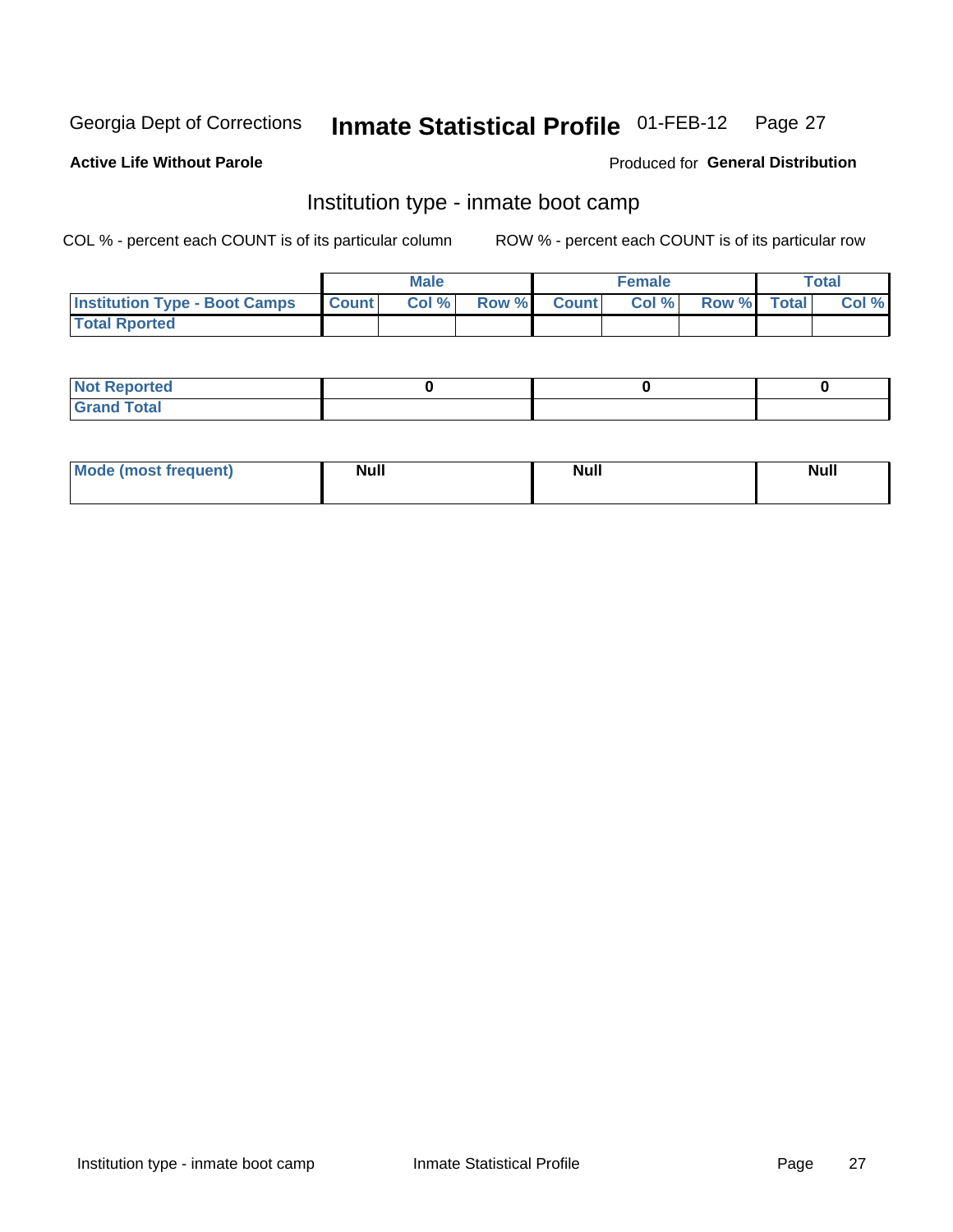#### Inmate Statistical Profile 01-FEB-12 Page 28

**Active Life Without Parole** 

Produced for General Distribution

### Number of disciplinary reports

COL % - percent each COUNT is of its particular column

|                                      | Male |                   | <b>Female</b> |              |              | Total |
|--------------------------------------|------|-------------------|---------------|--------------|--------------|-------|
| Number of Disciplinary Reports Count |      | Col % Row % Count | Col %         | <b>Row %</b> | <b>Total</b> | Col % |
| <b>Total Reported</b>                |      |                   |               |              |              |       |

| <b>Not Reported</b> |  |  |
|---------------------|--|--|
| <b>Grand Total</b>  |  |  |

| Mean (average)       |  |  |
|----------------------|--|--|
| Median (middle)      |  |  |
| Mode (most frequent) |  |  |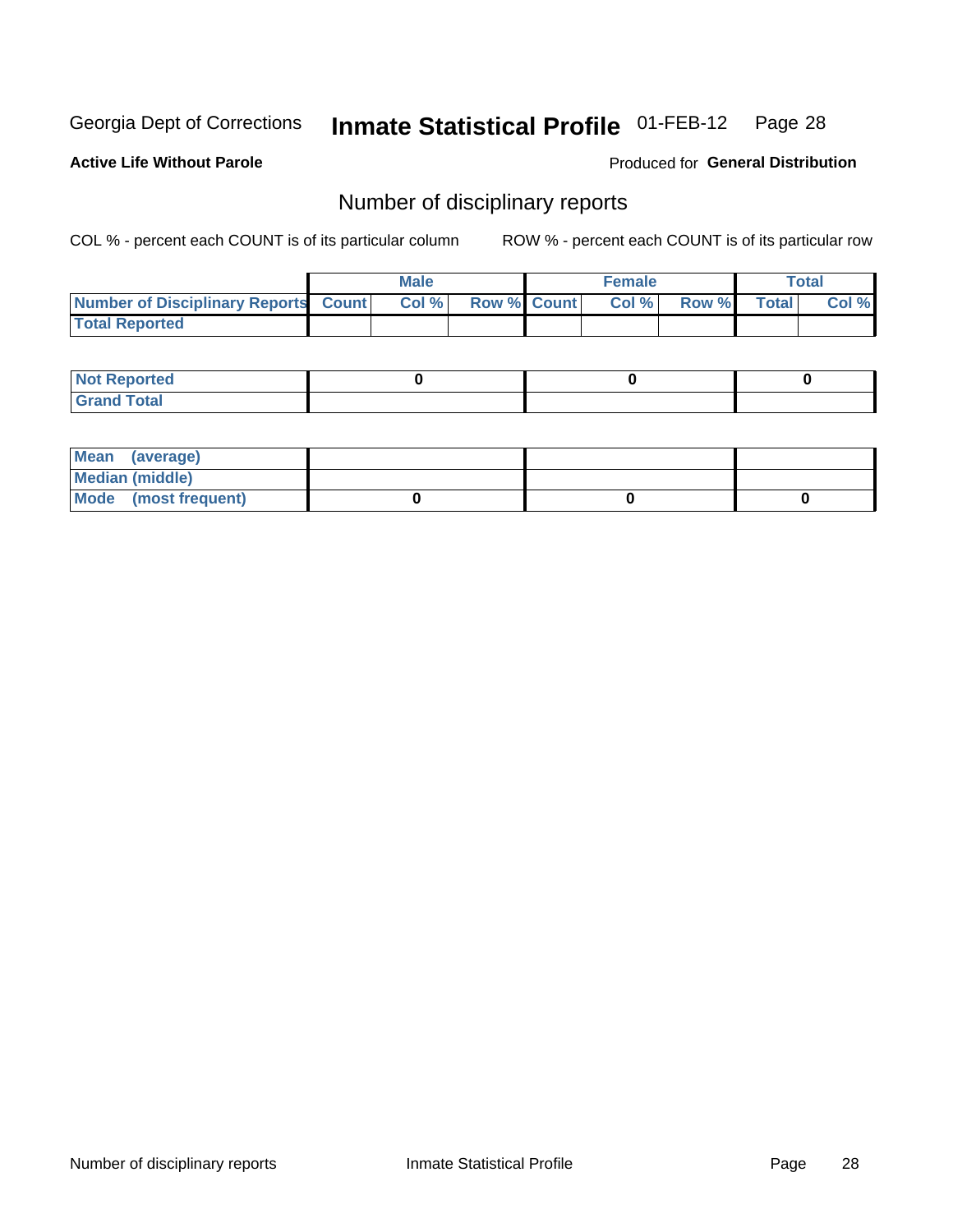# Inmate Statistical Profile 01-FEB-12 Page 29

**Active Life Without Parole** 

**Produced for General Distribution** 

# Number of transfers

COL % - percent each COUNT is of its particular column

|                       |              | <b>Male</b> |             | <b>Female</b> |       |              | Total |
|-----------------------|--------------|-------------|-------------|---------------|-------|--------------|-------|
| Number of Transfers   | <b>Count</b> | Col %       | Row % Count | Col %         | Row % | <b>Total</b> | Col % |
| <b>Total Reported</b> |              |             |             |               |       |              |       |

| <b>Not Reported</b> |  |  |
|---------------------|--|--|
| <b>Grand Total</b>  |  |  |

| Mean (average)       |  |  |
|----------------------|--|--|
| Median (middle)      |  |  |
| Mode (most frequent) |  |  |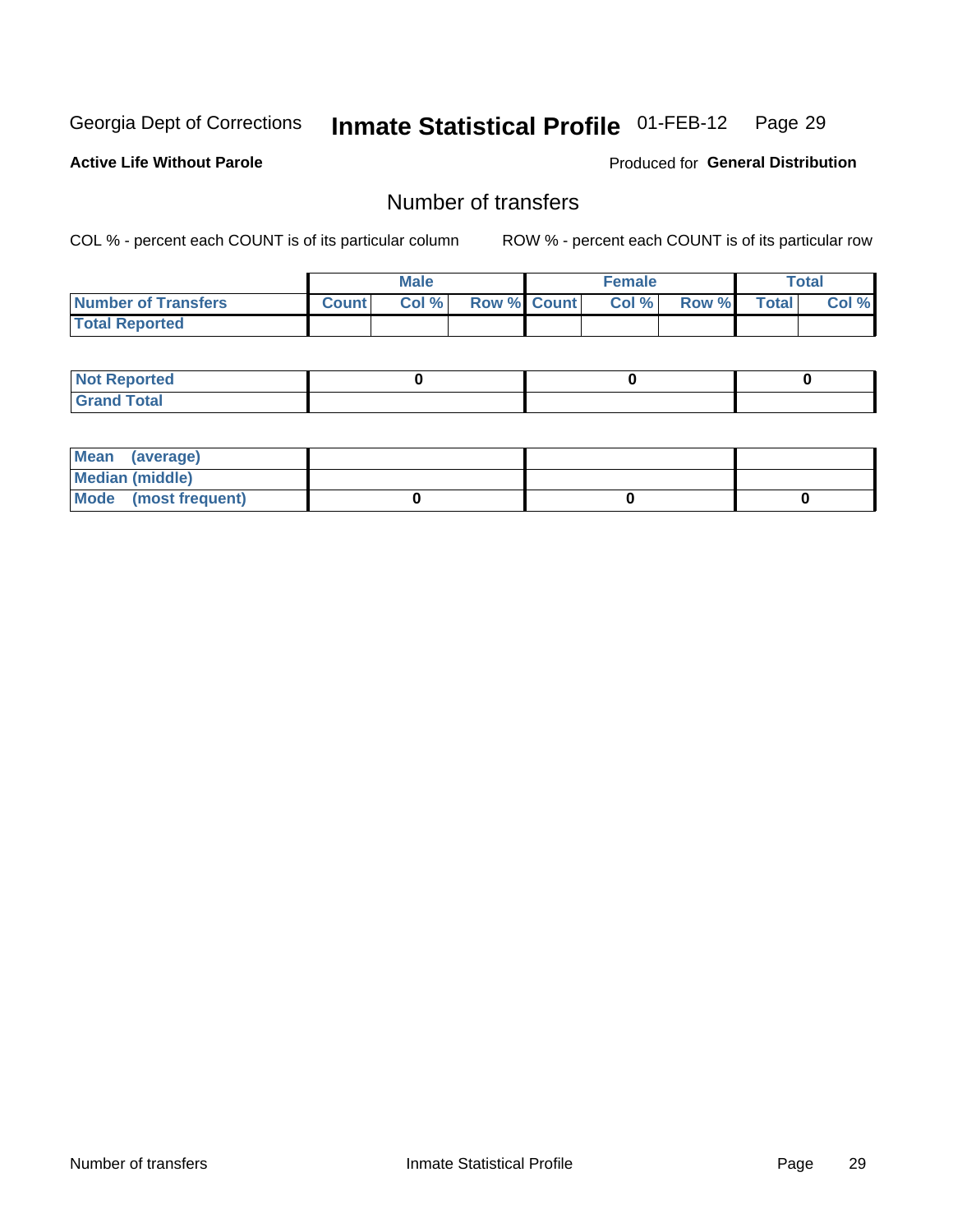# Inmate Statistical Profile 01-FEB-12 Page 30

**Active Life Without Parole** 

Produced for General Distribution

# Number of escapes

COL % - percent each COUNT is of its particular column

|                       |              | <b>Male</b> |                    | <b>Female</b> |        |       | Total |
|-----------------------|--------------|-------------|--------------------|---------------|--------|-------|-------|
| Number of Escapes     | <b>Count</b> | Col %       | <b>Row % Count</b> | Col %         | Row %I | Total | Col % |
| <b>Total Reported</b> |              |             |                    |               |        |       |       |

| <b>Not Reported</b> |  |  |
|---------------------|--|--|
| <b>Grand Total</b>  |  |  |

| Mean (average)       |  |  |
|----------------------|--|--|
| Median (middle)      |  |  |
| Mode (most frequent) |  |  |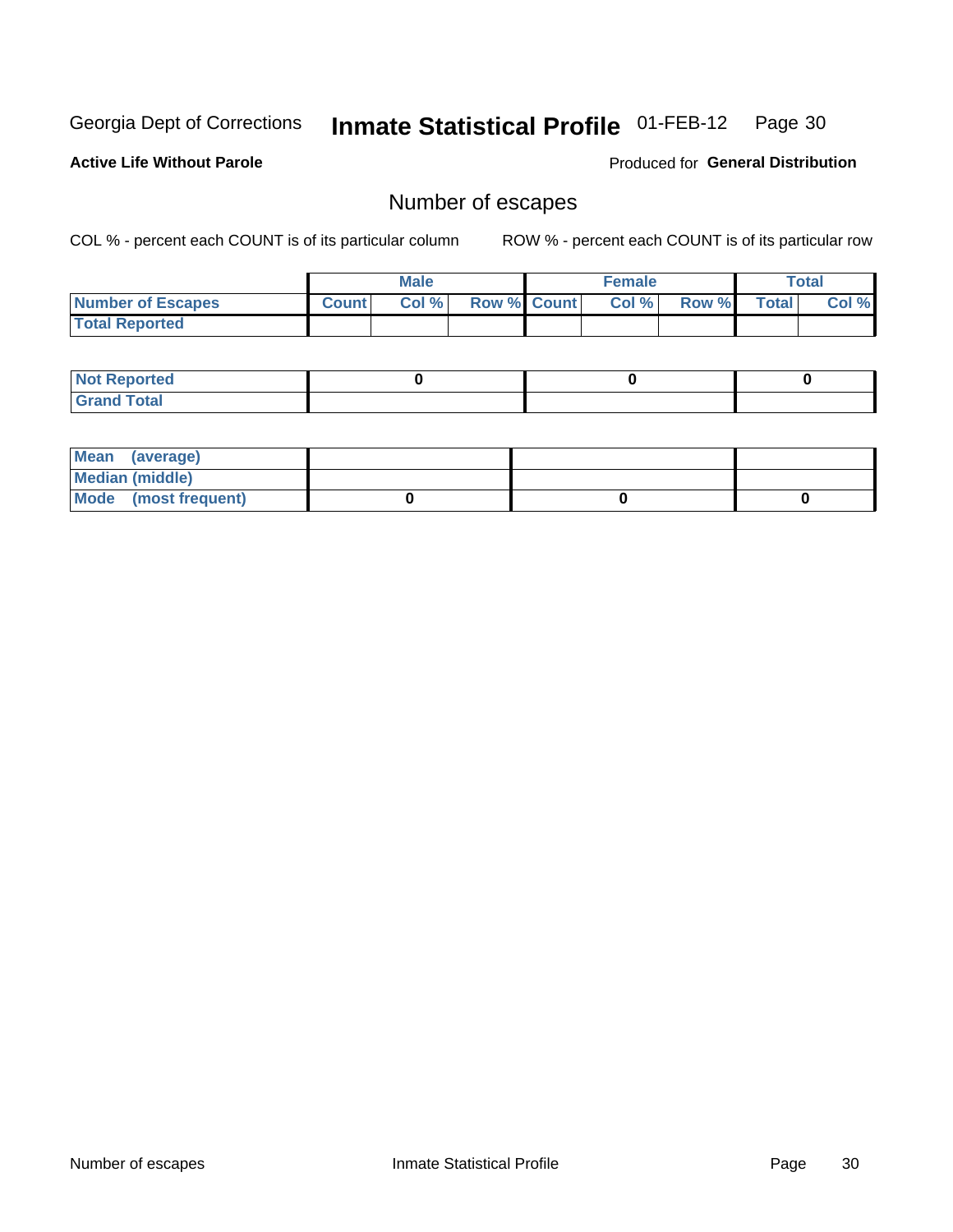#### **Active Life Without Parole**

**Produced for General Distribution** 

### Time served in current (or last) institution

COL % - percent each COUNT is of its particular column

|                            |              | <b>Male</b> |             | <b>Female</b> |       |              | Total |
|----------------------------|--------------|-------------|-------------|---------------|-------|--------------|-------|
| <b>Time In Institution</b> | <b>Count</b> | Col %       | Row % Count | Col %         | Row % | <b>Total</b> | Col % |
| <b>Total Reported</b>      |              |             |             |               |       |              |       |

| <b>Not Reported</b> |  |  |
|---------------------|--|--|
| <b>Grand Total</b>  |  |  |

| <b>Mean</b><br>(average) | months | months | months |
|--------------------------|--------|--------|--------|
| Median (middle)          | months | months | months |
| Mode (most frequent)     | N/A    | months | months |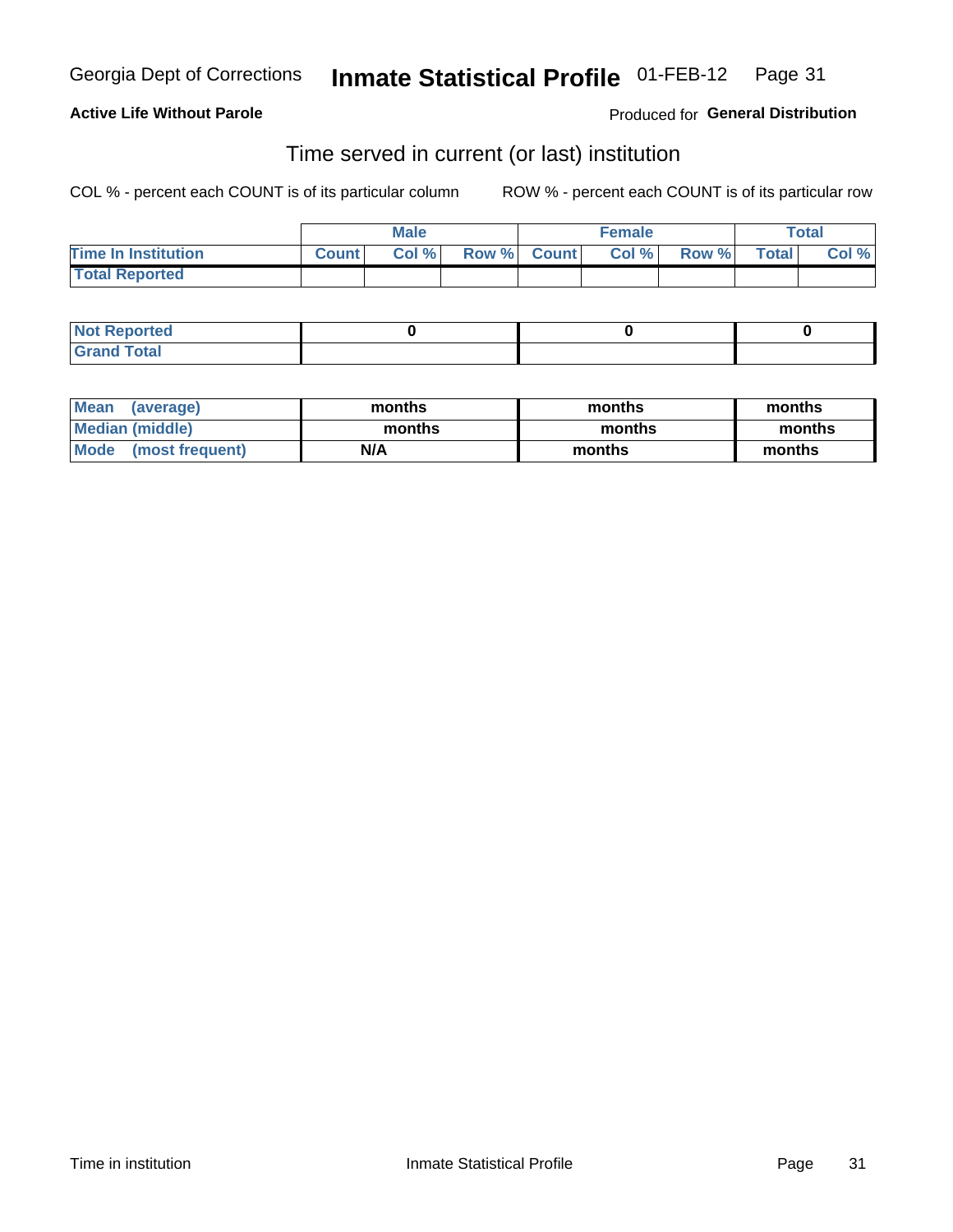#### **Inmate Statistical Profile 01-FEB-12** Page 32

**Active Life Without Parole** 

Produced for General Distribution

# Highest grade level attained

COL % - percent each COUNT is of its particular column

|                       |              | <b>Male</b> |                    | <b>Female</b> |       |              | <b>Total</b> |
|-----------------------|--------------|-------------|--------------------|---------------|-------|--------------|--------------|
| <b>Grade Level</b>    | <b>Count</b> | Col %       | <b>Row % Count</b> | Col %         | Row % | <b>Total</b> | Col %        |
| <b>Total Reported</b> |              |             |                    |               |       |              |              |

| <b>Not Reported</b>                        |  |  |
|--------------------------------------------|--|--|
| <b>Total</b><br>Gran <sub>(</sub><br>Grand |  |  |

| Mean (average)         |             |             |             |
|------------------------|-------------|-------------|-------------|
| <b>Median (middle)</b> | Other       | Other       | Other       |
| Mode (most frequent)   | <b>Null</b> | <b>Null</b> | <b>Null</b> |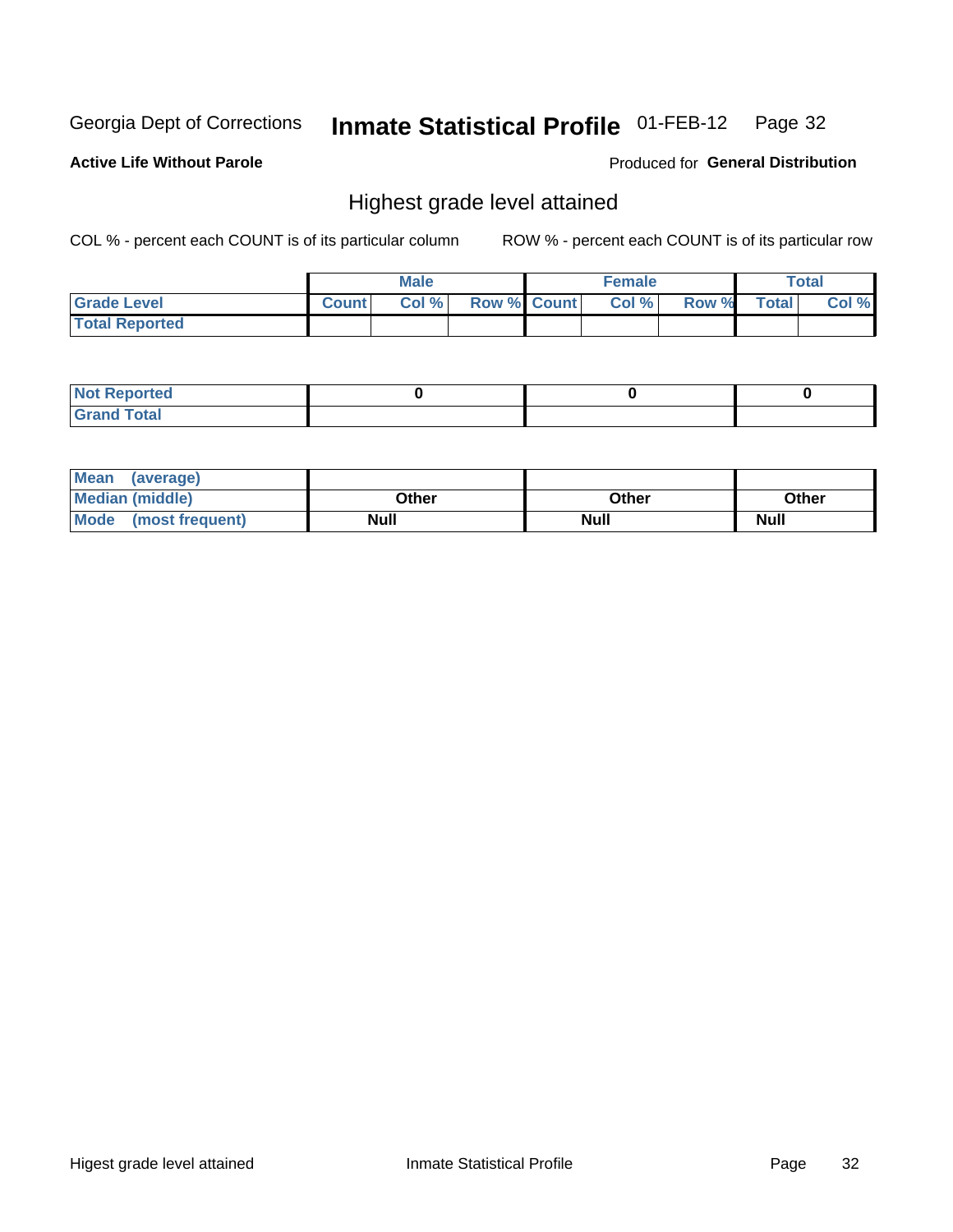#### **Inmate Statistical Profile 01-FEB-12** Page 33

**Active Life Without Parole** 

Produced for General Distribution

# Culture fair IQ scores

COL % - percent each COUNT is of its particular column

|                       |              | <b>Male</b> |             | <b>Female</b> |       |              | Total |
|-----------------------|--------------|-------------|-------------|---------------|-------|--------------|-------|
| <b>IQ Scores</b>      | <b>Count</b> | Col %       | Row % Count | Col %         | Row % | <b>Total</b> | Col % |
| <b>Total Reported</b> |              |             |             |               |       |              |       |

| <b>Not Reported</b>  |  |  |
|----------------------|--|--|
| Not Valid (under 60) |  |  |
| <b>Grand Total</b>   |  |  |

| Mean (average)       |  |  |
|----------------------|--|--|
| Median (middle)      |  |  |
| Mode (most frequent) |  |  |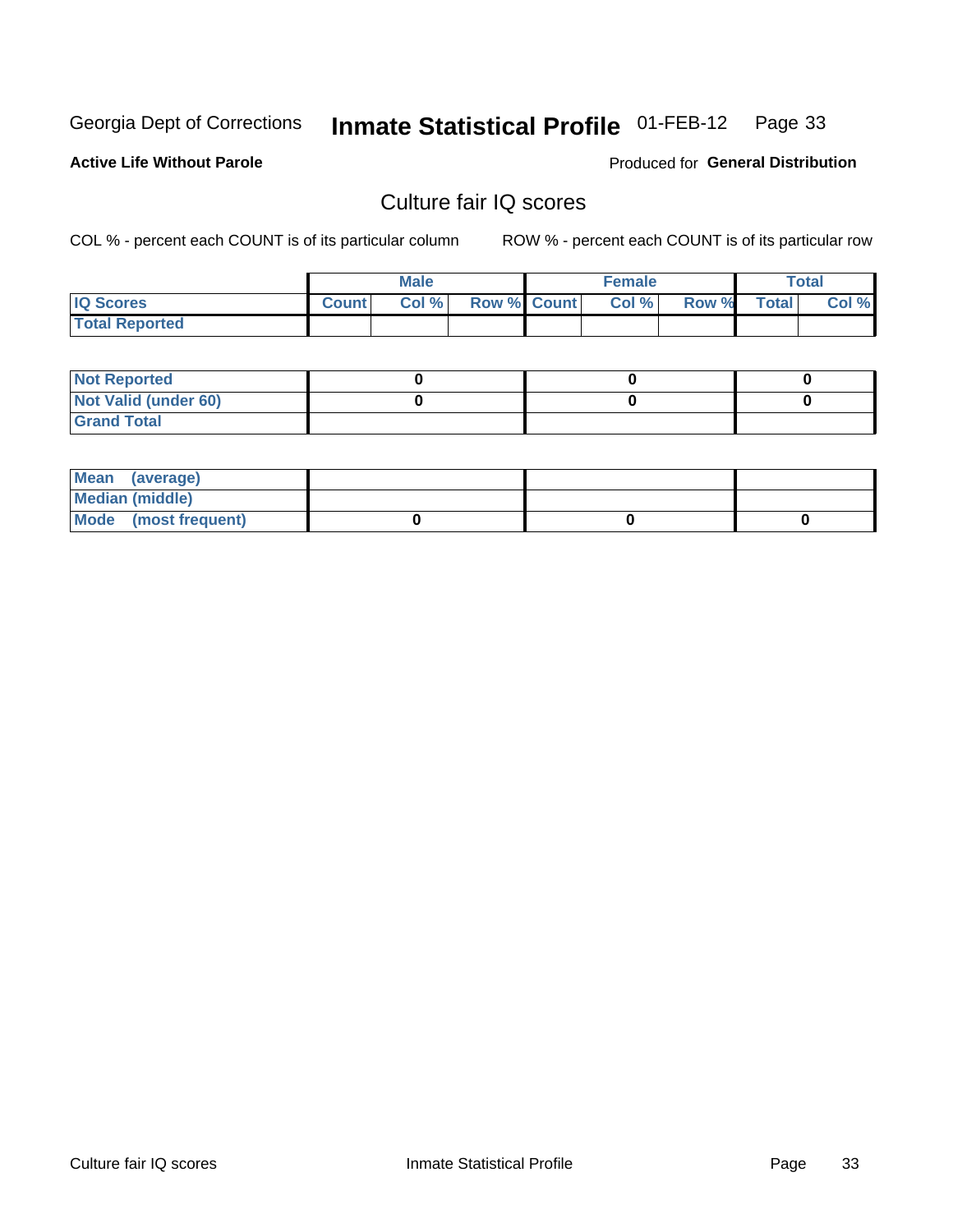# Georgia Dept of Corrections

#### **Active Life Without Parole**

#### Produced for General Distribution

# Wide Range Achievement Test (WRAT) reading score

COL % - percent each COUNT is of its particular column

|                           |              | <b>Male</b> |                    | <b>Female</b> |       |              | Total |
|---------------------------|--------------|-------------|--------------------|---------------|-------|--------------|-------|
| <b>WRAT Reading Score</b> | <b>Count</b> | Col %       | <b>Row % Count</b> | Col %         | Row % | <b>Total</b> | Col % |
| <b>Total Reported</b>     |              |             |                    |               |       |              |       |

| <b>Not Reported</b> |  |  |
|---------------------|--|--|
| <b>Grand Total</b>  |  |  |

| Mean (average)       |  |  |
|----------------------|--|--|
| Median (middle)      |  |  |
| Mode (most frequent) |  |  |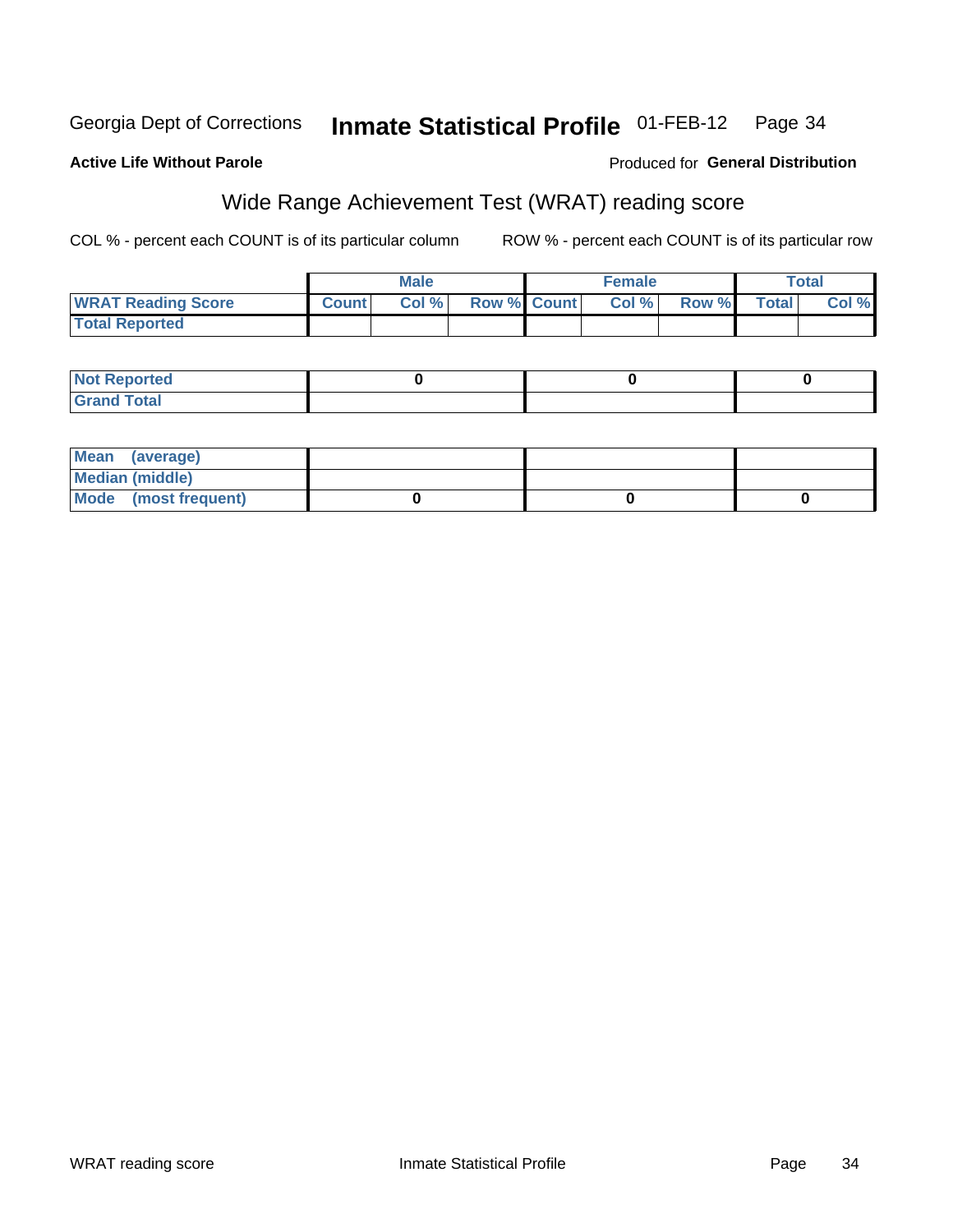#### **Inmate Statistical Profile 01-FEB-12** Georgia Dept of Corrections Page 35

#### **Active Life Without Parole**

#### Produced for General Distribution

# Wide Range Achievement Test (WRAT) math score

COL % - percent each COUNT is of its particular column

|                              |              | <b>Male</b> |                    | <b>Female</b> |        |              | <b>Total</b> |
|------------------------------|--------------|-------------|--------------------|---------------|--------|--------------|--------------|
| <b>WRAT Mathematic Score</b> | <b>Count</b> | Col %       | <b>Row % Count</b> | Col %         | Row %I | <b>Total</b> | Col %        |
| <b>Total Reported</b>        |              |             |                    |               |        |              |              |

| <b>Not Reported</b> |  |  |
|---------------------|--|--|
| <b>Grand Total</b>  |  |  |

| Mean (average)       |  |  |
|----------------------|--|--|
| Median (middle)      |  |  |
| Mode (most frequent) |  |  |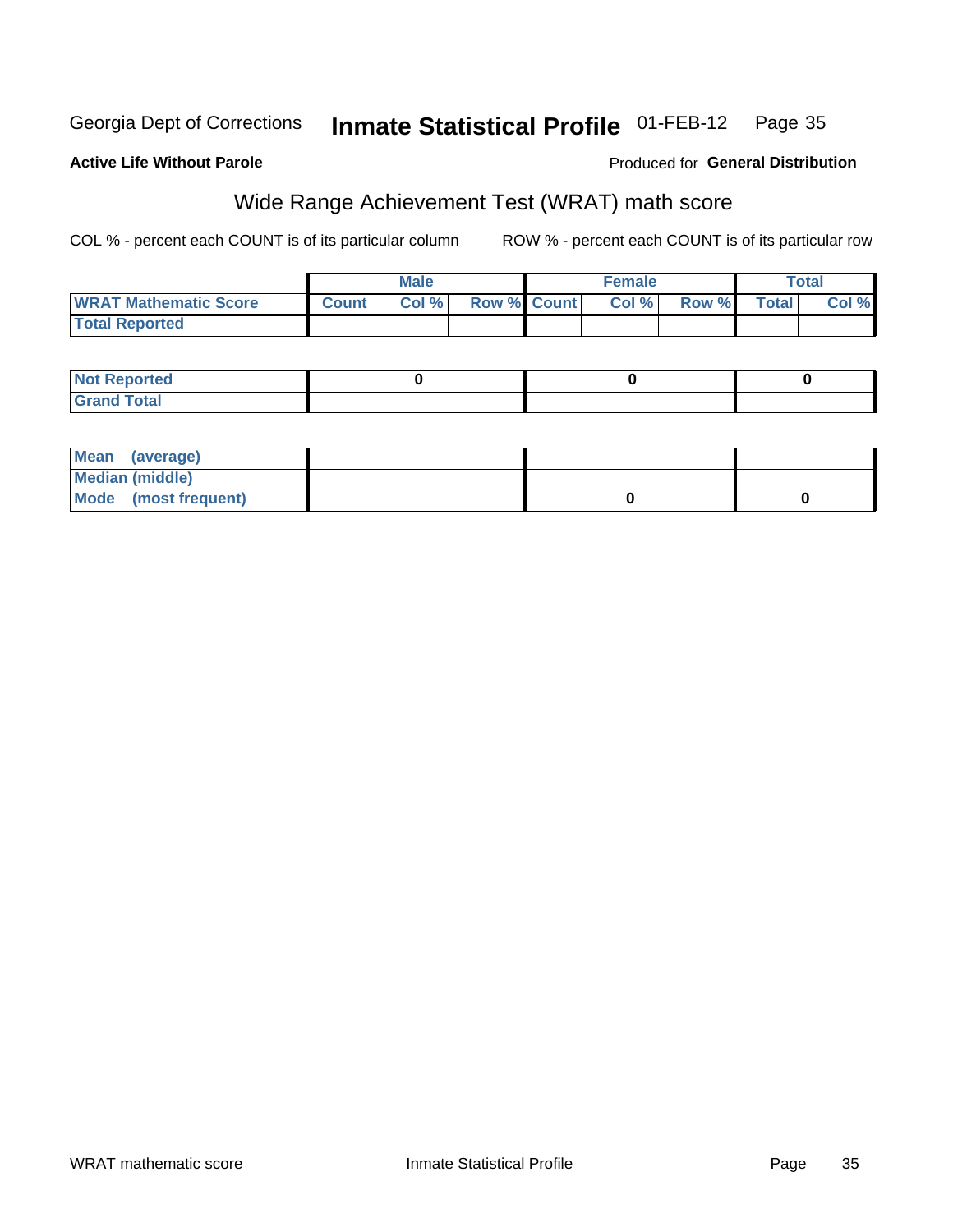#### **Inmate Statistical Profile 01-FEB-12** Georgia Dept of Corrections Page 36

**Active Life Without Parole** 

#### Produced for General Distribution

# Wide Range Achievement Test (WRAT) spelling score

COL % - percent each COUNT is of its particular column

|                            |              | Male  |                    | <b>Female</b> |       |              | <b>Total</b> |
|----------------------------|--------------|-------|--------------------|---------------|-------|--------------|--------------|
| <b>WRAT Spelling Score</b> | <b>Count</b> | Col % | <b>Row % Count</b> | Col%          | Row % | <b>Total</b> | Col %        |
| <b>Total Reported</b>      |              |       |                    |               |       |              |              |

| <b>Not Reported</b> |  |  |
|---------------------|--|--|
| <b>Grand Total</b>  |  |  |

| Mean (average)       |  |  |
|----------------------|--|--|
| Median (middle)      |  |  |
| Mode (most frequent) |  |  |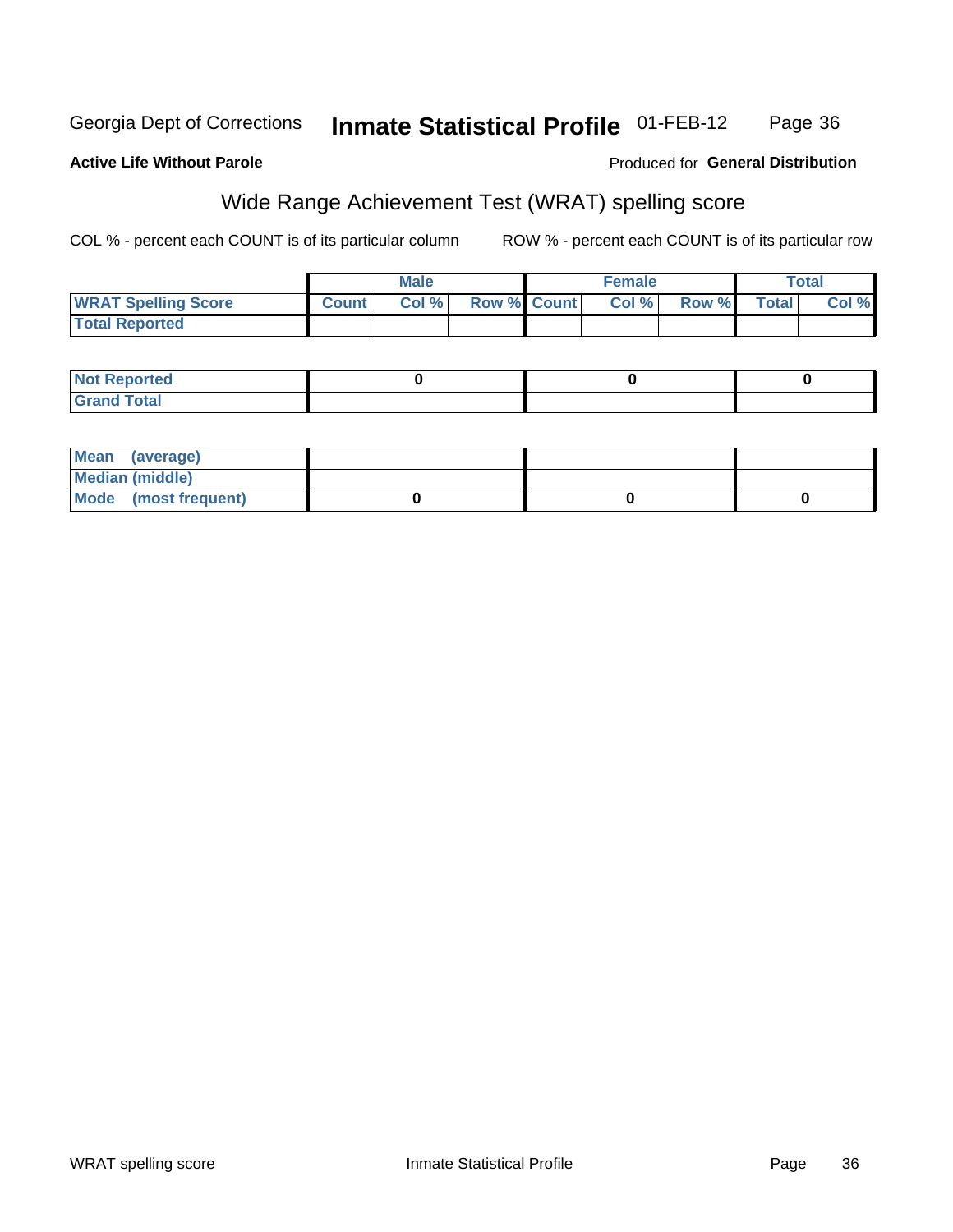#### **Active Life Without Parole**

Produced for General Distribution

### Scope of substance abuse - summary

COL % - percent each COUNT is of its particular column

|                        |              | <b>Male</b> |             | <b>Female</b> |       |              | Total |
|------------------------|--------------|-------------|-------------|---------------|-------|--------------|-------|
| <b>Substance Abuse</b> | <b>Count</b> | Col %       | Row % Count | Col %         | Row % | <b>Total</b> | Col % |
| <b>Total Reported</b>  |              |             |             |               |       |              |       |

| <b>Not Reported</b> |  |  |
|---------------------|--|--|
| <b>Grand Total</b>  |  |  |

| M<br>---- -- | <u></u> | <u></u> | nuu |
|--------------|---------|---------|-----|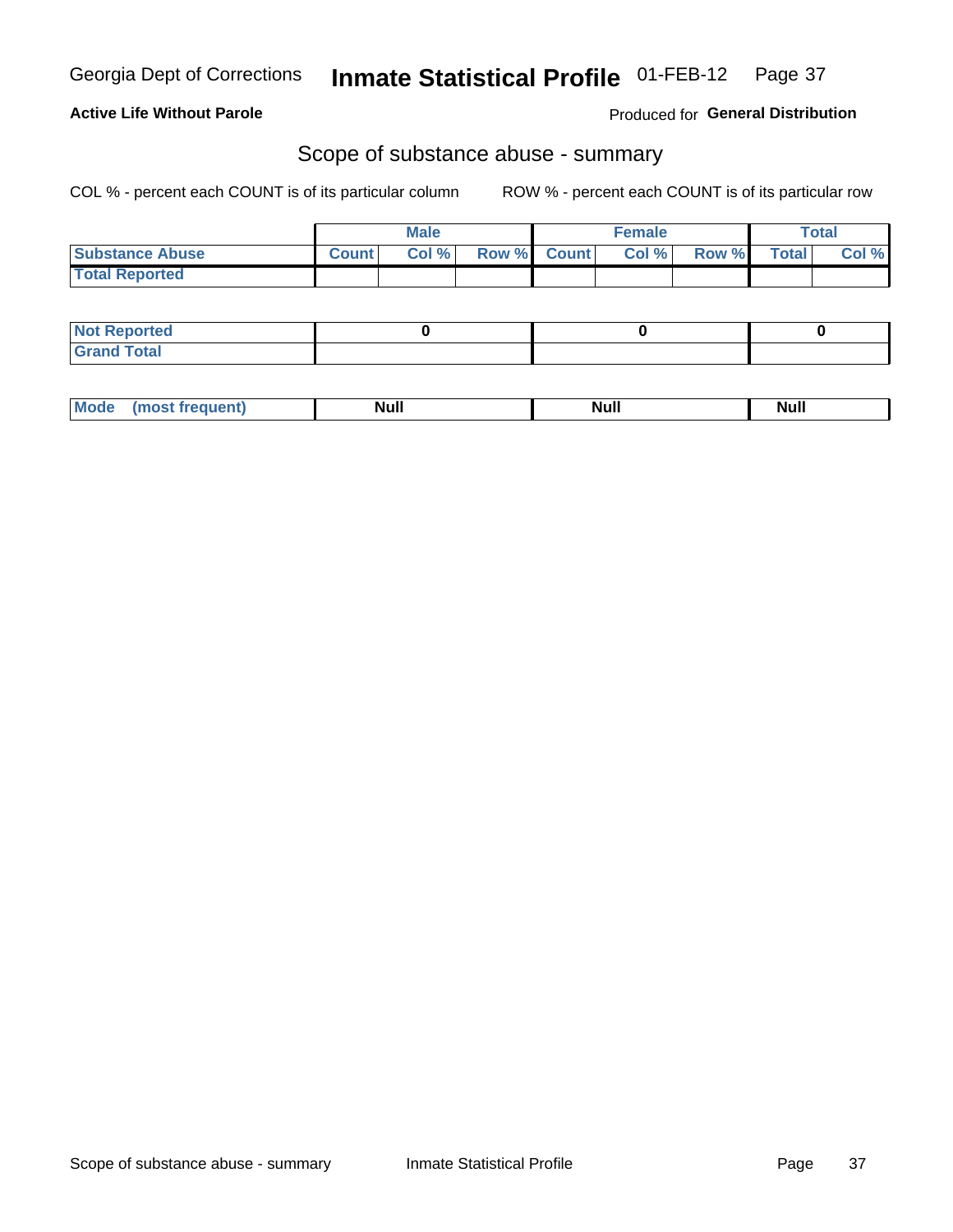#### **Inmate Statistical Profile 01-FEB-12** Page 38

**Active Life Without Parole** 

**Produced for General Distribution** 

### Scope of substance abuse - detail

COL % - percent each COUNT is of its particular column

|                        |              | <b>Male</b> |             | <b>Female</b> |       |              | <b>Total</b> |
|------------------------|--------------|-------------|-------------|---------------|-------|--------------|--------------|
| <b>Substance Abuse</b> | <b>Count</b> | Col %       | Row % Count | Col %         | Row % | <b>Total</b> | Col %        |
| <b>Total Reported</b>  |              |             |             |               |       |              |              |

| <b>Not Reported</b> |  |  |
|---------------------|--|--|
| <b>Grand Total</b>  |  |  |

| Mode (most frequent) | <b>Null</b> | <b>Null</b> | <b>Null</b> |
|----------------------|-------------|-------------|-------------|
|                      |             |             |             |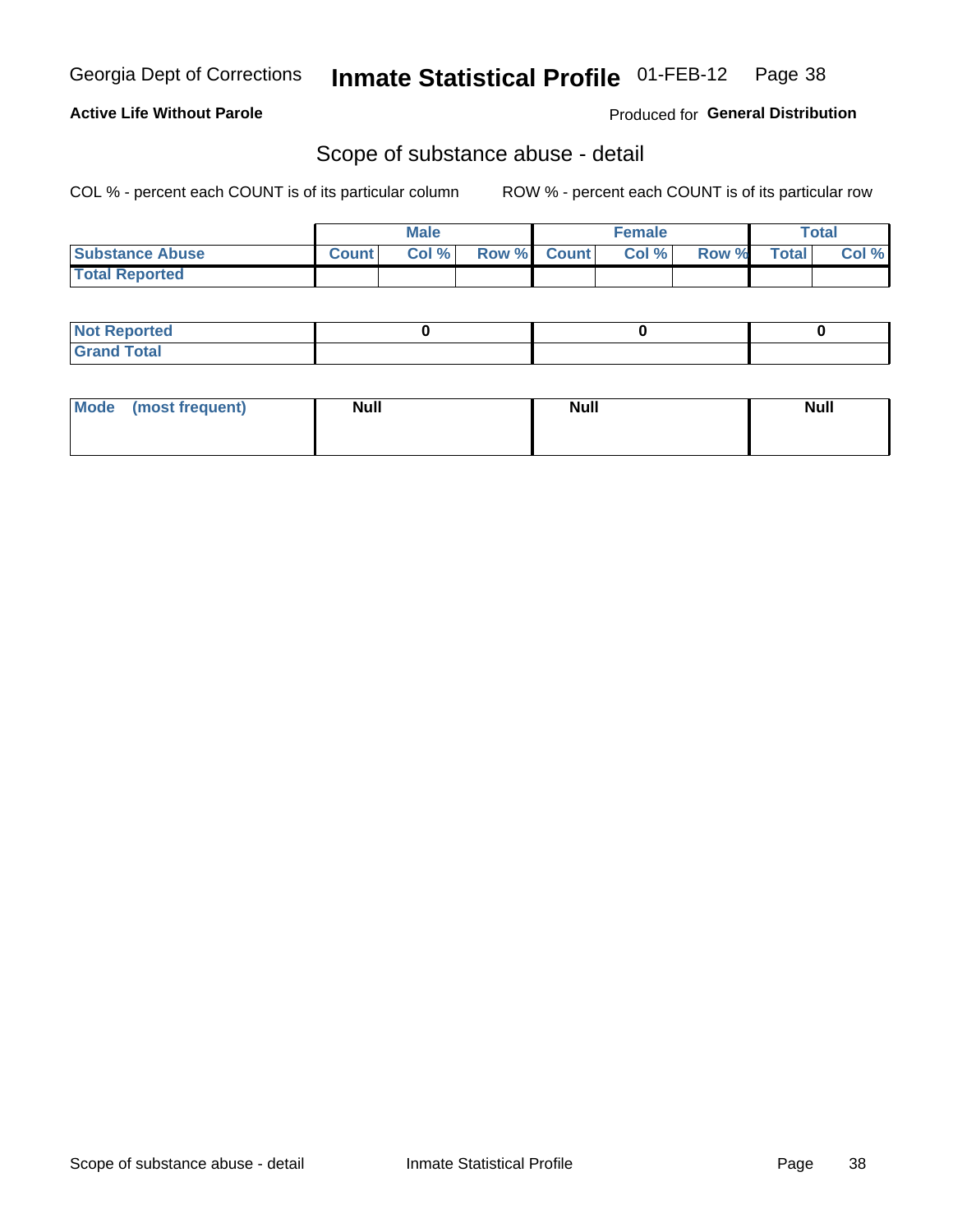#### Inmate Statistical Profile 01-FEB-12 Page 39

#### **Active Life Without Parole**

#### Produced for General Distribution

# Current / last mental health treatment level

COL % - percent each COUNT is of its particular column

|                                     | <b>Male</b> |         |                    | <b>Female</b> |       |       | Total        |       |
|-------------------------------------|-------------|---------|--------------------|---------------|-------|-------|--------------|-------|
| Mental Health Treatment Lev   Count |             | Col % I | <b>Row % Count</b> |               | Col % | Row % | <b>Total</b> | Col % |
| <b>Total Evaluated</b>              |             |         |                    |               |       |       |              |       |

| <b>Never had MH evaluation</b> |  |  |
|--------------------------------|--|--|
| Total                          |  |  |

| Median (middle)      |             |             |             |
|----------------------|-------------|-------------|-------------|
| Mode (most frequent) | <b>Null</b> | <b>Null</b> | <b>Null</b> |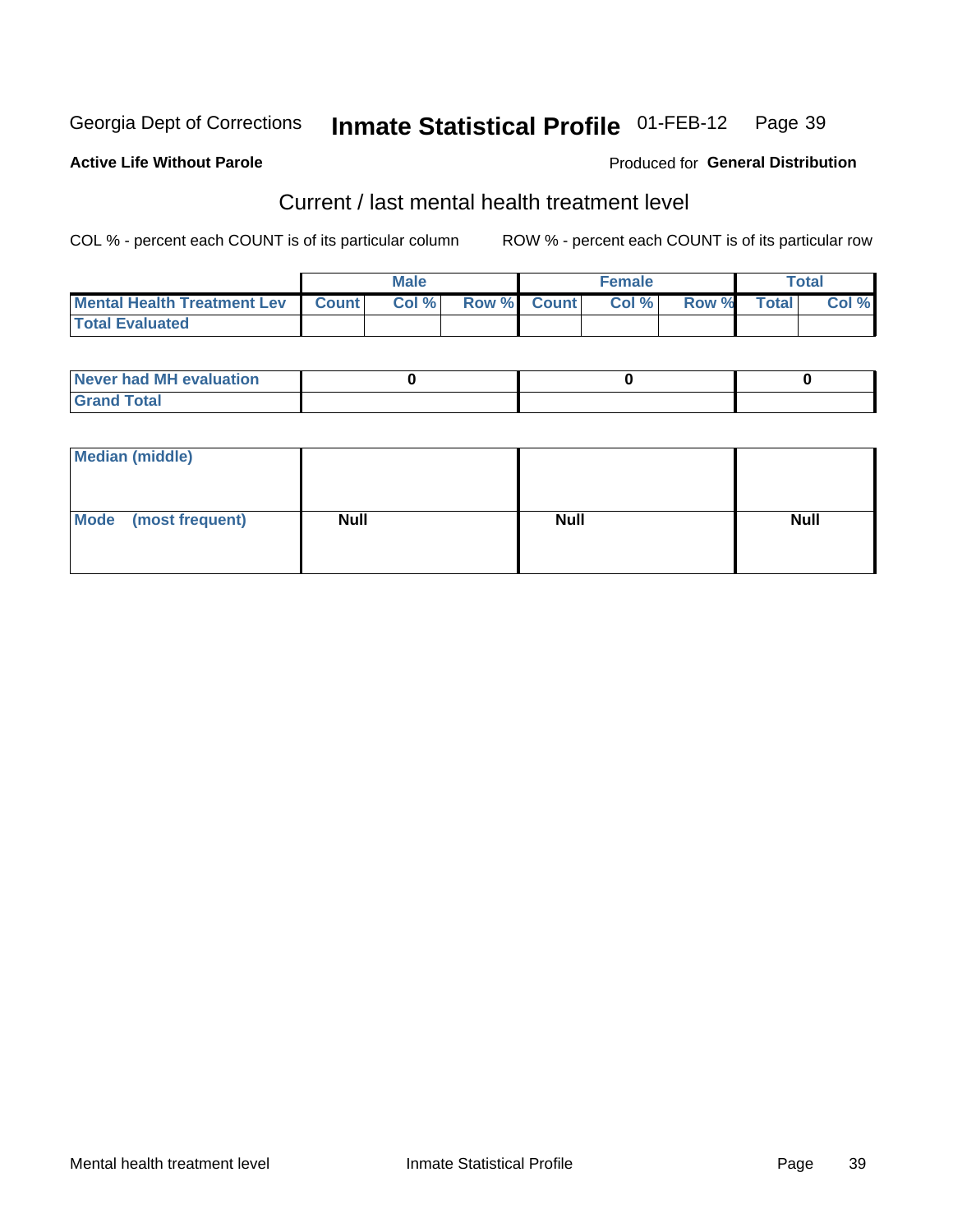PULHESDWIT 'P' overall condition ('P'hysical) **Inmate Statistical Profile** 

#### Georgia Dept of Corrections **Inmate Statistical Profile 01-FEB-12**

### **Active Life Without Parole**

PULHESDWIT medical scale - 'P' overall condition ('P'hysical)

COL % - percent each COUNT is of its particular column

ROW % - percent each COUNT is of its particular row

|                             |              | <b>Male</b> |                    | <b>Female</b> |       |        | Total |
|-----------------------------|--------------|-------------|--------------------|---------------|-------|--------|-------|
| <b>P' Overall Condition</b> | <b>Count</b> | Col%        | <b>Row % Count</b> | Col%          | Row % | Total. | Col % |
| <b>Total Reported</b>       |              |             |                    |               |       |        |       |

| <b>NOT Report</b><br>лтеа      |  |  |
|--------------------------------|--|--|
| $\sim$ $\sim$ $\sim$<br>______ |  |  |

| <b>Mode</b> | <b>Null</b> | <b>Null</b> | <b>Null</b> |
|-------------|-------------|-------------|-------------|
| frequent)   |             |             | _____       |

Produced for General Distribution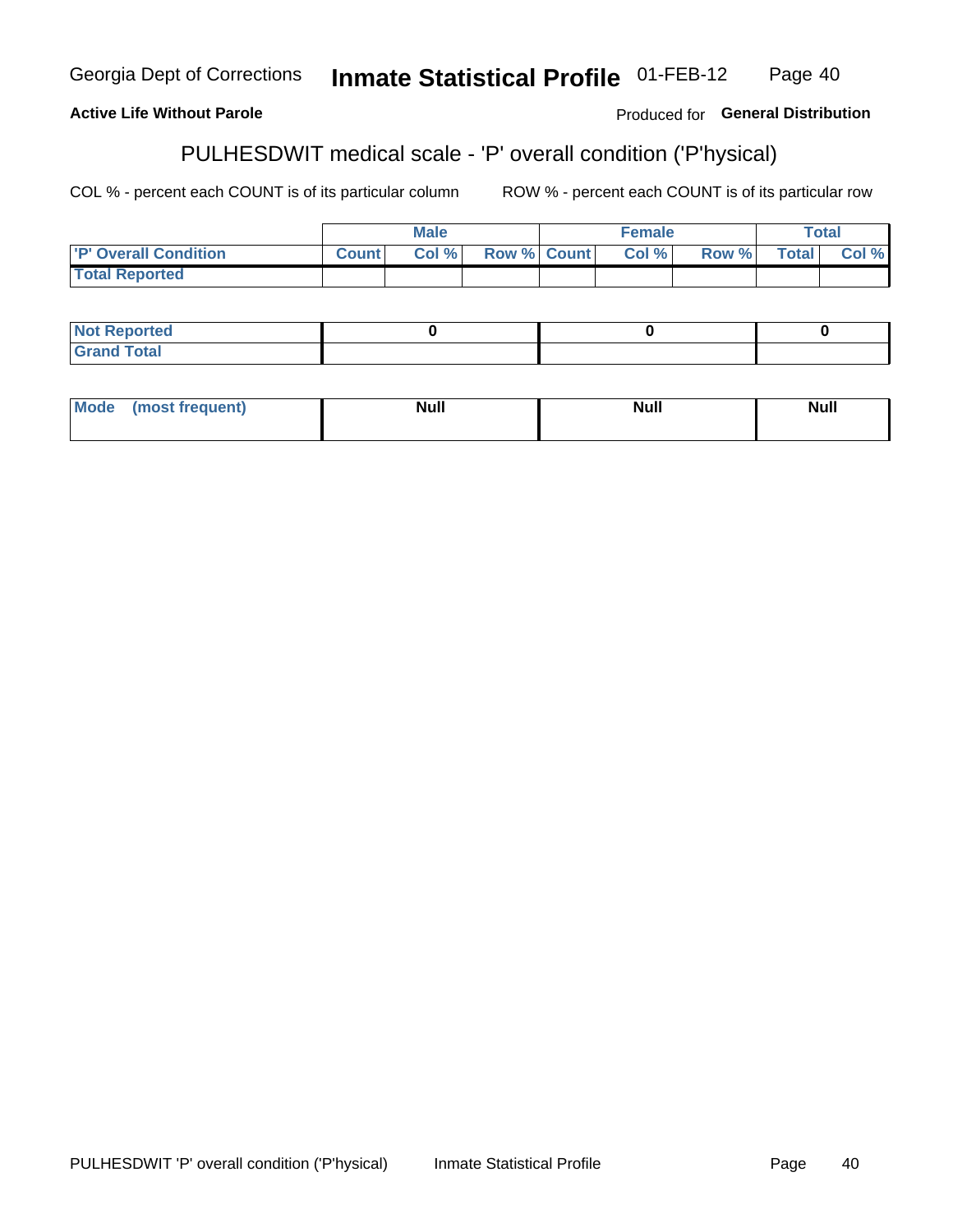#### Inmate Statistical Profile 01-FEB-12 Page 41

**Active Life Without Parole** 

Produced for General Distribution

# PULHESDWIT medical scale - 'U' upper body

COL % - percent each COUNT is of its particular column

|                       |              | <b>Male</b> |             | <b>Female</b> |       |       | $\tau$ otal |
|-----------------------|--------------|-------------|-------------|---------------|-------|-------|-------------|
| <b>U' Upper Body</b>  | <b>Count</b> | Col %       | Row % Count | Col %         | Row % | Total | Col %       |
| <b>Total Reported</b> |              |             |             |               |       |       |             |

| Not Reported         |  |  |
|----------------------|--|--|
| <b>Total</b><br>Cron |  |  |

| Mode (most frequent) | <b>Null</b> | <b>Null</b> | <b>Null</b> |
|----------------------|-------------|-------------|-------------|
|                      |             |             |             |
|                      |             |             |             |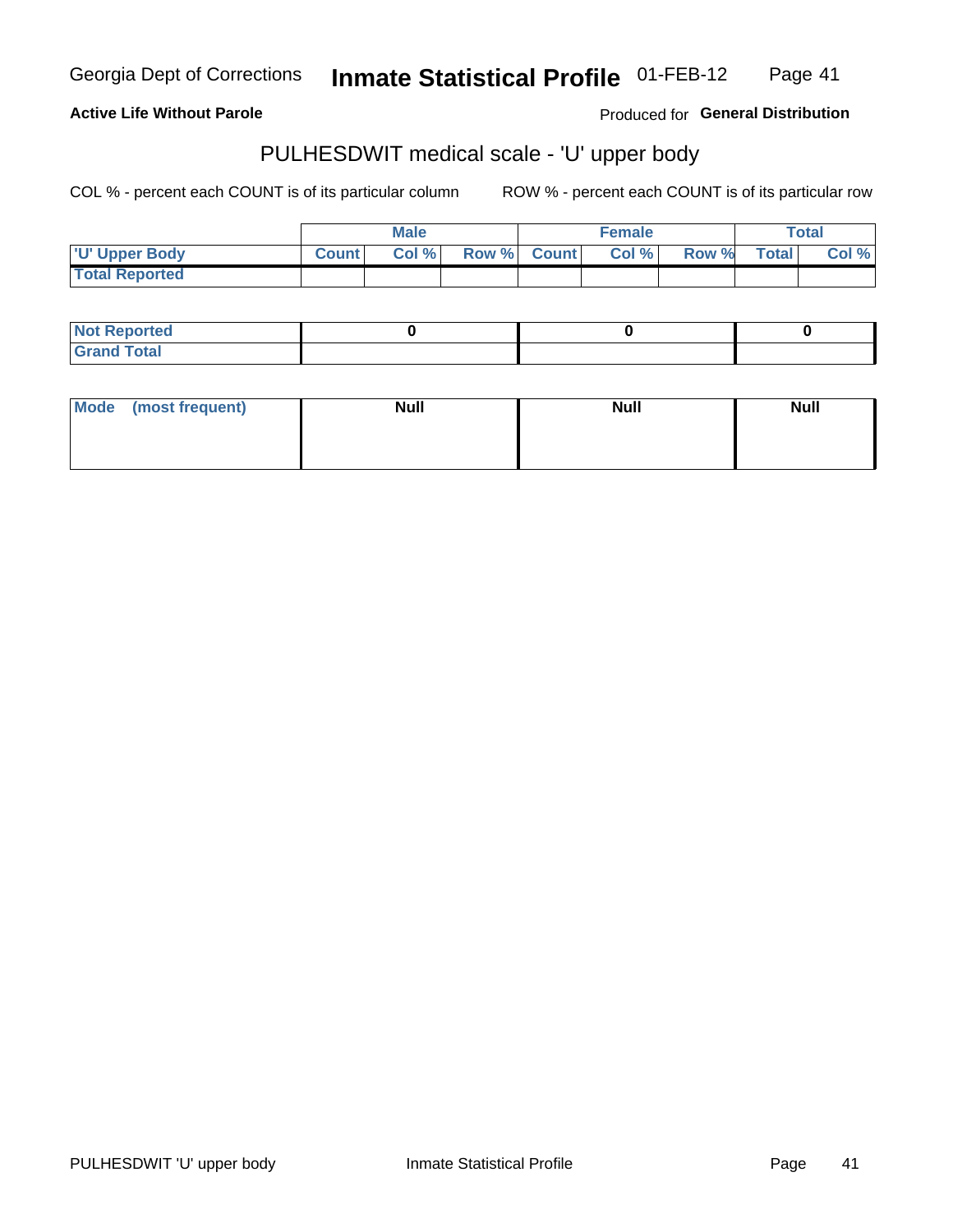Inmate Statistical Profile 01-FEB-12 Page 42

**Active Life Without Parole** 

Produced for General Distribution

# PULHESDWIT medical scale - 'L' lower body

COL % - percent each COUNT is of its particular column

|                       |              | <b>Male</b> |             | <b>Female</b> |       |       | $\tau$ otal |
|-----------------------|--------------|-------------|-------------|---------------|-------|-------|-------------|
| 'L' Lower Body        | <b>Count</b> | Col%        | Row % Count | Col %         | Row % | Total | Col %       |
| <b>Total Reported</b> |              |             |             |               |       |       |             |

| <b>Not Reported</b>  |  |  |
|----------------------|--|--|
| <b>Total</b><br>Gran |  |  |

| Mode (most frequent) | <b>Null</b> | <b>Null</b> | <b>Null</b> |
|----------------------|-------------|-------------|-------------|
|                      |             |             |             |
|                      |             |             |             |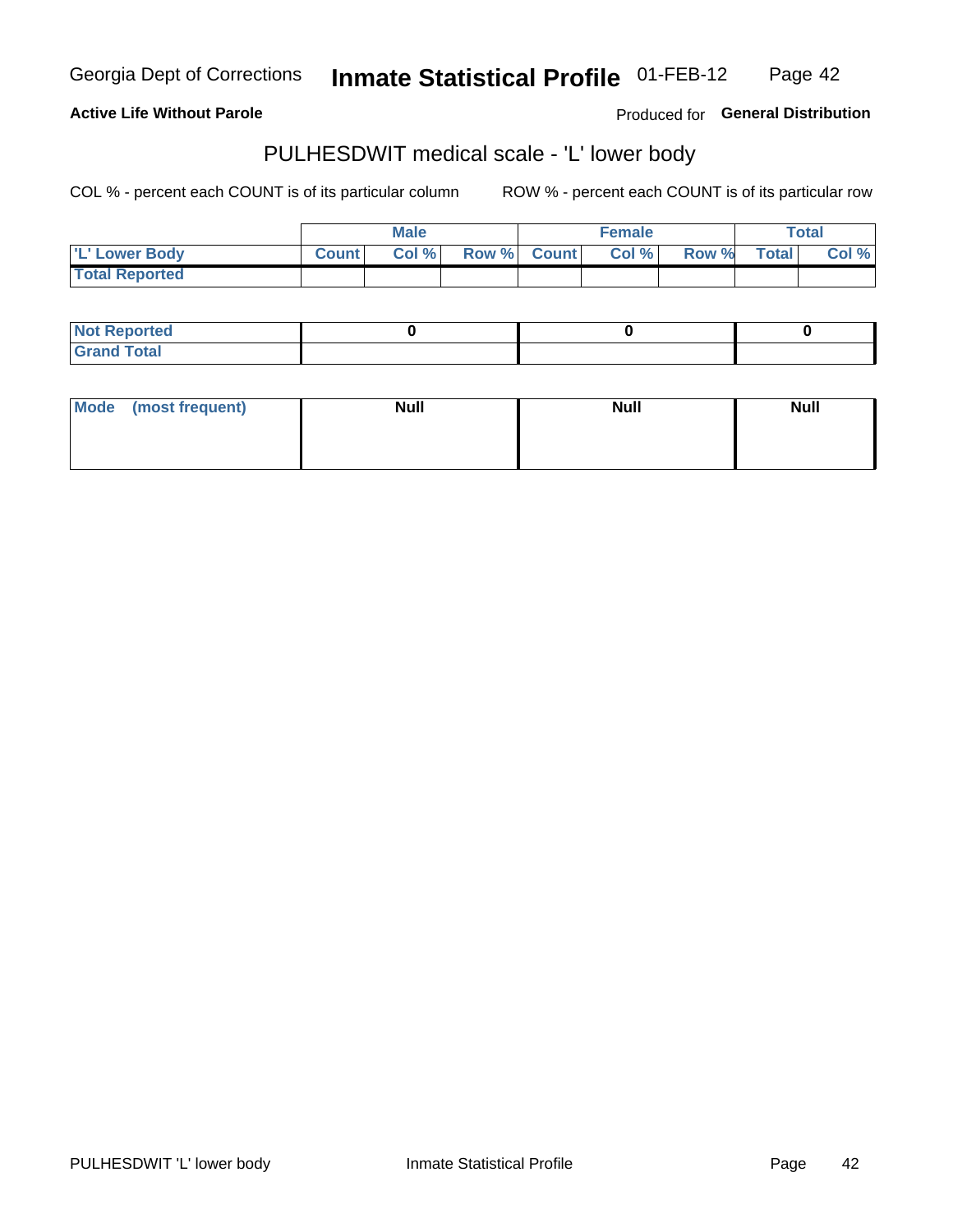#### Inmate Statistical Profile 01-FEB-12 Page 43

**Active Life Without Parole** 

Produced for General Distribution

### PULHESDWIT medical scale - 'H' hearing

COL % - percent each COUNT is of its particular column

|                       |              | <b>Male</b> |                    | <b>Female</b> |       |              | Total |
|-----------------------|--------------|-------------|--------------------|---------------|-------|--------------|-------|
| <b>H'</b> Hearing     | <b>Count</b> | Col %       | <b>Row % Count</b> | Col %         | Row % | <b>Total</b> | Col % |
| <b>Total Reported</b> |              |             |                    |               |       |              |       |

| <b>Not Reported</b>                    |  |  |
|----------------------------------------|--|--|
| <b>Total</b><br><b>C</b> <sub>ro</sub> |  |  |

| <b>Mode</b> | (most frequent) | <b>Null</b> | <b>Null</b> | Null |
|-------------|-----------------|-------------|-------------|------|
|             |                 |             |             |      |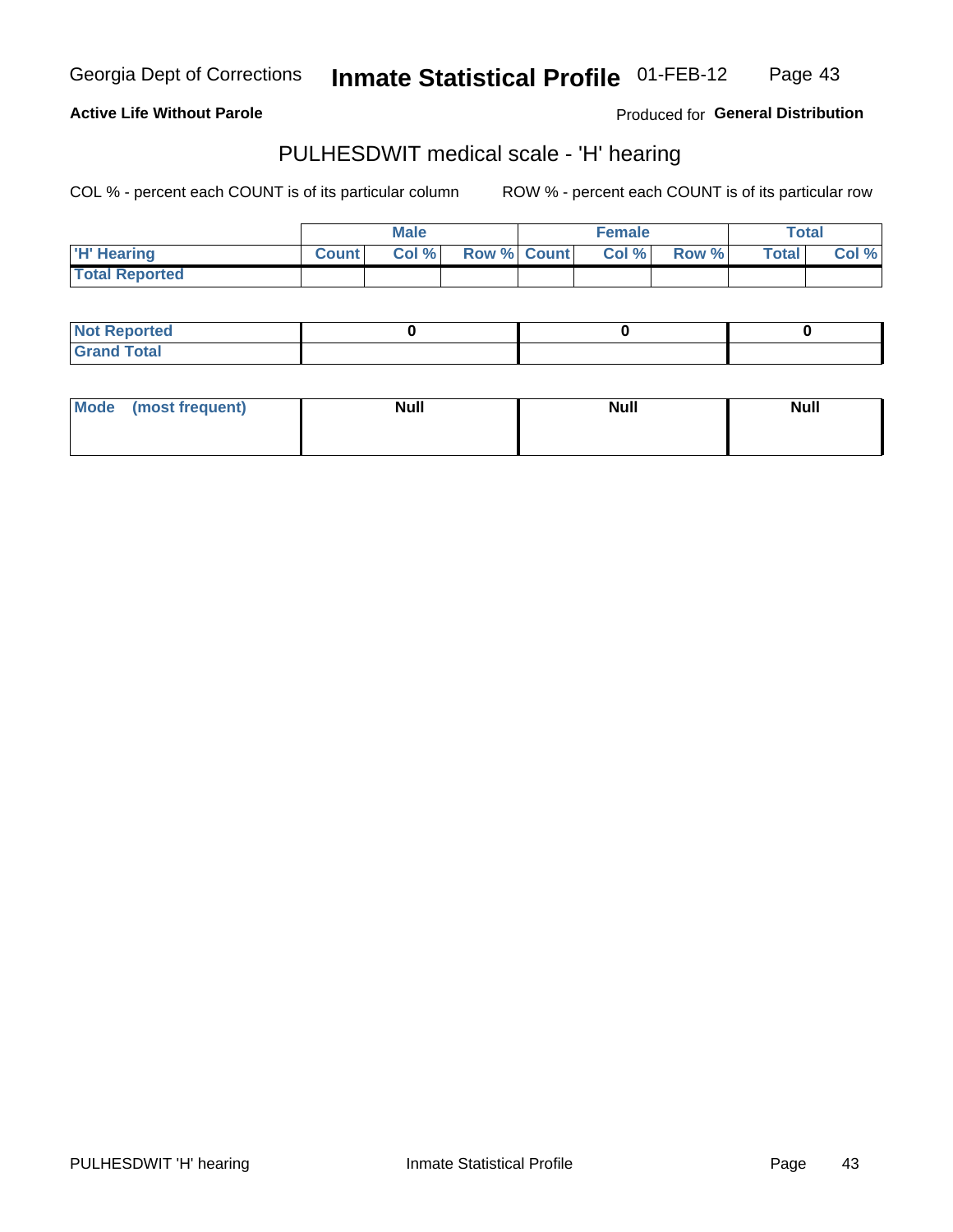#### Inmate Statistical Profile 01-FEB-12 Page 44

**Active Life Without Parole** 

Produced for General Distribution

# PULHESDWIT medical scale - 'E' vision

COL % - percent each COUNT is of its particular column

|                       |              | <b>Male</b> |             | <b>Female</b> |       |              | <b>Total</b> |
|-----------------------|--------------|-------------|-------------|---------------|-------|--------------|--------------|
| <b>E' Vision</b>      | <b>Count</b> | Col %       | Row % Count | Col %         | Row % | <b>Total</b> | Col %        |
| <b>Total Reported</b> |              |             |             |               |       |              |              |

| <b>Not Reported</b>          |  |  |
|------------------------------|--|--|
| <b>Total</b><br><b>Grand</b> |  |  |

| Mode | (most frequent) | <b>Null</b> | <b>Null</b> | <b>Null</b> |
|------|-----------------|-------------|-------------|-------------|
|      |                 |             |             |             |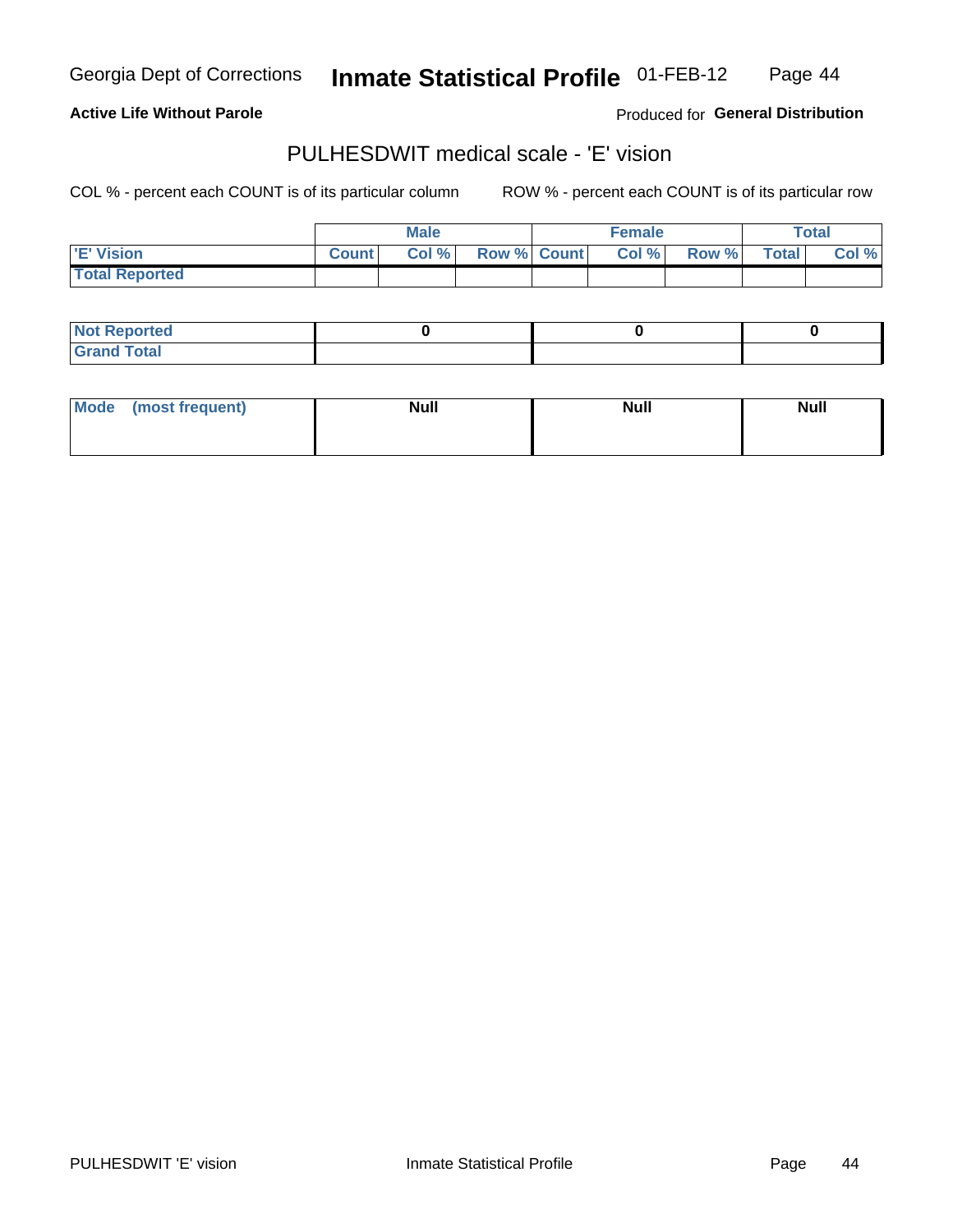#### **Inmate Statistical Profile 01-FEB-12** Page 45

**Active Life Without Parole** 

Produced for General Distribution

# PULHESDWIT medical scale - 'S' pSychiatric

COL % - percent each COUNT is of its particular column

|                       |              | <b>Male</b> |             | <b>Female</b> |       |              | Total |
|-----------------------|--------------|-------------|-------------|---------------|-------|--------------|-------|
| 'S' pSychiatric       | <b>Count</b> | Col %       | Row % Count | Col %         | Row % | <b>Total</b> | Col % |
| <b>Total Reported</b> |              |             |             |               |       |              |       |

| <b>Not Reported</b>   |  |  |
|-----------------------|--|--|
| <b>Total</b><br>.Grar |  |  |

| Mode | (most frequent) | <b>Null</b> | <b>Null</b> | <b>Null</b> |
|------|-----------------|-------------|-------------|-------------|
|      |                 |             |             |             |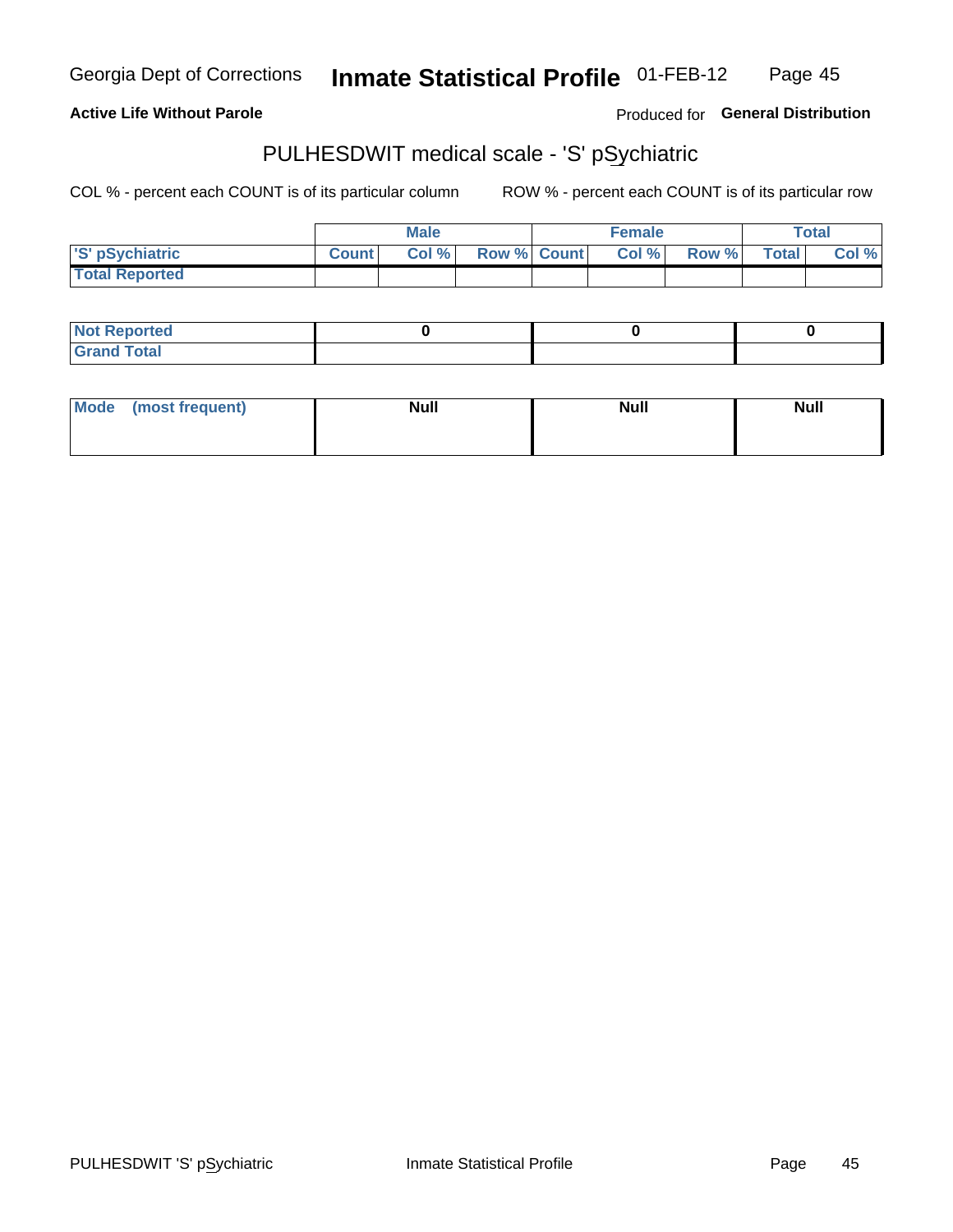#### Inmate Statistical Profile 01-FEB-12 Page 46

#### **Active Life Without Parole**

Produced for General Distribution

# PULHESDWIT medical scale - 'D' dental

COL % - percent each COUNT is of its particular column

|                       |              | <b>Male</b> |                    | <b>Female</b> |       |              | <b>Total</b> |
|-----------------------|--------------|-------------|--------------------|---------------|-------|--------------|--------------|
| <b>D' Dental</b>      | <b>Count</b> | Col %       | <b>Row % Count</b> | Col %         | Row % | <b>Total</b> | Col $\%$     |
| <b>Total Reported</b> |              |             |                    |               |       |              |              |

| <b>Not Reported</b>         |  |  |
|-----------------------------|--|--|
| <b>Total</b><br><b>Gran</b> |  |  |

| Mode | (most frequent) | <b>Null</b> | <b>Null</b> | <b>Null</b> |
|------|-----------------|-------------|-------------|-------------|
|      |                 |             |             |             |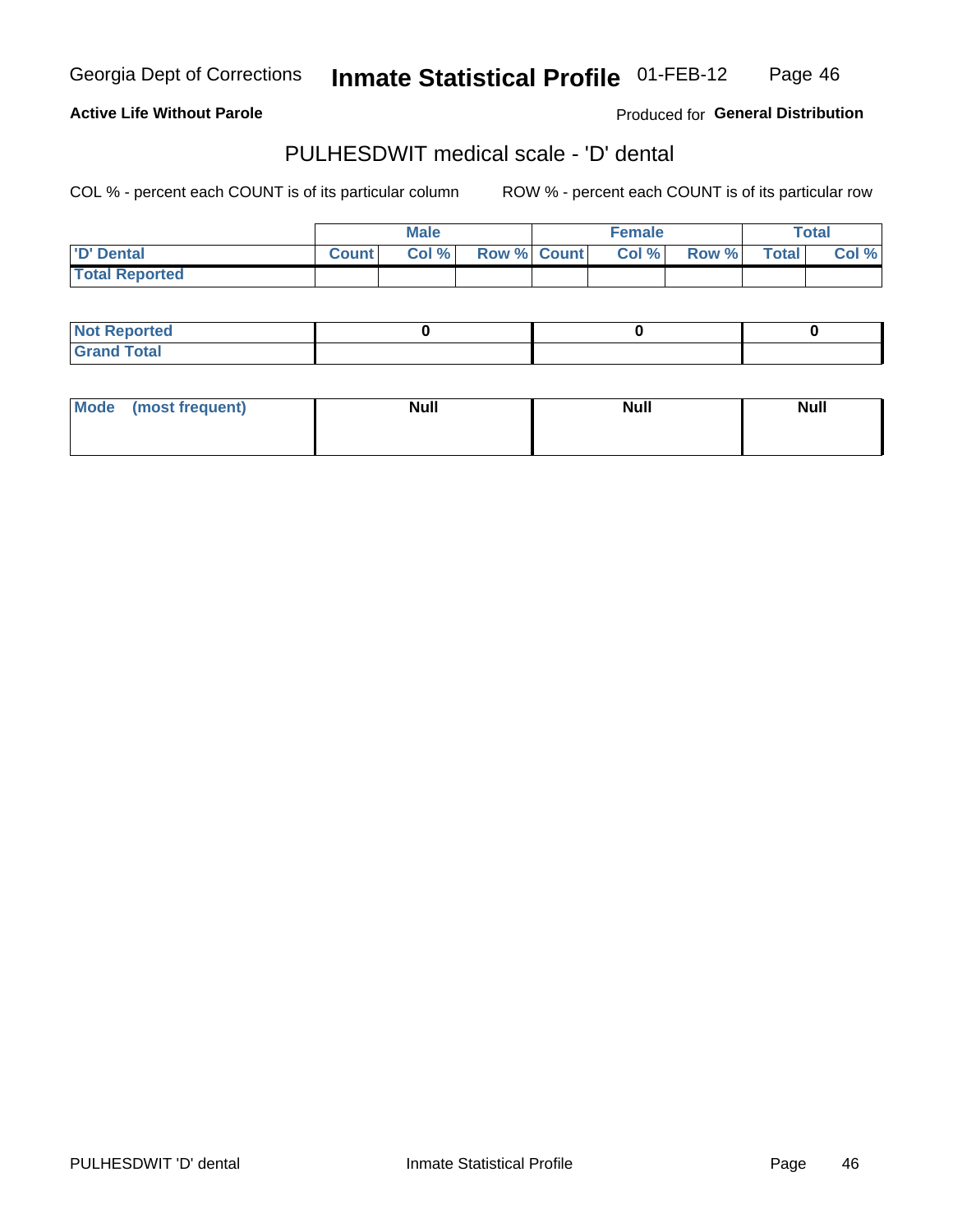#### **Inmate Statistical Profile 01-FEB-12** Page 47

**Active Life Without Parole** 

Produced for General Distribution

# PULHESDWIT medical scale - 'W' work ability

COL % - percent each COUNT is of its particular column

|                       |              | <b>Male</b> |                    | <b>Female</b> |       |       | Total |
|-----------------------|--------------|-------------|--------------------|---------------|-------|-------|-------|
| W' work ability       | <b>Count</b> | Col %       | <b>Row % Count</b> | Col %         | Row % | Total | Col % |
| <b>Total Reported</b> |              |             |                    |               |       |       |       |

| <b>Not Reported</b>            |  |  |
|--------------------------------|--|--|
| <b>Total</b><br><b>Grand 1</b> |  |  |

| Mode (most frequent) | <b>Null</b> | <b>Null</b> | <b>Null</b> |
|----------------------|-------------|-------------|-------------|
|                      |             |             |             |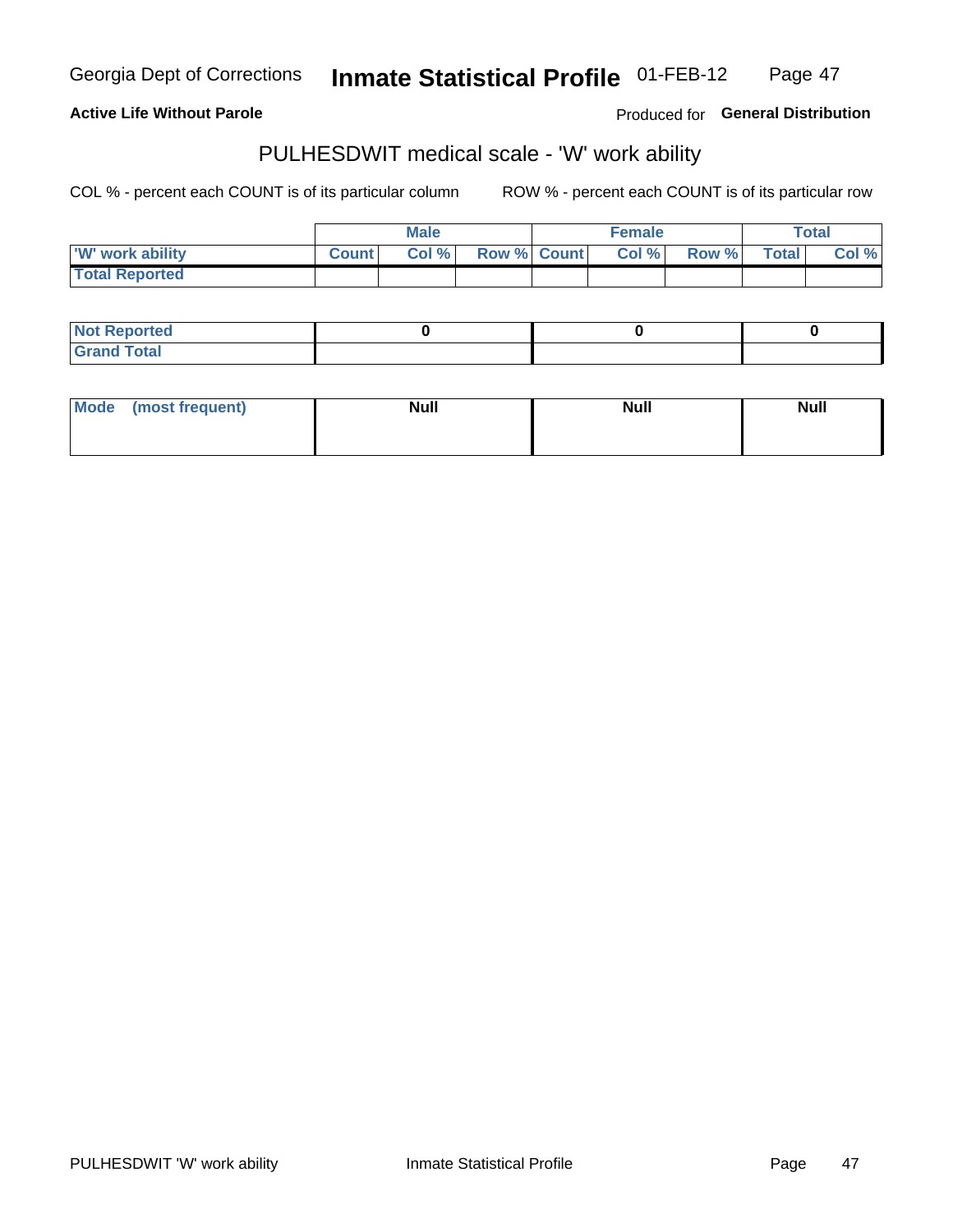Inmate Statistical Profile 01-FEB-12 Page 48

**Active Life Without Parole** 

Produced for General Distribution

# PULHESDWIT medical scale - 'I' impairment

|                       |              | <b>Male</b> |                    | <b>Female</b> |        |             | Total |
|-----------------------|--------------|-------------|--------------------|---------------|--------|-------------|-------|
| I'l' Impairment       | <b>Count</b> | Col %       | <b>Row % Count</b> | Col %         | Row %I | $\tau$ otal | Col % |
| <b>Total Reported</b> |              |             |                    |               |        |             |       |

| <b>Not Reported</b> |  |  |
|---------------------|--|--|
| <b>Grand Total</b>  |  |  |

| Mode (most frequent) | <b>Null</b> | <b>Null</b> | <b>Null</b> |
|----------------------|-------------|-------------|-------------|
|                      |             |             |             |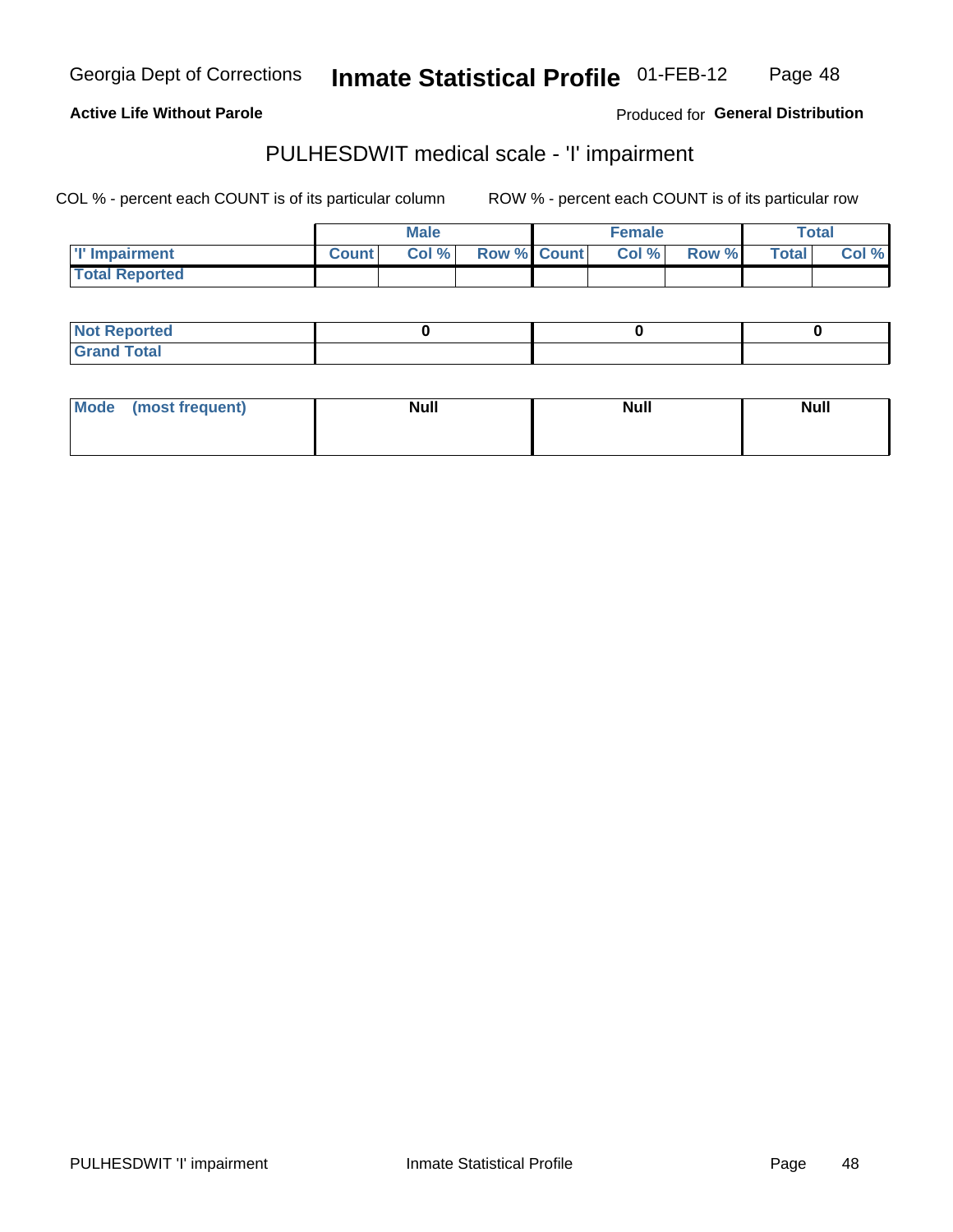### **Active Life Without Parole**

Produced fo General Distribution

# PULHESDWIT medical scale - 'T' transportability

COL % - percent each COUNT is of its particular column

|                            |              | Male  |                    | <b>Female</b> |       |                    | Total |
|----------------------------|--------------|-------|--------------------|---------------|-------|--------------------|-------|
| <b>T' Transportability</b> | <b>Count</b> | Col % | <b>Row % Count</b> | Col %         | Row % | Total <sub>l</sub> | Col % |
| <b>Total Reported</b>      |              |       |                    |               |       |                    |       |

| <b>Not Reported</b> |  |  |
|---------------------|--|--|
| d Total             |  |  |

| Mode (most frequent) | <b>Null</b> | <b>Null</b> | <b>Null</b> |
|----------------------|-------------|-------------|-------------|
|                      |             |             |             |
|                      |             |             |             |
|                      |             |             |             |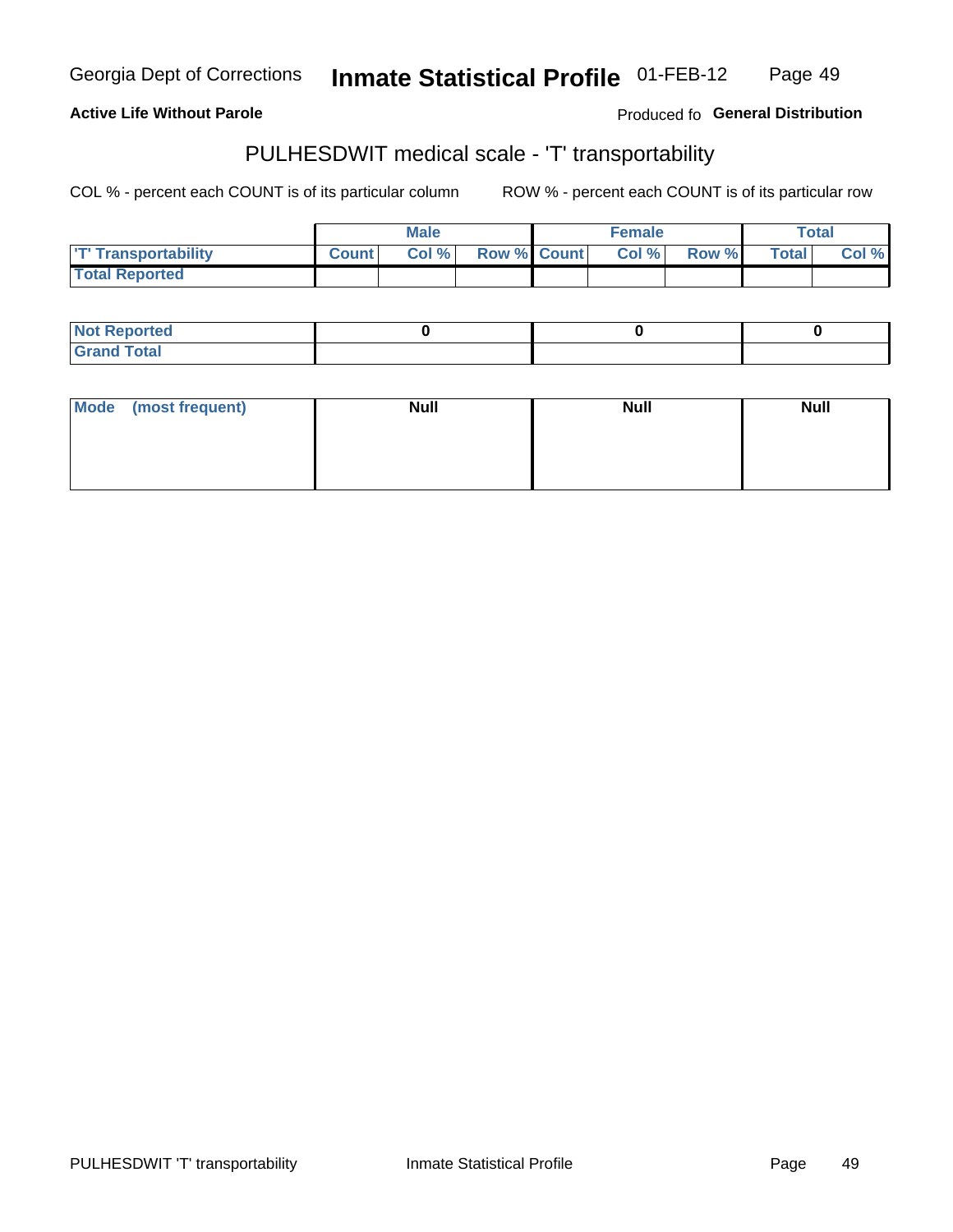#### Inmate Statistical Profile 01-FEB-12 Page 50

#### **Active Life Without Parole**

Produced for General Distribution

### Criminality in family, self-reported

COL % - percent each COUNT is of its particular column

|                              |              | <b>Male</b> |             | Female |       |              | <b>Total</b> |
|------------------------------|--------------|-------------|-------------|--------|-------|--------------|--------------|
| <b>Criminality In Family</b> | <b>Count</b> | Col %       | Row % Count | Col%   | Row % | <b>Total</b> | Col $\%$     |
| <b>Total Reported</b>        |              |             |             |        |       |              |              |

| <b>Not Reported</b> |  |  |
|---------------------|--|--|
| <b>Grand Total</b>  |  |  |

| Mode<br>(most frequent) | <b>Null</b> | <b>Null</b> | <b>Null</b> |
|-------------------------|-------------|-------------|-------------|
|-------------------------|-------------|-------------|-------------|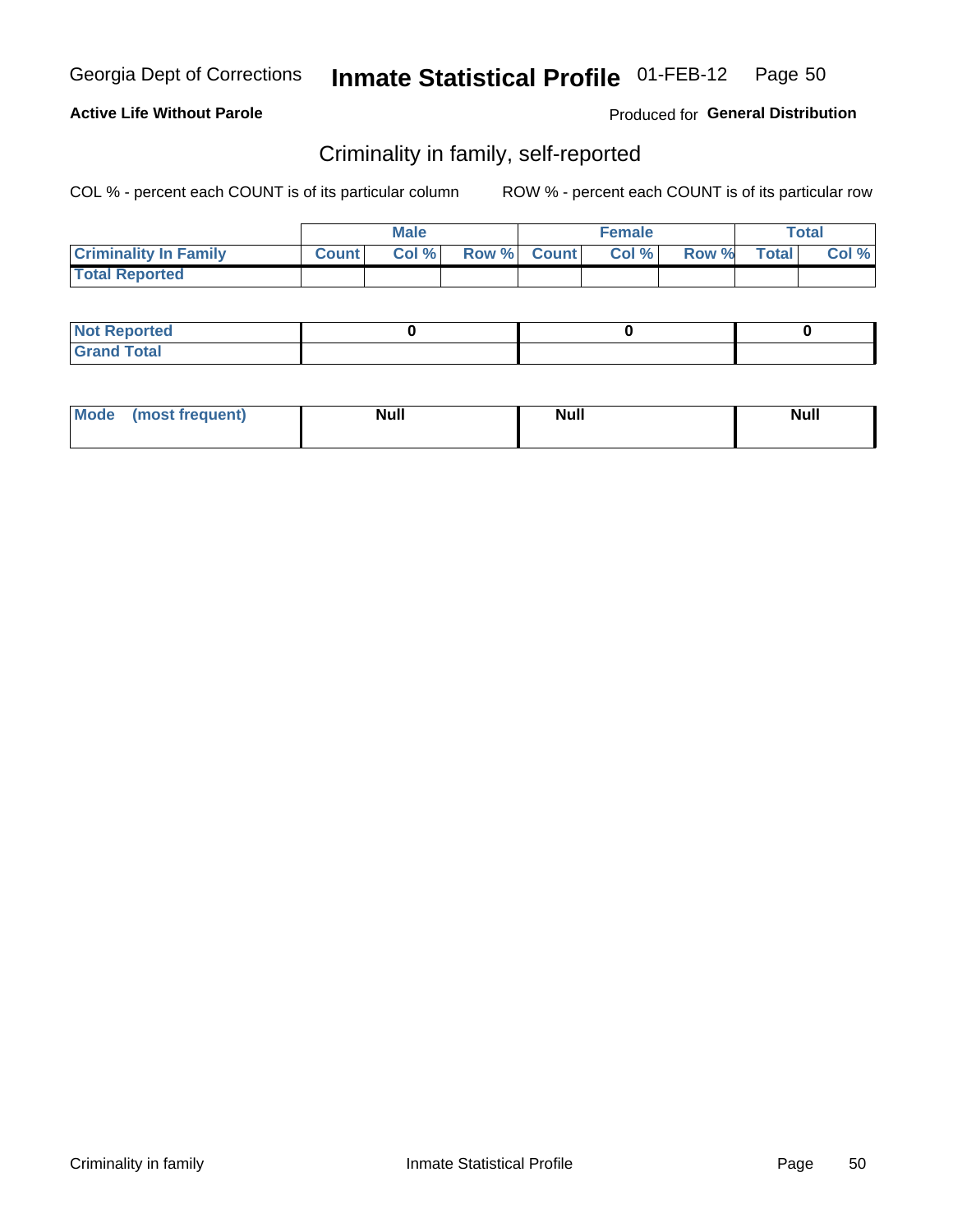#### Inmate Statistical Profile 01-FEB-12 Page 51

### **Active Life Without Parole**

Produced for General Distribution

### Alcoholism in family, self-reported

COL % - percent each COUNT is of its particular column

|                             |              | <b>Male</b> |             | Female |       |              | Total    |
|-----------------------------|--------------|-------------|-------------|--------|-------|--------------|----------|
| <b>Alcoholism In Family</b> | <b>Count</b> | Col %       | Row % Count | Col %  | Row % | <b>Total</b> | $Col \%$ |
| <b>Total Reported</b>       |              |             |             |        |       |              |          |

| <b>Not Reported</b> |  |  |
|---------------------|--|--|
| <b>Grand Total</b>  |  |  |

| <b>AhoM</b> | (most frequent) | <b>Null</b> | <b>Null</b> | Null |
|-------------|-----------------|-------------|-------------|------|
|-------------|-----------------|-------------|-------------|------|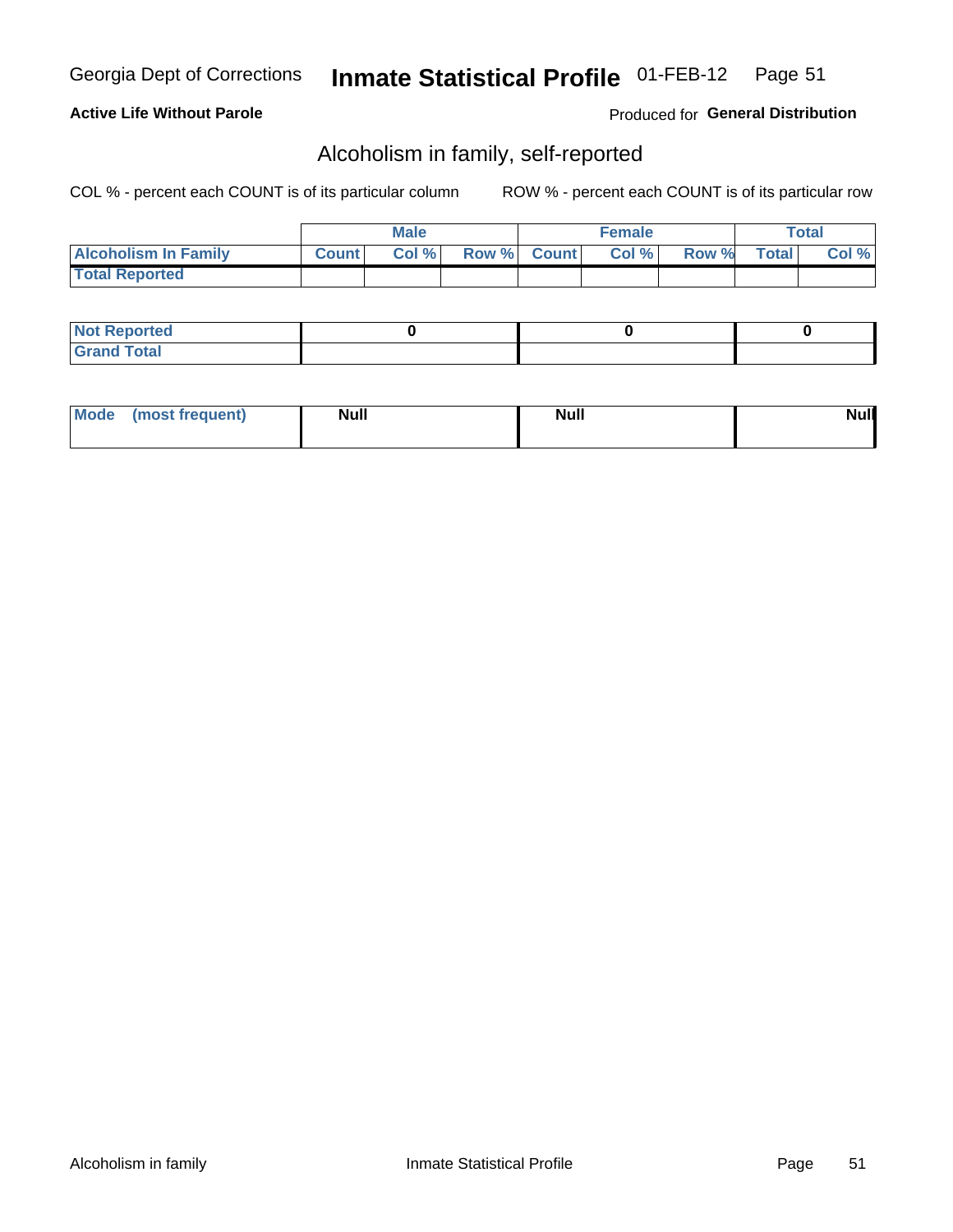#### Inmate Statistical Profile 01-FEB-12 Page 52

### **Active Life Without Parole**

Produced for General Distribution

### Drug abuse in family, self-reported

COL % - percent each COUNT is of its particular column

|                       |              | <b>Male</b> |             | Female |       |              | <b>Total</b> |
|-----------------------|--------------|-------------|-------------|--------|-------|--------------|--------------|
| Drug Abuse In Family  | <b>Count</b> | Col %       | Row % Count | Col %  | Row % | <b>Total</b> | Col $%$      |
| <b>Total Reported</b> |              |             |             |        |       |              |              |

| <b>Not Reported</b> |  |  |
|---------------------|--|--|
| <b>Grand Total</b>  |  |  |

| <b>AhoM</b> | (most frequent) | <b>Null</b> | <b>Null</b> | Null |
|-------------|-----------------|-------------|-------------|------|
|-------------|-----------------|-------------|-------------|------|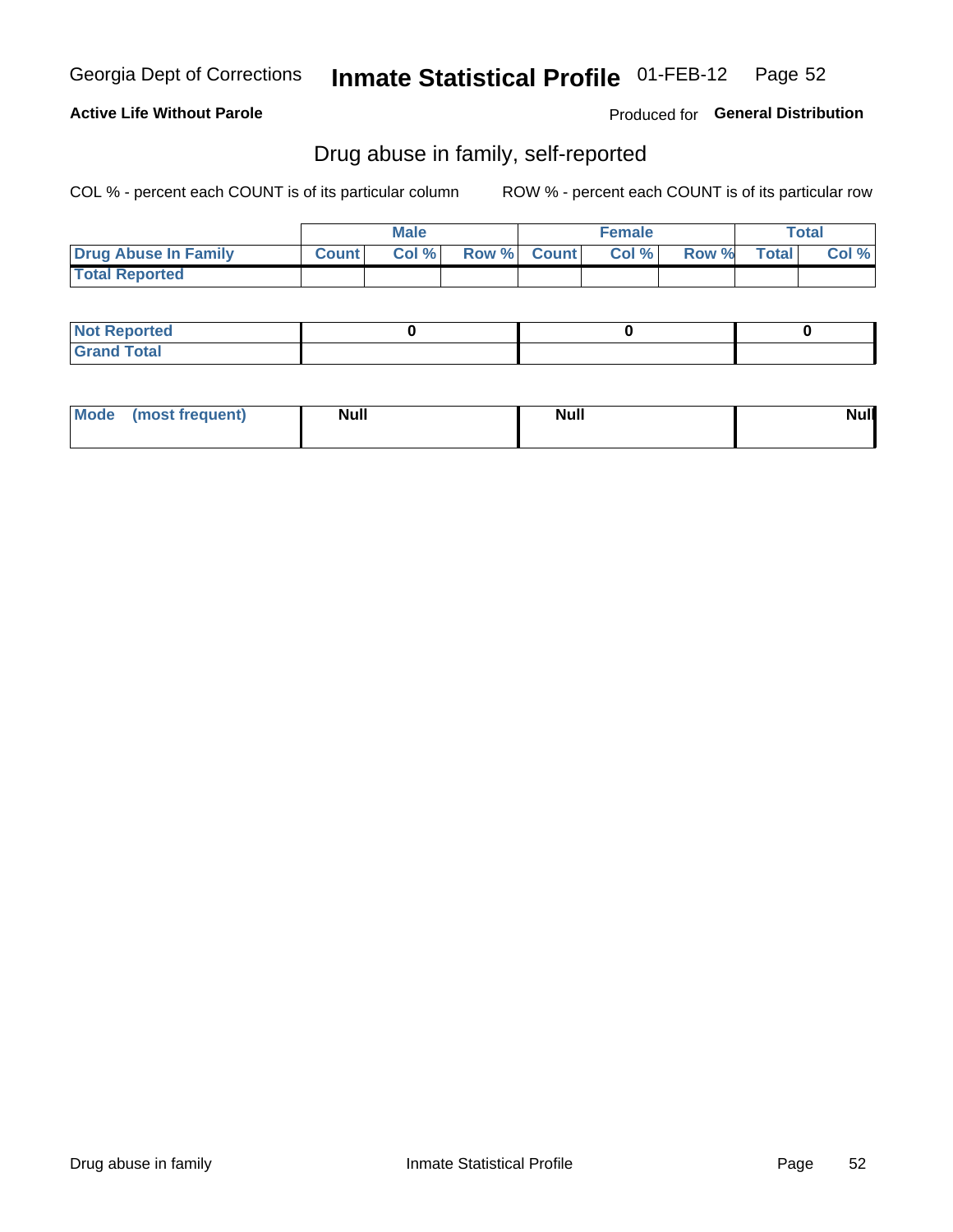### **Active Life Without Parole**

#### Produced for General Distribution

### Subjected to frequent beatings, self-reported

COL % - percent each COUNT is of its particular column

|                          |              | <b>Male</b> |             | <b>Female</b> |       |              | Total |
|--------------------------|--------------|-------------|-------------|---------------|-------|--------------|-------|
| <b>Frequent beatings</b> | <b>Count</b> | Col %       | Row % Count | Col %         | Row % | <b>Total</b> | Col % |
| <b>Total Reported</b>    |              |             |             |               |       |              |       |

| <b>Not Reported</b> |  |  |
|---------------------|--|--|
| <b>Grand Total</b>  |  |  |

| Mode (most frequent) | <b>Null</b> | <b>Null</b> | <b>Null</b> |
|----------------------|-------------|-------------|-------------|
|                      |             |             |             |
|                      |             |             |             |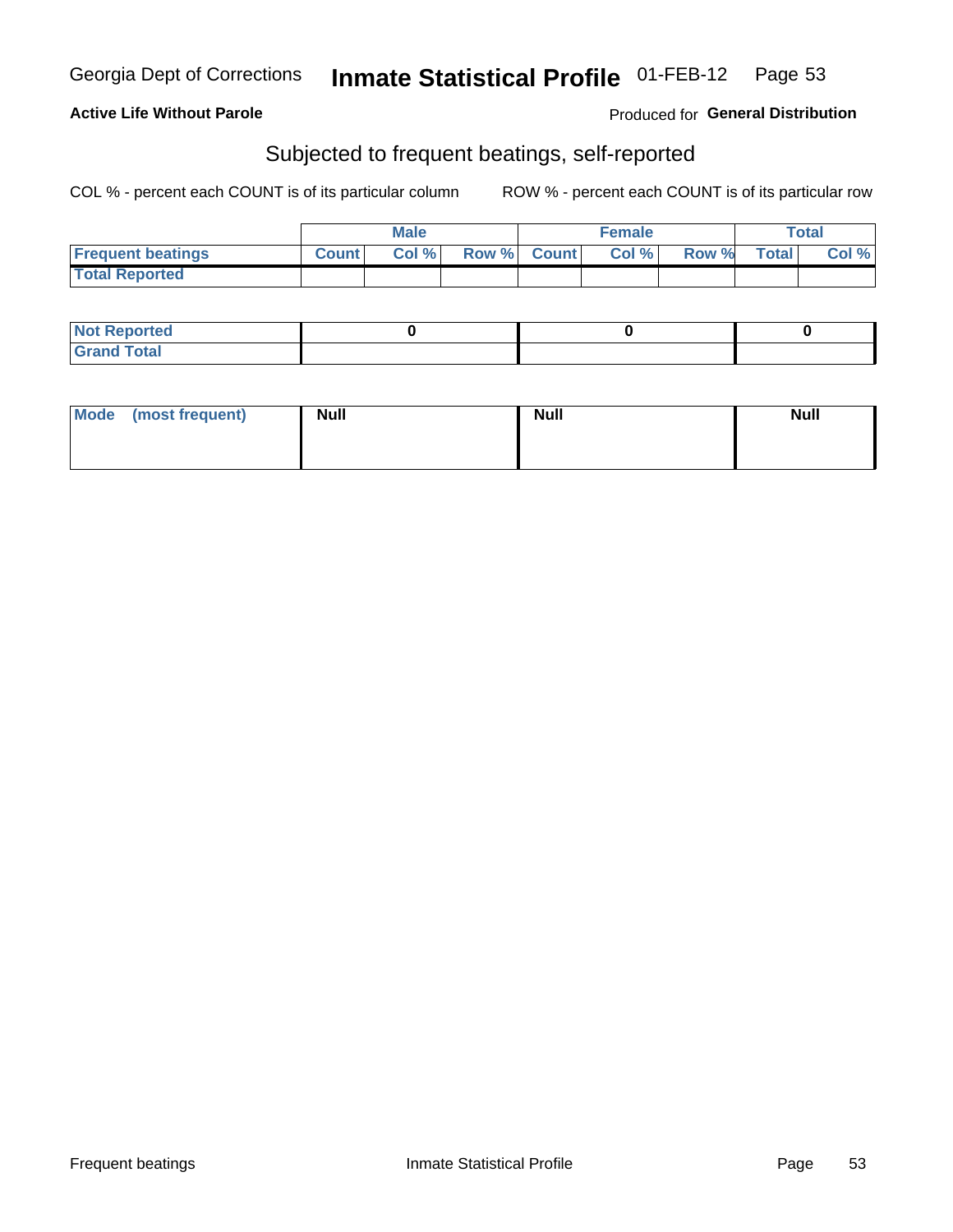### **Active Life Without Parole**

**Produced for General Distribution** 

### Father absent during inmate's childhood

COL % - percent each COUNT is of its particular column

|                       |              | <b>Male</b> |             | <b>Female</b> |       |              | Total |
|-----------------------|--------------|-------------|-------------|---------------|-------|--------------|-------|
| <b>Father Absent</b>  | <b>Count</b> | Col %       | Row % Count | Col %         | Row % | <b>Total</b> | Col % |
| <b>Total Reported</b> |              |             |             |               |       |              |       |

| <b>Not Reported</b>   |  |  |
|-----------------------|--|--|
| <b>Total</b><br>Grand |  |  |

| Mode | (most frequent) | <b>Null</b> | Null | <b>Null</b> |
|------|-----------------|-------------|------|-------------|
|------|-----------------|-------------|------|-------------|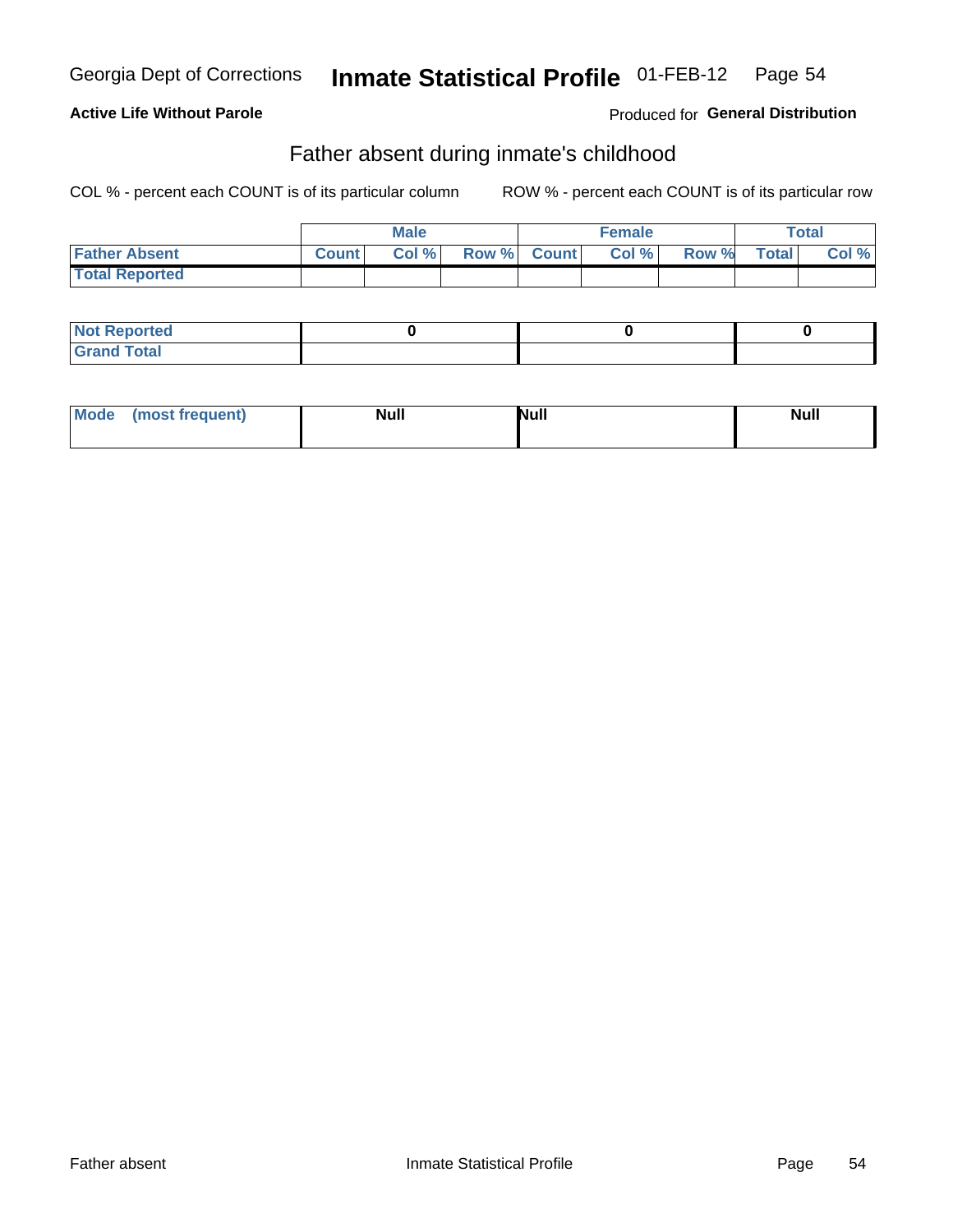### **Active Life Without Parole**

**Produced for General Distribution** 

### Mother absent during inmate's childhood

COL % - percent each COUNT is of its particular column

|                       |              | <b>Male</b> |             | Female |       |              | Total |
|-----------------------|--------------|-------------|-------------|--------|-------|--------------|-------|
| <b>Mother Absent</b>  | <b>Count</b> | Col %       | Row % Count | Col %  | Row % | <b>Total</b> | Col % |
| <b>Total Reported</b> |              |             |             |        |       |              |       |

| <b>Not Reported</b> |  |  |
|---------------------|--|--|
| <b>Grand Total</b>  |  |  |

| <b>Mode</b> | (most frequent) | <b>Null</b> | <b>Null</b> | <b>Null</b> |
|-------------|-----------------|-------------|-------------|-------------|
|-------------|-----------------|-------------|-------------|-------------|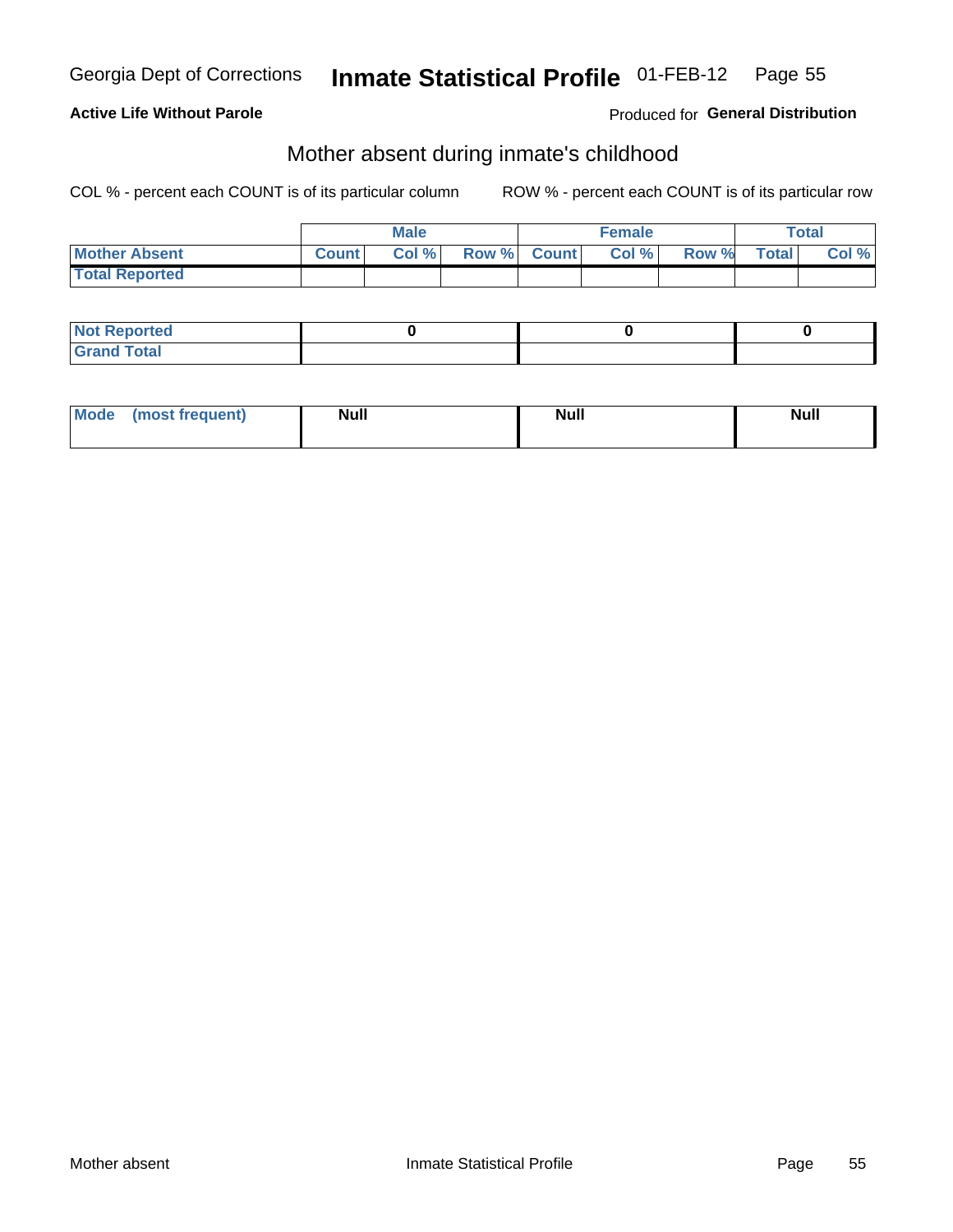#### Inmate Statistical Profile 01-FEB-12 Page 56

### **Active Life Without Parole**

Produced for General Distribution

### Inmate diagnosed as manipulative

COL % - percent each COUNT is of its particular column

|                       |              | <b>Male</b> |             | Female |              |              | Total |
|-----------------------|--------------|-------------|-------------|--------|--------------|--------------|-------|
| <b>Manipulative</b>   | <b>Count</b> | Col %       | Row % Count | Col %  | <b>Row %</b> | <b>Total</b> | Col % |
| <b>Total Reported</b> |              |             |             |        |              |              |       |

| <b>Not Reported</b> |  |  |
|---------------------|--|--|
| <b>Grand Total</b>  |  |  |

| Mode | (most frequent) | <b>Null</b> | <b>Null</b> | <b>Null</b> |
|------|-----------------|-------------|-------------|-------------|
|------|-----------------|-------------|-------------|-------------|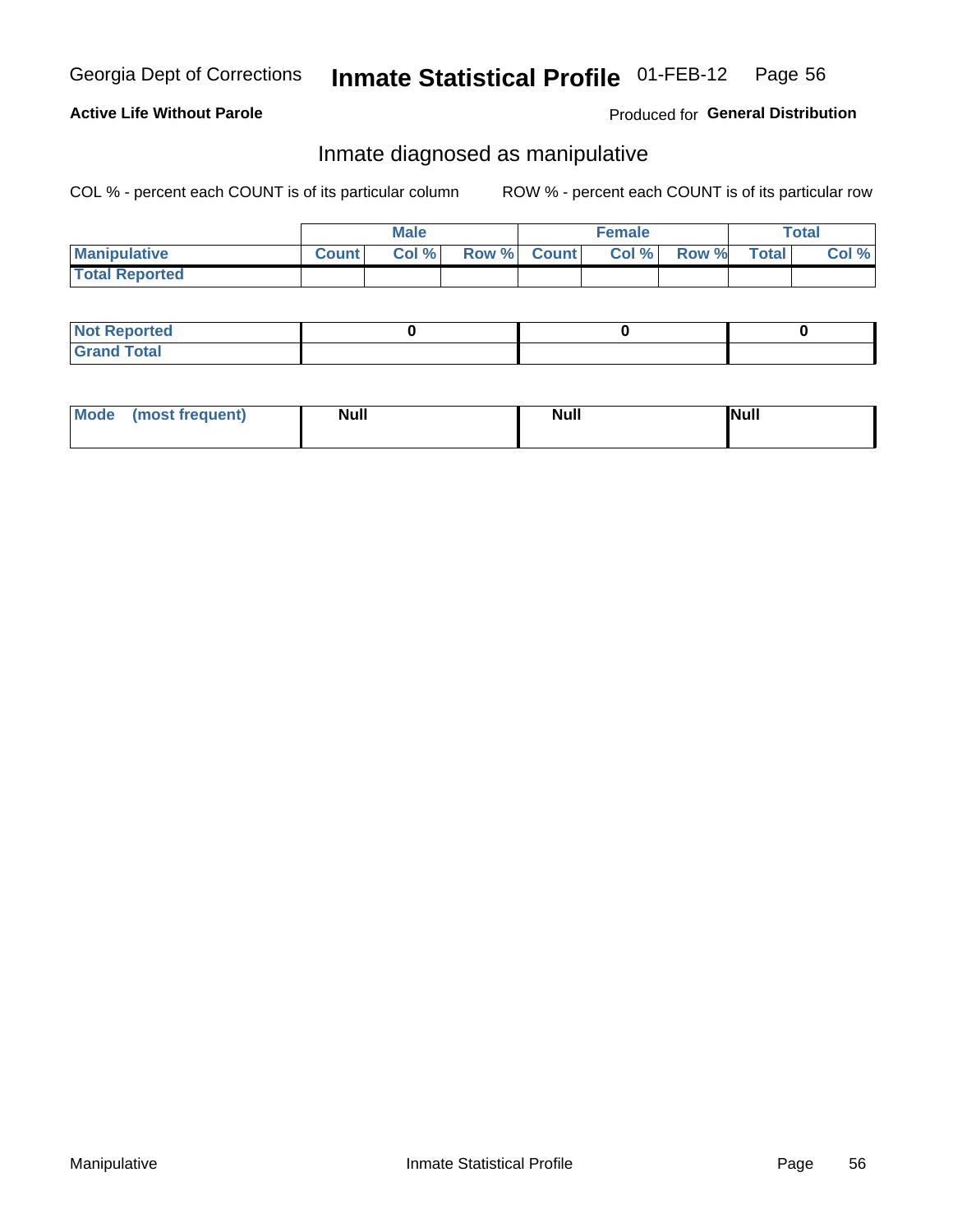#### Inmate Statistical Profile 01-FEB-12 Page 57

### **Active Life Without Parole**

Produced for General Distribution

### Inmate diagnosed as assaultive

COL % - percent each COUNT is of its particular column

|                       |              | <b>Male</b> |             | <b>Female</b> |       |              | <b>Total</b> |
|-----------------------|--------------|-------------|-------------|---------------|-------|--------------|--------------|
| <b>Assaultive</b>     | <b>Count</b> | Col%        | Row % Count | Col %         | Row % | <b>Total</b> | Col %        |
| <b>Total Reported</b> |              |             |             |               |       |              |              |

| <b>Not Reported</b>   |  |  |
|-----------------------|--|--|
| <b>Total</b><br>Grand |  |  |

| <b>Mode</b> | (most frequent) | <b>Null</b> | <b>Null</b> | <b>Null</b> |
|-------------|-----------------|-------------|-------------|-------------|
|-------------|-----------------|-------------|-------------|-------------|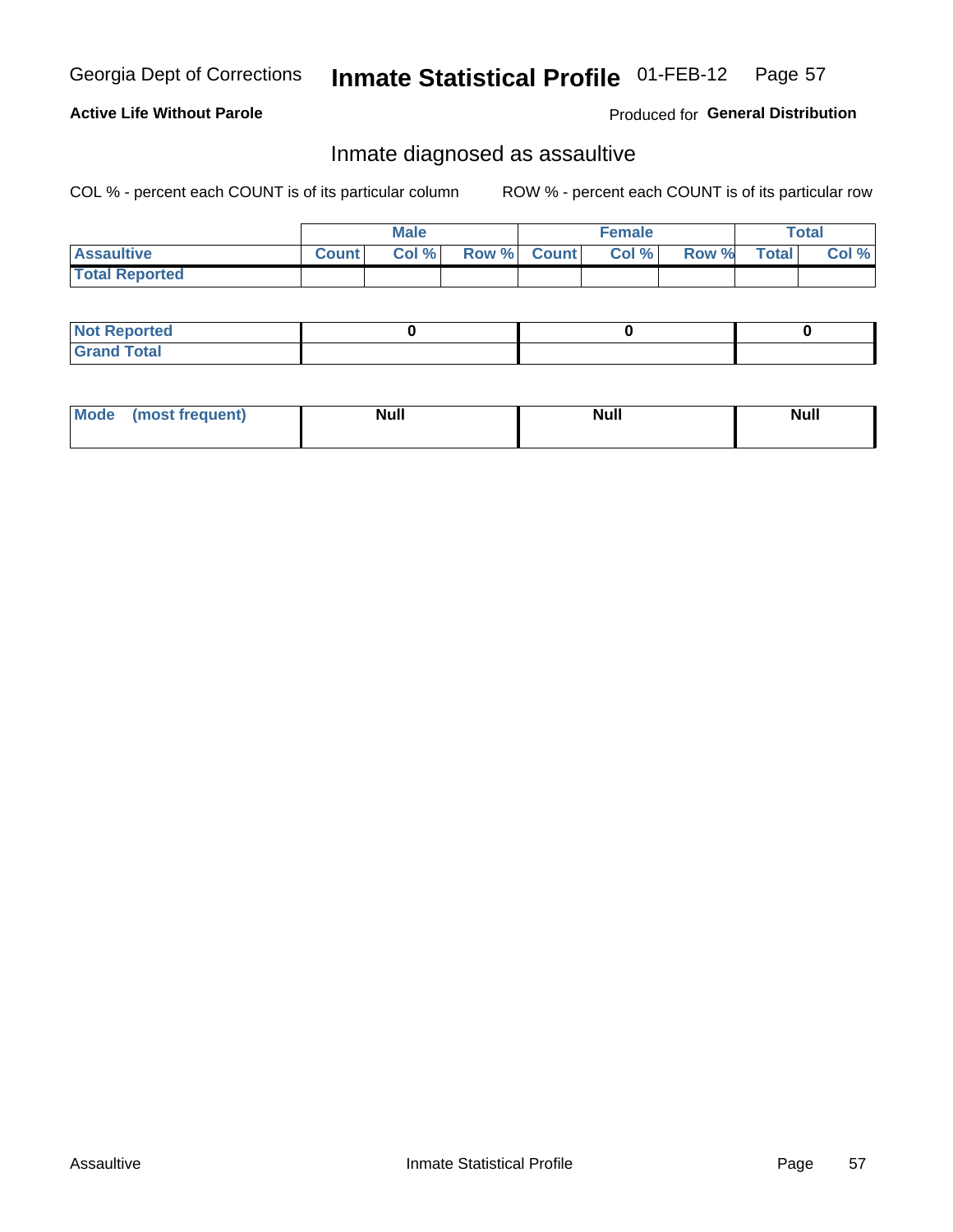#### Inmate Statistical Profile 01-FEB-12 Page 58

**Active Life Without Parole** 

Produced for General Distribution

## Number of prior Georgia incarcerations

COL % - percent each COUNT is of its particular column

|                                |              | <b>Male</b> |                    | <b>Female</b> |       |              | Total |
|--------------------------------|--------------|-------------|--------------------|---------------|-------|--------------|-------|
| Num of Prior GA Incarcerations | <b>Count</b> | Col%        | <b>Row % Count</b> | Col %         | Row % | <b>Total</b> | Col % |
| <b>Total Reported</b>          |              |             |                    |               |       |              |       |

| <b>Not</b><br>eported                 |  |  |
|---------------------------------------|--|--|
| <b>cotal</b><br><b>Grett</b><br>_____ |  |  |

| Mean (average)       |  |  |
|----------------------|--|--|
| Median (middle)      |  |  |
| Mode (most frequent) |  |  |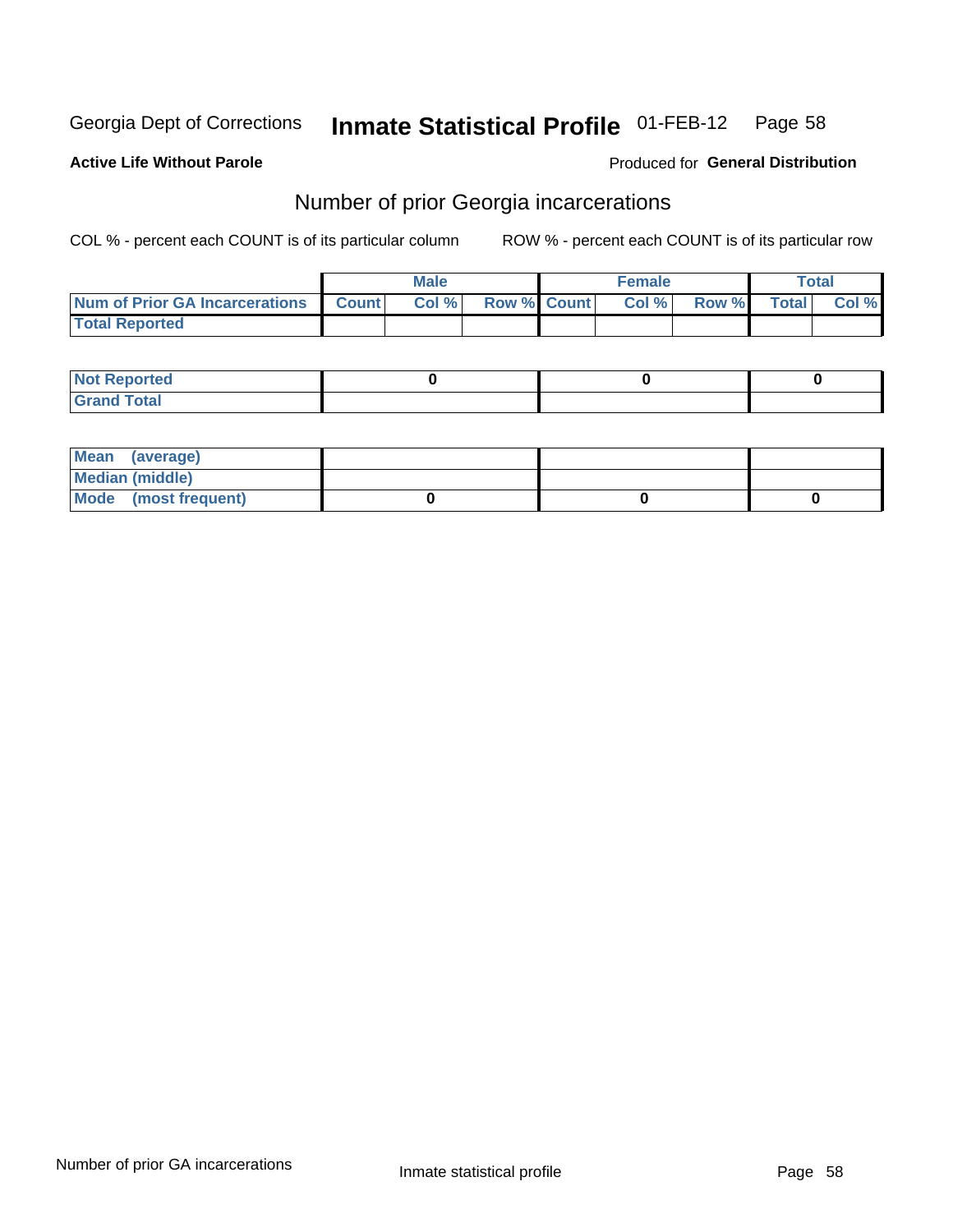#### Inmate Statistical Profile 01-FEB-12 Page 59

**Active Life Without Parole** 

**Produced for General Distribution** 

### Prison sentence in years

COL % - percent each COUNT is of its particular column

ROW % - percent each COUNT is of its particular row

|                                 | Male         |       | <b>Female</b>      |  |       | $\tau$ otal |              |       |
|---------------------------------|--------------|-------|--------------------|--|-------|-------------|--------------|-------|
| <b>Prison Sentence In Years</b> | <b>Count</b> | Col % | <b>Row % Count</b> |  | Col % | Row %       | <b>Total</b> | Col % |
| <b>Total Reported</b>           |              |       |                    |  |       |             |              |       |

| <b>Not Reported</b>         |  |  |
|-----------------------------|--|--|
| <b>Grand Total</b><br>Carar |  |  |

#### **Determinate (numeric) sentences only**

**Mean** (average)

All sentences (including determinate), with life, life without parole, and death sentences figured at 45 years

| <b>Mean</b> | <i>(averane)</i> |  |  |
|-------------|------------------|--|--|
|             |                  |  |  |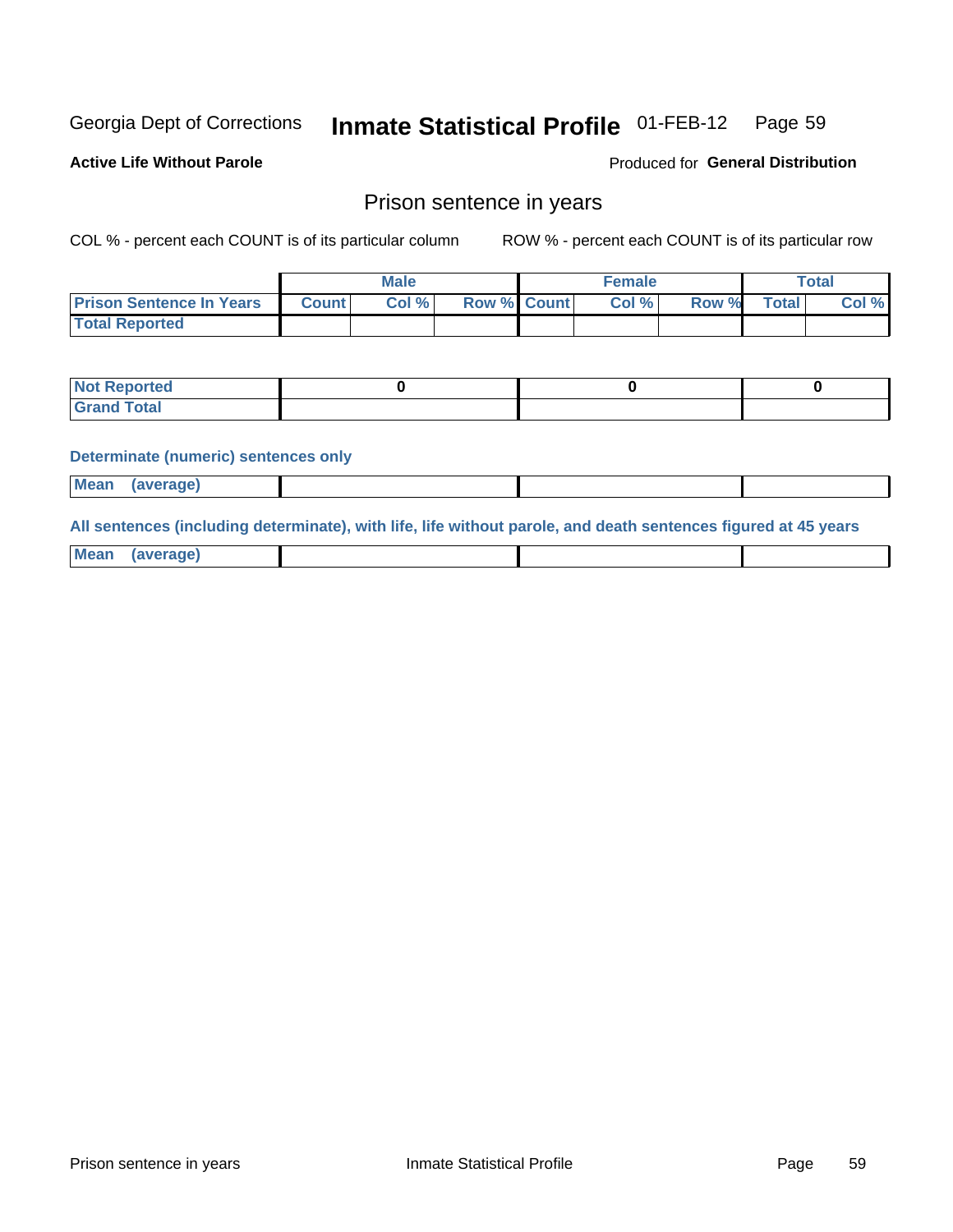#### Inmate Statistical Profile 01-FEB-12 Georgia Dept of Corrections Page 60

#### **Active Life Without Parole**

# Primary offense, broken out into felonies vs misdemeanors

COL % - percent each COUNT is of its particular column

ROW % - percent each COUNT is of its particular row

|                                  |              | <b>Male</b> |                    | <b>Female</b> |       |              | $\tau$ otal |
|----------------------------------|--------------|-------------|--------------------|---------------|-------|--------------|-------------|
| <b>Felonies and Misdemeanors</b> | <b>Count</b> | Col %       | <b>Row % Count</b> | Col %         | Row % | <b>Total</b> | Col %       |
| <b>Total Reported</b>            |              |             |                    |               |       |              |             |

| <b>Not Reported</b> |  |  |
|---------------------|--|--|
| <b>Grand Total</b>  |  |  |

| 'м. | . .<br>alul"<br>,,,,, | Nul. | Null |
|-----|-----------------------|------|------|
|-----|-----------------------|------|------|

Produced for General Distribution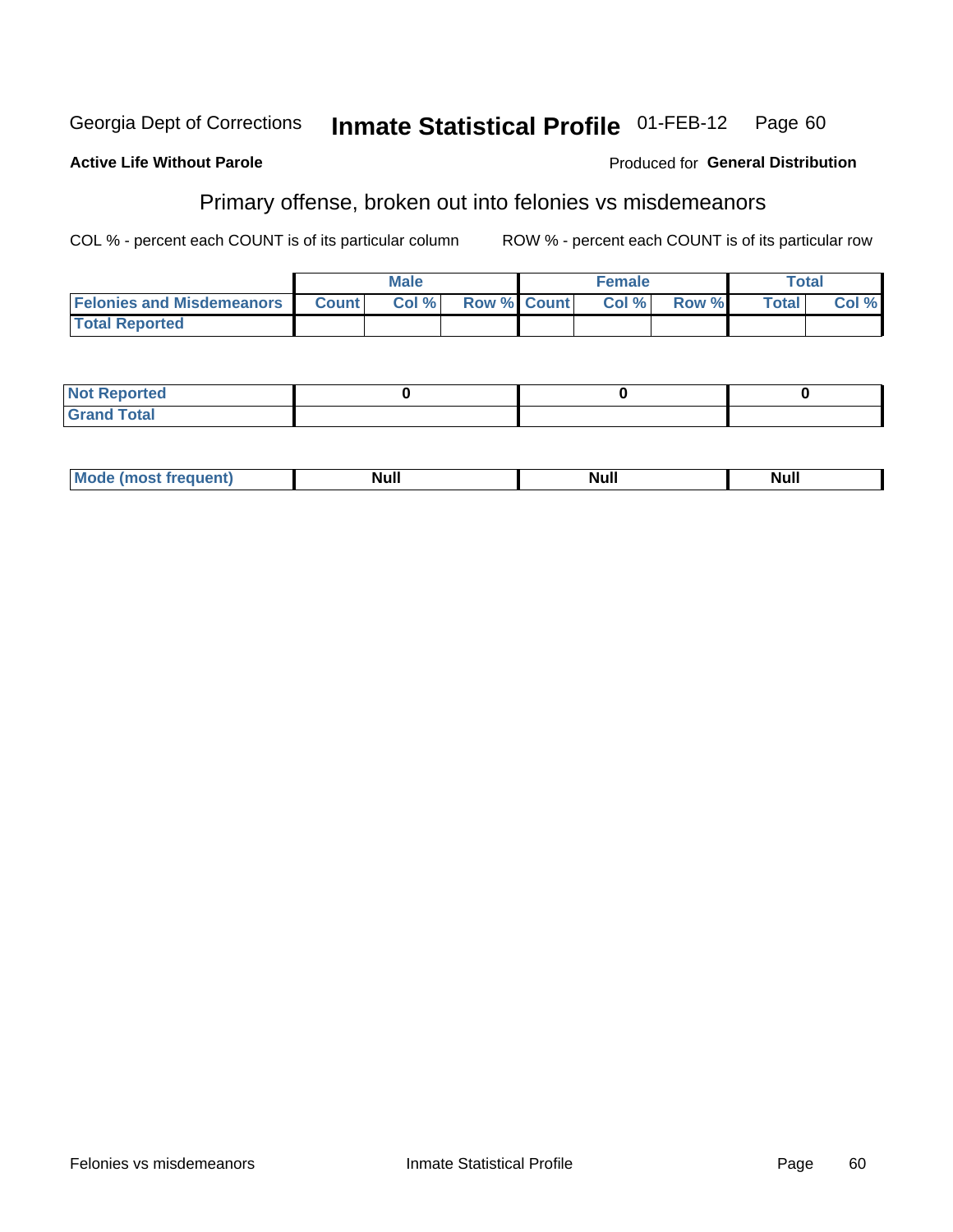#### Inmate Statistical Profile 01-FEB-12 Georgia Dept of Corrections Page 61

#### **Active Life Without Parole**

# Primary offense, broken out into six broad crime categories

COL % - percent each COUNT is of its particular column

ROW % - percent each COUNT is of its particular row

|                         |              | <b>Male</b> |             | <b>Female</b> |               |              | $\tau$ otal |
|-------------------------|--------------|-------------|-------------|---------------|---------------|--------------|-------------|
| <b>Crime Categories</b> | <b>Count</b> | Col%        | Row % Count |               | $Col %$ Row % | <b>Total</b> | Col %       |
| <b>Total Reported</b>   |              |             |             |               |               |              |             |

| <b>Not Reported</b> |  |  |
|---------------------|--|--|
| <b>Grand Total</b>  |  |  |

| <b>Null</b><br>.<br>Mc<br>Nul.<br>п<br>N.<br> |  |
|-----------------------------------------------|--|
|-----------------------------------------------|--|

Crime categories

Produced for General Distribution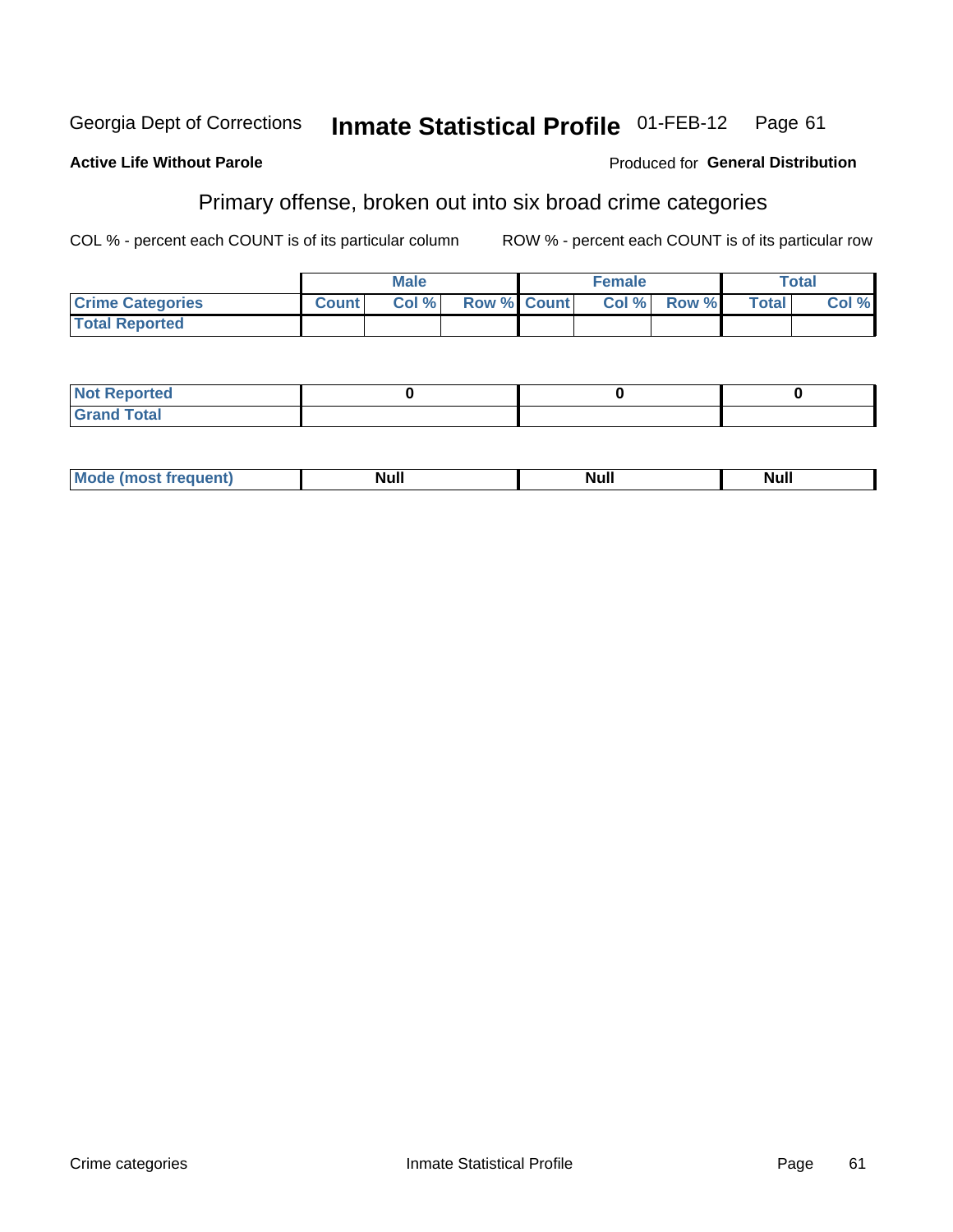#### Inmate Statistical Profile 01-FEB-12 Page 62

#### **Active Life Without Parole**

#### Produced for General Distribution

# Primary offense, detailed offense code

COL % - percent each COUNT is of its particular column

|                        |              | Male |             | <b>Female</b> |       |              | <b>Total</b> |
|------------------------|--------------|------|-------------|---------------|-------|--------------|--------------|
| <b>Primary Offense</b> | <b>Count</b> | Col% | Row % Count | Col %         | Row % | <b>Total</b> | Col %        |
| <b>Total Rported</b>   |              |      |             |               |       |              |              |

| ported<br><b>NOT</b>       |  |  |
|----------------------------|--|--|
| <b>Grand Total</b><br>Grat |  |  |

| <b>Mode</b><br>requent)<br>$\cdots$ | <b>Null</b> | <b>Null</b> | <b>Null</b> |
|-------------------------------------|-------------|-------------|-------------|
|                                     |             |             |             |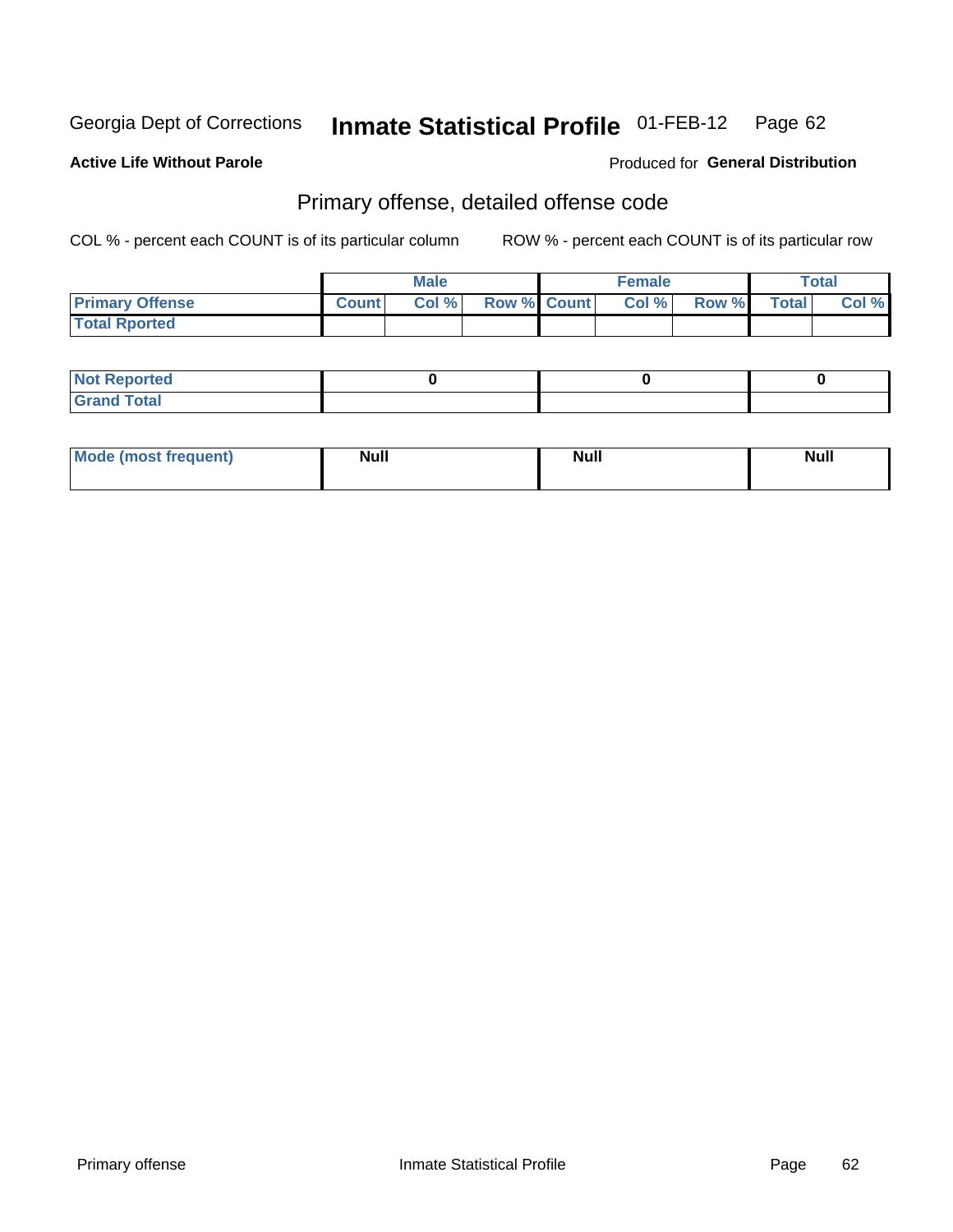#### **Active Life Without Parole**

#### Produced for **General Distribution**

# County of conviction of primary offense

|                             |              | <b>Male</b> |             | <b>Female</b> |       |              | Total |
|-----------------------------|--------------|-------------|-------------|---------------|-------|--------------|-------|
| <b>County of Conviction</b> | <b>Count</b> | Col %       | Row % Count | Col %         | Row % | <b>Total</b> | Col % |
| <b>Total Rported</b>        |              |             |             |               |       |              |       |

| <b>Not Reported</b> |  |  |
|---------------------|--|--|
| <b>Grand Total</b>  |  |  |

| <b>Mode (most frequent)</b> | <b>Null</b> | Null<br>_____ | Null |
|-----------------------------|-------------|---------------|------|
|-----------------------------|-------------|---------------|------|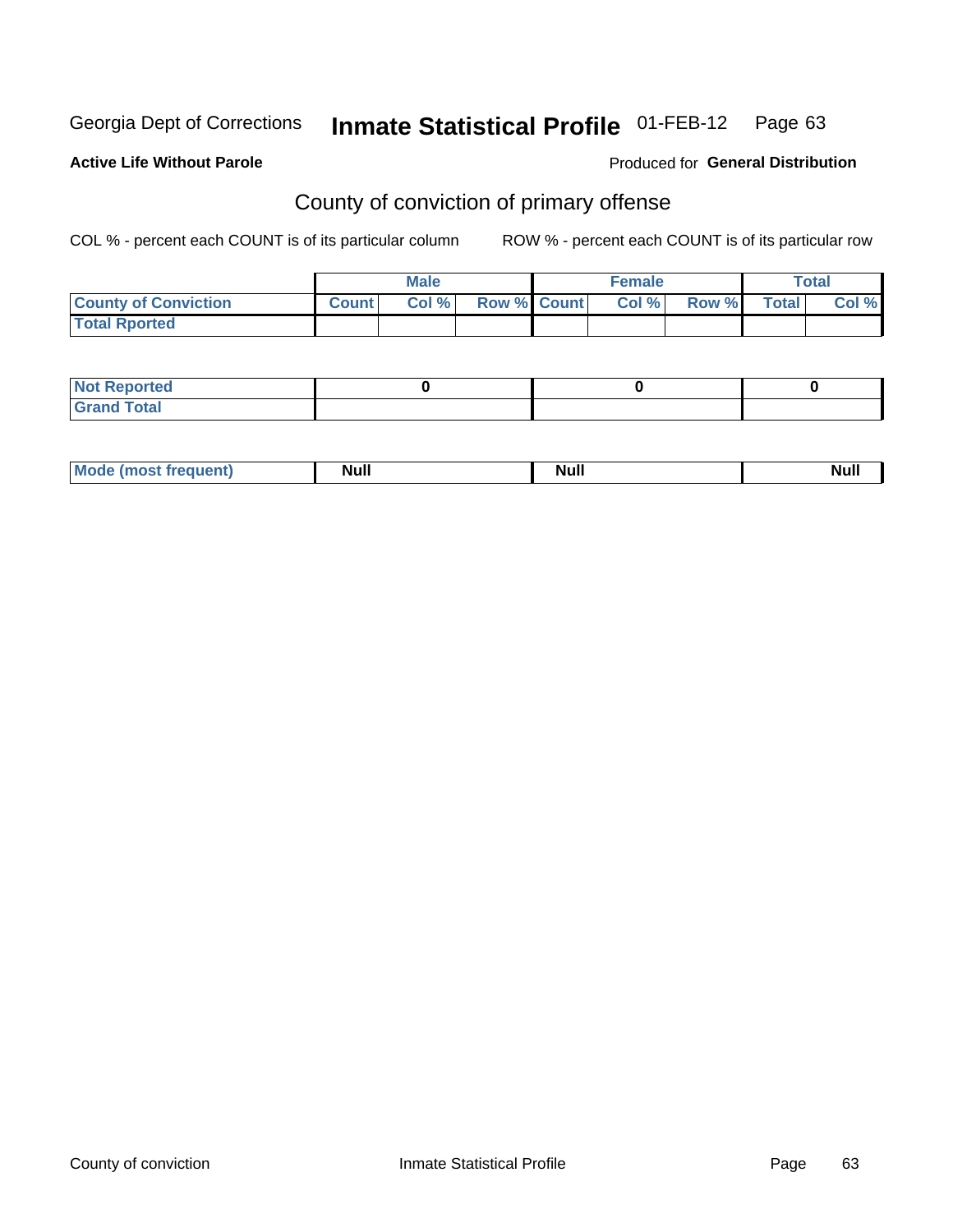#### **Active Life Without Parole**

#### Produced for **General Distribution**

# Circuit of conviction of primary offense

|                              |              | <b>Male</b> |                    | <b>Female</b> |       |              | <b>Total</b> |
|------------------------------|--------------|-------------|--------------------|---------------|-------|--------------|--------------|
| <b>Circuit of Conviction</b> | <b>Count</b> | Col %       | <b>Row % Count</b> | Col %         | Row % | <b>Total</b> | Col %        |
| <b>Total Rported</b>         |              |             |                    |               |       |              |              |

| <b>Not Reported</b>   |  |  |
|-----------------------|--|--|
| <b>Total</b><br>Grand |  |  |

| Mode            | <b>Null</b> | <b>Null</b> | <b>Null</b> |
|-----------------|-------------|-------------|-------------|
| (most frequent) | _____       | ------      |             |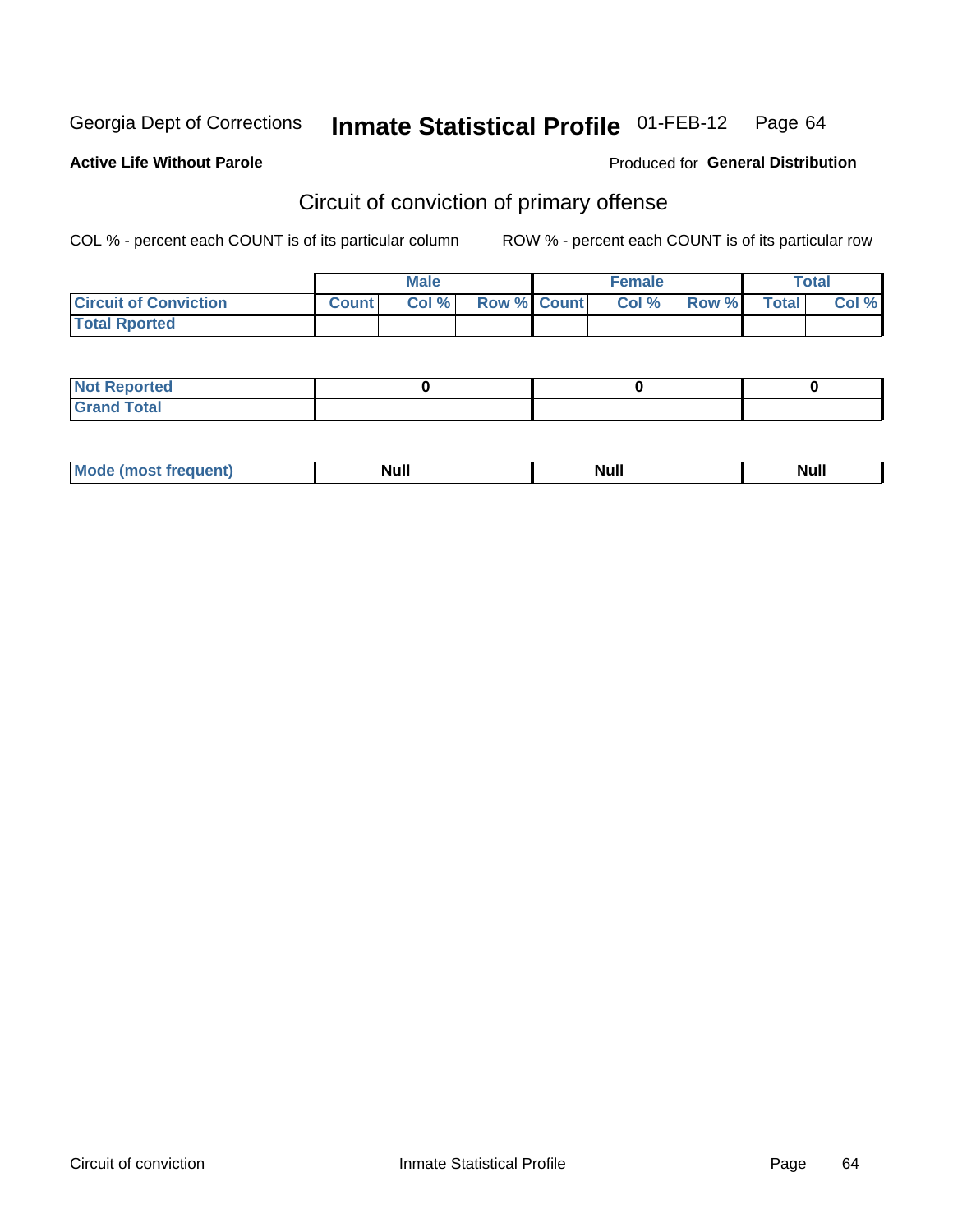#### **Active Life Without Parole**

### Produced for **General Distribution**

### Years served (jail + prison) in this incarceration

|                          |              | <b>Male</b> |       |              | <b>Female</b> |       |              | <b>Total</b> |
|--------------------------|--------------|-------------|-------|--------------|---------------|-------|--------------|--------------|
| <b>Years Served</b>      | <b>Count</b> | Col %       | Row % | <b>Count</b> | Col %         | Row % | <b>Total</b> | Col %        |
| <b>Total Reported</b>    |              |             |       |              |               |       |              |              |
|                          |              |             |       |              |               |       |              |              |
| <b>Not Reported</b>      |              |             |       |              | 0             |       |              | 0            |
| <b>Grand Total</b>       |              |             |       |              |               |       |              |              |
|                          |              |             |       |              |               |       |              |              |
| <b>Mean</b><br>(average) |              |             |       |              |               |       |              |              |

| Mean (average)       |             |             |             |
|----------------------|-------------|-------------|-------------|
| Median (middle)      |             |             |             |
| Mode (most frequent) | <b>Null</b> | <b>Null</b> | <b>Null</b> |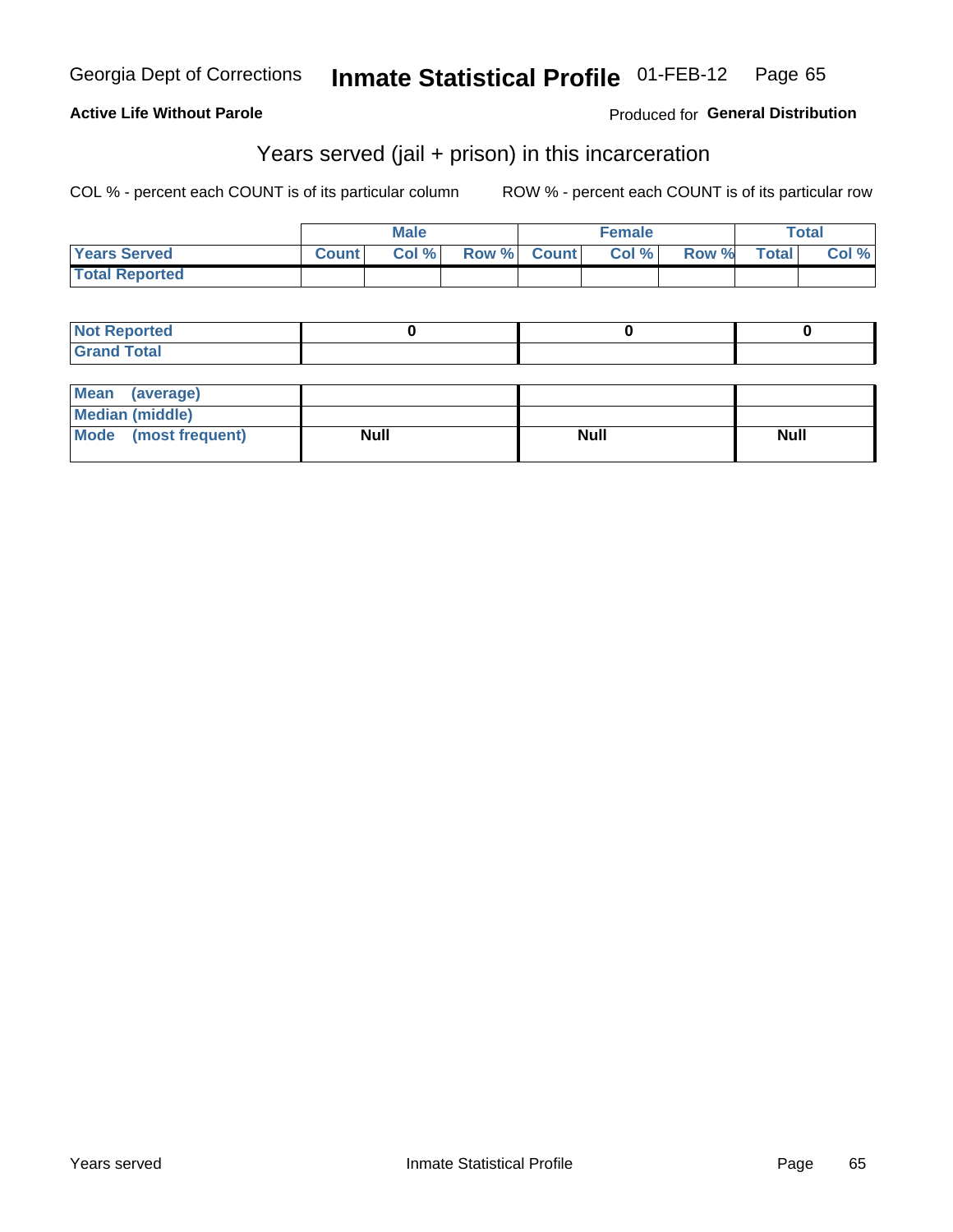**Active Life Without Parole** 

Produced for **General Distribution**

### Results of most recent HIV tests

|                         |              | <b>Male</b> |             | <b>Female</b> |       |              | <b>Total</b> |
|-------------------------|--------------|-------------|-------------|---------------|-------|--------------|--------------|
| <b>HIV Test Results</b> | <b>Count</b> | Col %       | Row % Count | Col%          | Row % | <b>Total</b> | Col %        |
| <b>Total Reported</b>   |              |             |             |               |       |              |              |

| <b>Not Reported</b>         |  |  |
|-----------------------------|--|--|
| <b>Total</b><br>Grand<br>na |  |  |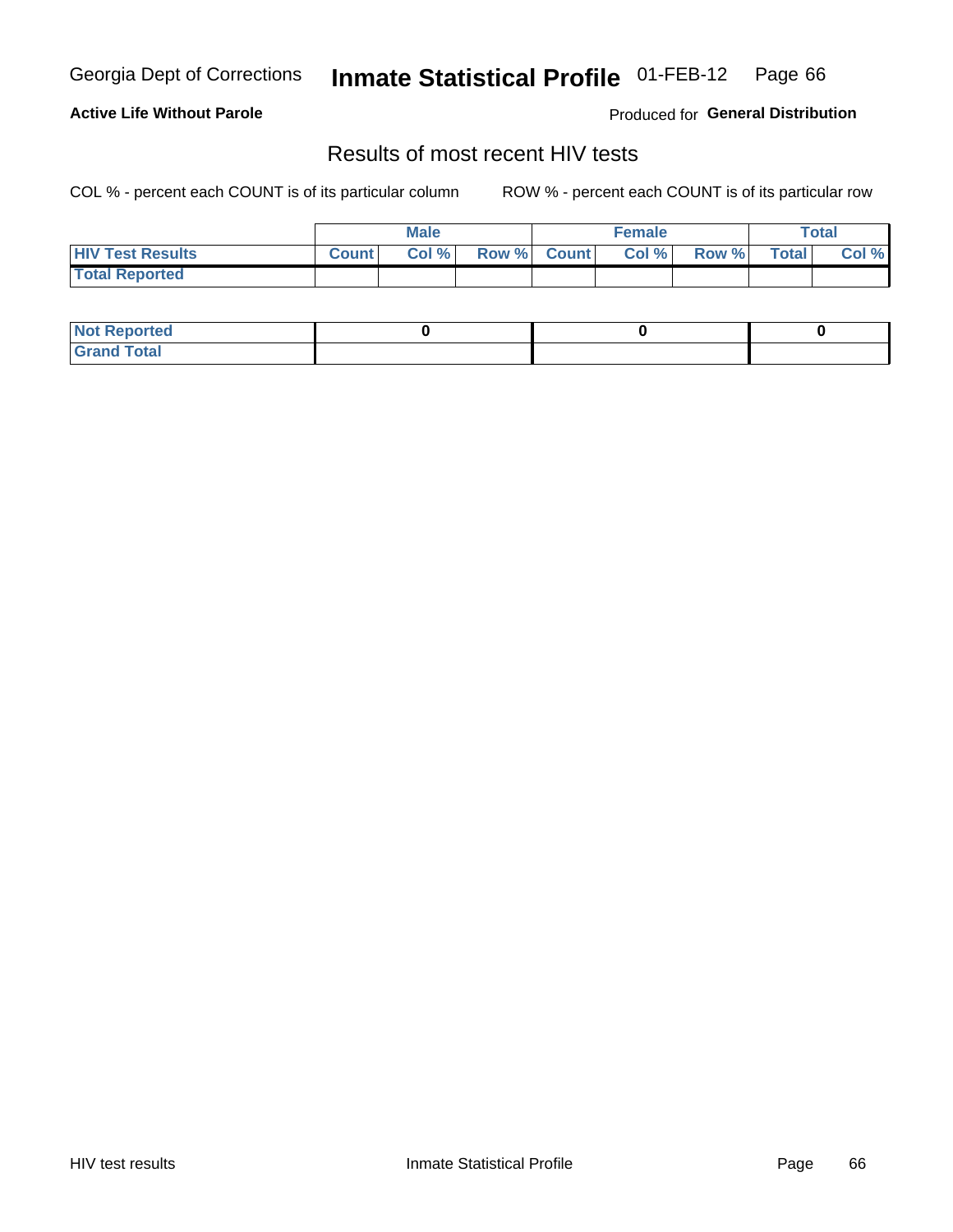#### **Active Life Without Parole**

Produced for **General Distribution**

### Results of most recent tuberculosis test

|                                  |              | <b>Male</b> |             | <b>Female</b> |       |              | Total |
|----------------------------------|--------------|-------------|-------------|---------------|-------|--------------|-------|
| <b>Tuberculosis Test Results</b> | <b>Count</b> | Col %       | Row % Count | Col %         | Row % | <b>Total</b> | Col % |
| <b>Total Reported</b>            |              |             |             |               |       |              |       |

| <b>Not Reported</b> |  |  |
|---------------------|--|--|
| <b>Grand Total</b>  |  |  |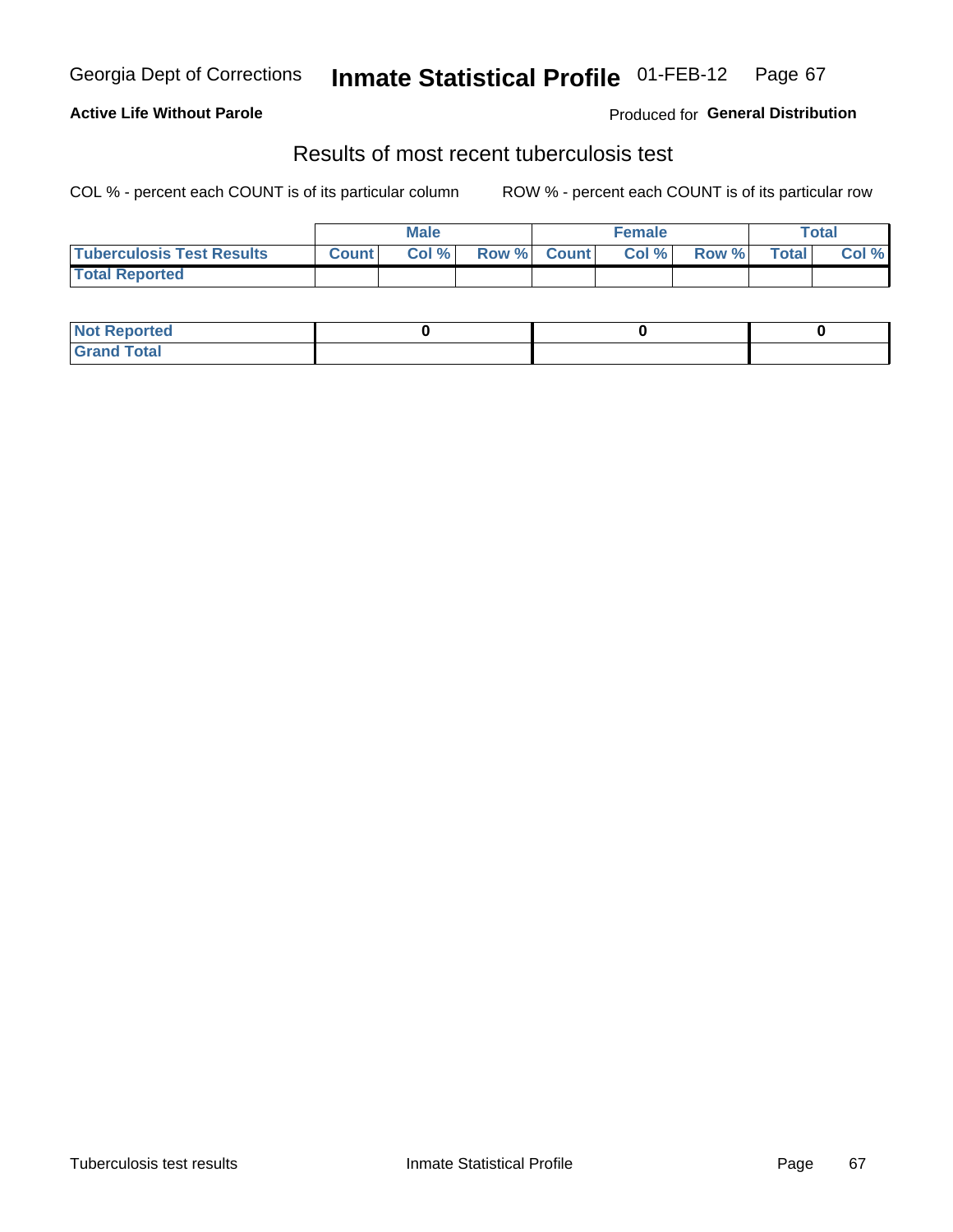#### **Active Life Without Parole**

Produced for **General Distribution**

### Results of most recent syphilis test

|                              |              | <b>Male</b> |          |             | <b>Female</b> |          |              | <b>Total</b>    |
|------------------------------|--------------|-------------|----------|-------------|---------------|----------|--------------|-----------------|
| <b>Syphilis Test Results</b> | <b>Count</b> | Col %       |          | Row % Count | Col %         | Row %    | <b>Total</b> | Col %           |
| <b>Total Reported</b>        |              | %           | $0.00\%$ |             | %             | $0.00\%$ |              | $\overline{\%}$ |

| <b>Not Reported</b> |  |  |
|---------------------|--|--|
| <b>Grand Total</b>  |  |  |